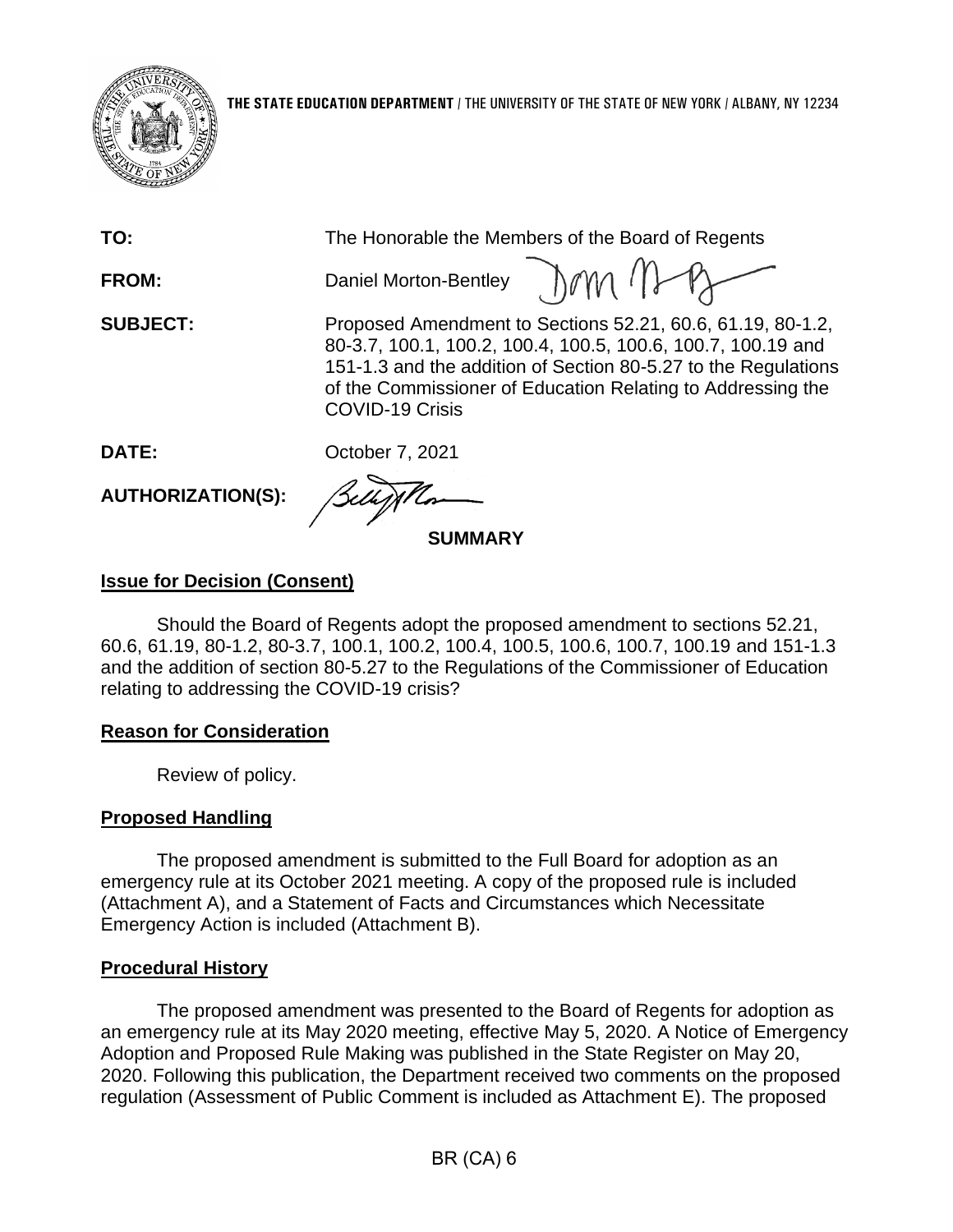amendment was revised to provide clarification and additional flexibility related to the Emergency COVID-19 certificate at the June 2020 meeting of the Board of Regents, effective June 9, 2020. A Notice of Emergency Adoption and Revised Rule Making was published in the State Register on June 24, 2020.

Additional revisions to the proposed amendment were adopted at the July 2020 Regents meeting to provide clarification and flexibility relating to the Emergency COVID-19 certificate and the expiration date of Initial and Provisional certificate extensions, effective July 17, 2020. A Notice of Emergency Adoption and Revised Rule Making was published in the State Register on August 5, 2020. Further revisions to the proposed amendment were adopted at the September 2020 Regents meeting to provide additional flexibility relating to the Emergency COVID-19 certificate. A Notice of Emergency Adoption and Revised Rule Making was published in the State Register on September 30, 2020. The Department made additional revisions to the proposed rule that were adopted at the October 2020 Regents meeting to provide additional flexibility relating to the school district leader (SDL), school district business leader (SDBL) and Transitional D programs. The Department further revised the proposed rule at the December 2020 Regents meeting to provide an exemption to the January 2021 Regents examination. A Notice of Emergency Adoption and Revised Rule Making was published in the State Register on December 30, 2020.

To ensure the emergency action taken at the December meeting remained continuously in effect, an additional emergency action was taken at the February 2021 Regents meeting. The Department again revised the proposed rule at the March 2021 Regents meeting to (1) provide an exemption for the diploma, credential, and endorsement requirements related to the passing of certain State assessments for the 2020-2021 school year due to the COVID-19 crisis and make clarifications for such exemptions as applied to students in grade 8; (2) extend the exemption for the career development and occupational studies commencement credential through the 2020-2021 school year; and (3) clarify requirements for the 1,200 minutes of science laboratory experience during the COVID-19 crisis. A Notice of Emergency Adoption and Revised Rule Making was published in the State Register on March 31, 2021. Since publication of this notice, the Department received one comment. An Assessment of Public Comment is included (Attachment D). At the May 2021 Regents meeting, the Department made further revisions to the proposed rule to provide additional flexibility related to the Emergency COVID-19 certificate and to clarify the amendments relating to the sub-tests of the general comprehensive examination requirements for a high school equivalency diploma. A Notice of Emergency Adoption and Revised Rule Making was published in the State Register on May 26, 2021.

At the June 2021 Regents meeting, the Department again revised the proposed rule to provide an exemption to the diploma, credential, and endorsement requirements related to the passing of the January 2022 Regents examination in United States history and government. Additionally, the Department clarified that the flexibility provided for science laboratory experience to qualify to take a Regents examination and/or be exempted from a Regents examination applies to the 2019-2020 and 2020-2021 school years, including the 2020 and 2021 summer sessions. A Notice of Emergency Adoption and Revised Rule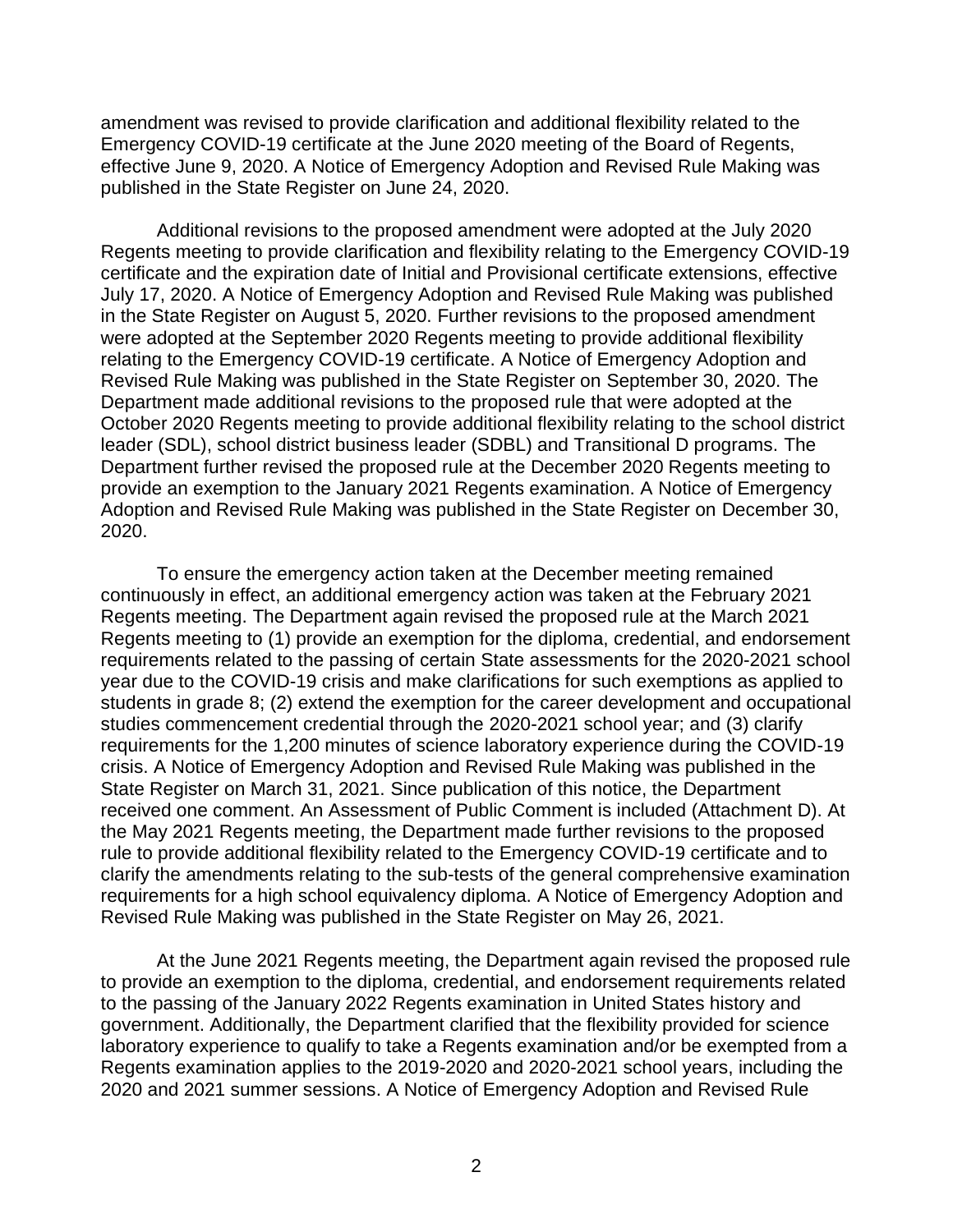Making was published in the State Register on June 23, 2021. Following this publication, the Department received comments on the revised proposed rule, and Assessment of Public Comment is included (Attachment C).

At the September 2021 Regents meeting, the Department made additional revisions to: provide additional regulatory flexibility relating to receivership requirements; and to extend the deadline to apply for and complete the requirements for the Emergency COVID-19 certificate from September 1, 2021 to September 1, 2022 in further response to the COVID-19 crisis and due to continuing limited test center seat availability for certification exams. A Notice of Emergency Adoption and Revised Rule Making was published in the State Register on September 29, 2021. Because the September emergency action will expire on November 12, 2021, an additional emergency action is necessary to ensure the emergency rule remains continuously in effect until it can be permanently adopted at the December 2021 Regents meeting. Supporting materials are available upon request from the Secretary to the Board of Regents.

### **Background Information**

### **Generally:**

On January 30, 2020, the World Health Organization designated the novel coronavirus, COVID-19, outbreak as a Public Health Emergency of International Concern. On March 7, 2020, the Governor of New York State declared a State disaster emergency for the entire State of New York pursuant to Executive Order 202. Subsequently, the Governor issued additional Executive Orders in response to the COVID-19 crisis, including orders directing the closure of schools and directing nonessential work personnel to work from home. In response, the Department has adopted emergency regulations to address numerous issues resulting from the interruptions caused by the COVID-19 crisis. To address additional issues resulting from the interruptions caused by the COVID-19 crisis, the Department is proposing further emergency regulatory amendments as follows:

# **Professions:**

- Section 60.6 is amended to permit the Department, at its discretion, to renew limited permits in medicine for one additional 24-month period (Attachment A #1).
- Section 61.19(b) is amended to permit the Department to accept alternative means to be used by dentists and dental hygienists to obtain and/or maintain the required certification in cardiopulmonary resuscitation other than through an in-person course during the COVID-19 crisis (Attachment A #2).

### **Receivership:**

• Section 100.19 is amended to provide that: (1) the Commissioner shall not use 2019-2020 or 2020-2021 school year results to newly identify in the 2021-2022 school year any schools as struggling, place any schools under independent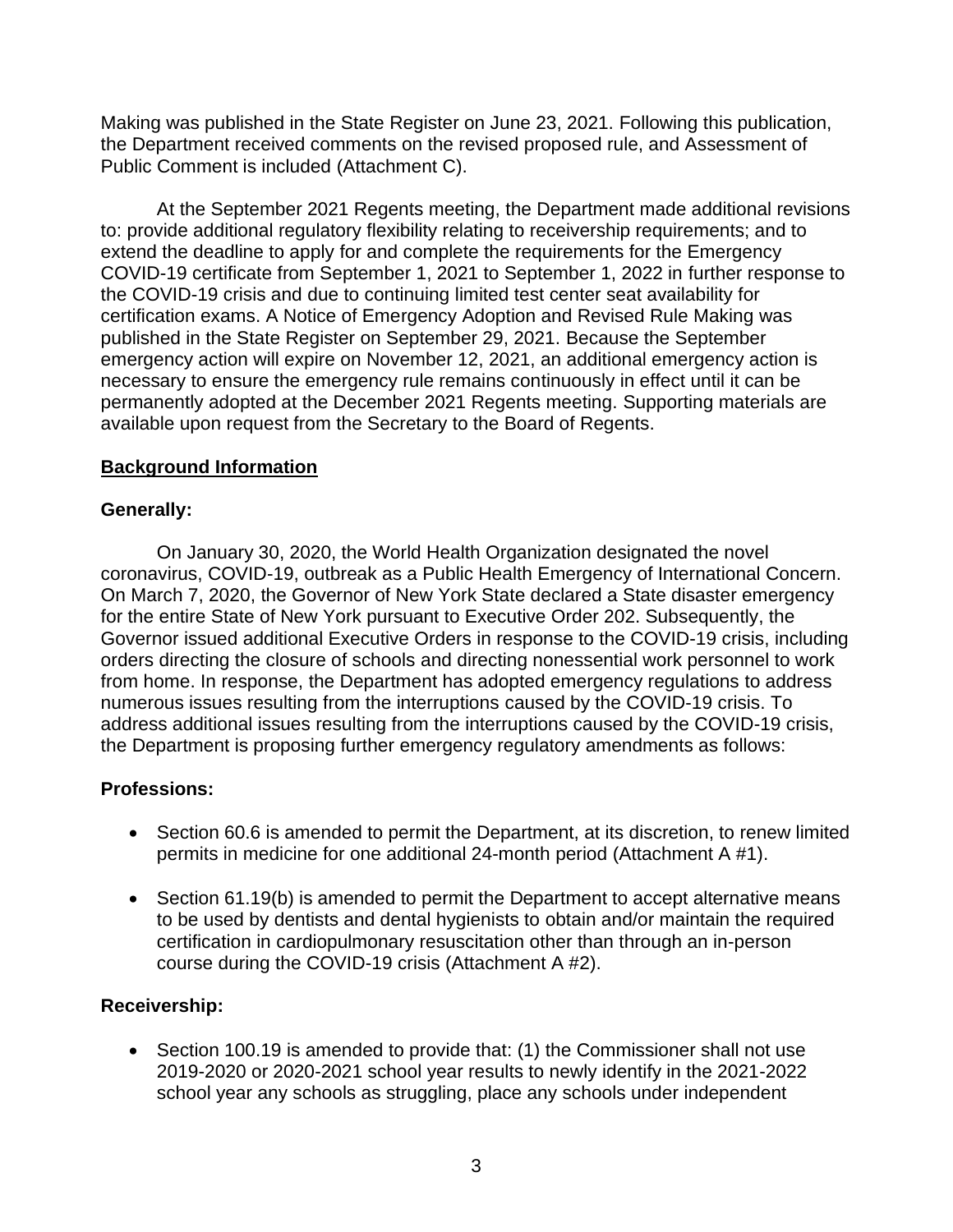receivership, or remove the designation of any schools as struggling or persistently struggling; (2) all schools identified as persistently struggling or struggling for the 2019-2020 school year shall remain so identified for the 2020-2021 and 2021-2022 school years and all schools that operated under a school district superintendent receiver in the 2019-2020 and 2020-2021 school years shall continue to operate under a school district superintendent receiver in the 2021-2022 school year; and (3) the Commissioner may, upon a finding of good cause, modify for the 2019-2020 through 2022-2023 school years any timelines pertaining to notifications, plans, reports, or implementation of activities required by such section, except for any timelines prescribed by law (Attachment A #3).

### **Higher Education:**

- Section 80-3.7 is amended to allow any undergraduate or graduate level course completed during the spring, summer, or fall 2020 terms with a passing grade, or its equivalent, to count toward the content core or pedagogical core semester hour requirements for certification through the Individual Evaluation pathway. The passing grade, or its equivalent, must be in accordance with the pass/fail grading policy, or its equivalent, at the institution of higher education (e.g., credit/no credit, pass/fail, satisfactory/unsatisfactory policy) (Attachment A #4).
- Section 80-1.2(b) is amended to extend the expiration date of the Initial certificate, Initial Reissuance, Provisional certificate, Provisional Renewal, and Initial and Provisional certificate extensions from August 31, 2020 to January 31, 2021 to provide candidates with the time needed to work in schools and complete the requirements for the Professional or Permanent certificate. Additionally, such section is amended to extend the expiration date of the Conditional Initial certificate from August 31, 2020 to August 31, 2021 to provide candidates with the time needed to complete the edTPA, which requires interaction with students in the school and classroom setting. An additional year gives candidates the time to establish a relationship with students, teach lessons and assess student learning, and prepare the edTPA submission once classroom routines are more consistent after the COVID-19 crisis (Attachment A #5).
- Section 80-5.27 is added to create an Emergency COVID-19 certificate for candidates seeking certain certificates, extensions, and annotations because there is limited test center availability and schools have been closed pursuant to Executive Order(s) of the Governor due to the COVID-19 crisis. This certificate would be valid for two years. Candidates must apply for the certificate or extension on or before September 1, 2022. They must also apply for the Emergency COVID-19 certificate, in the same certificate title as the certificate or extension applied for, on or before September 1, 2022. (Attachment A #6).
- Section 52.21(c) is amended to exempt school district leader (SDL) and school district business leader (SDBL) candidates from taking and passing the SDL and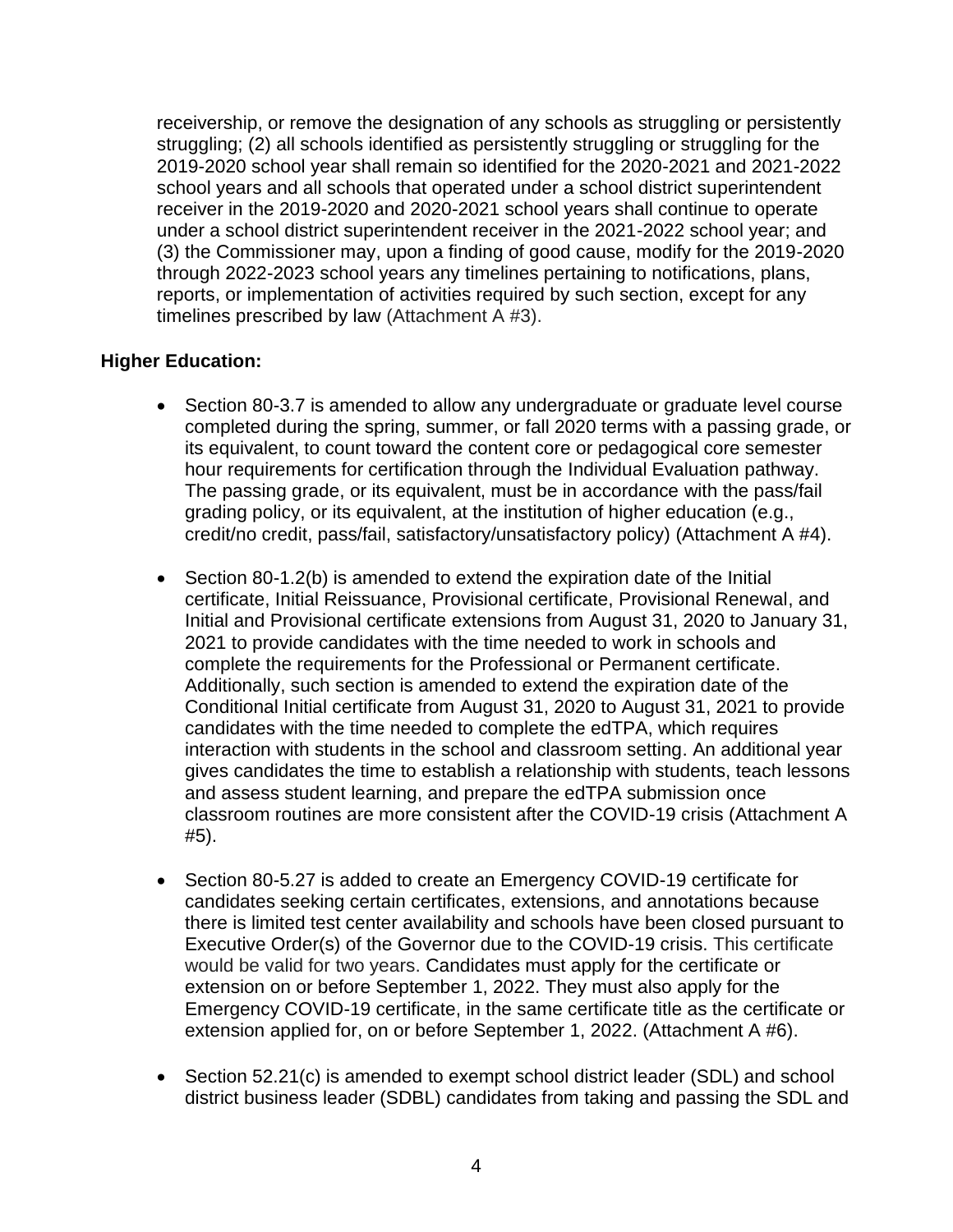SDBL assessment, respectively, for program completion and for the institutional recommendation for the Professional certificate if they completed all program requirements except the assessment requirement in the 2019-2020 or 2020- 2021 academic year. The exemption enables these candidates to complete their program while there is limited test center availability due to the COVID-19 crisis and receive institutional recommendation for Professional certification, which would be needed to pursue the proposed Emergency COVID-19 certificate. The candidates would need to take and pass the SDL and SDBL assessments to earn Professional SDL and SDBL certification, respectively (Attachment A #'s 7 and 9).

• Section 52.21(c) is also amended to exempt candidates admitted to Transitional D programs leading to school district leader certification from taking and passing the SDL assessment for the institutional recommendation for the Transitional D certificate if they completed all requirements for admitted candidates except the assessment requirement on or before September 1, 2021. The exemption enables Transitional D candidates to receive institutional recommendation for Transitional D certification while there is limited test center availability due to the COVID-19 crisis, which would be needed to pursue the proposed Emergency COVID-19 certificate. The candidates would need to take and pass the SDL assessment to earn Transitional D certification (Attachment A #8).

# **Early Learning:**

• Section 151-1.3(b) is amended to waive the requirement that school districts must annually monitor and track prekindergarten program effectiveness for the 2019-2020 school year and to waive the annual report of the percentage of prekindergarten children making significant gains for the 2019-2020 school year (Attachment A #10).

# **Alternative High School Equivalency Program ("AHSEP"):**

• Section 100.7 is amended to provide an extension to the June 30 application deadline for alternative high school equivalency preparation programs to be operated during the 2020-2021 school year (Attachment A #11).

### **Curriculum and Instruction:**

- Section 100.1 is amended to provide that in the 2019-2020 school year, a unit of credit may be earned where a student has not completed a unit of study due to the COVID-19 crisis but has otherwise achieved the standards assessed in the provided coursework (Attachment A #12).
- Sections 100.2 and 100.5 are amended to provide an exemption to the diploma, credential, and endorsement requirements related to the passing of Regents examinations, pathway assessments, alternative assessments,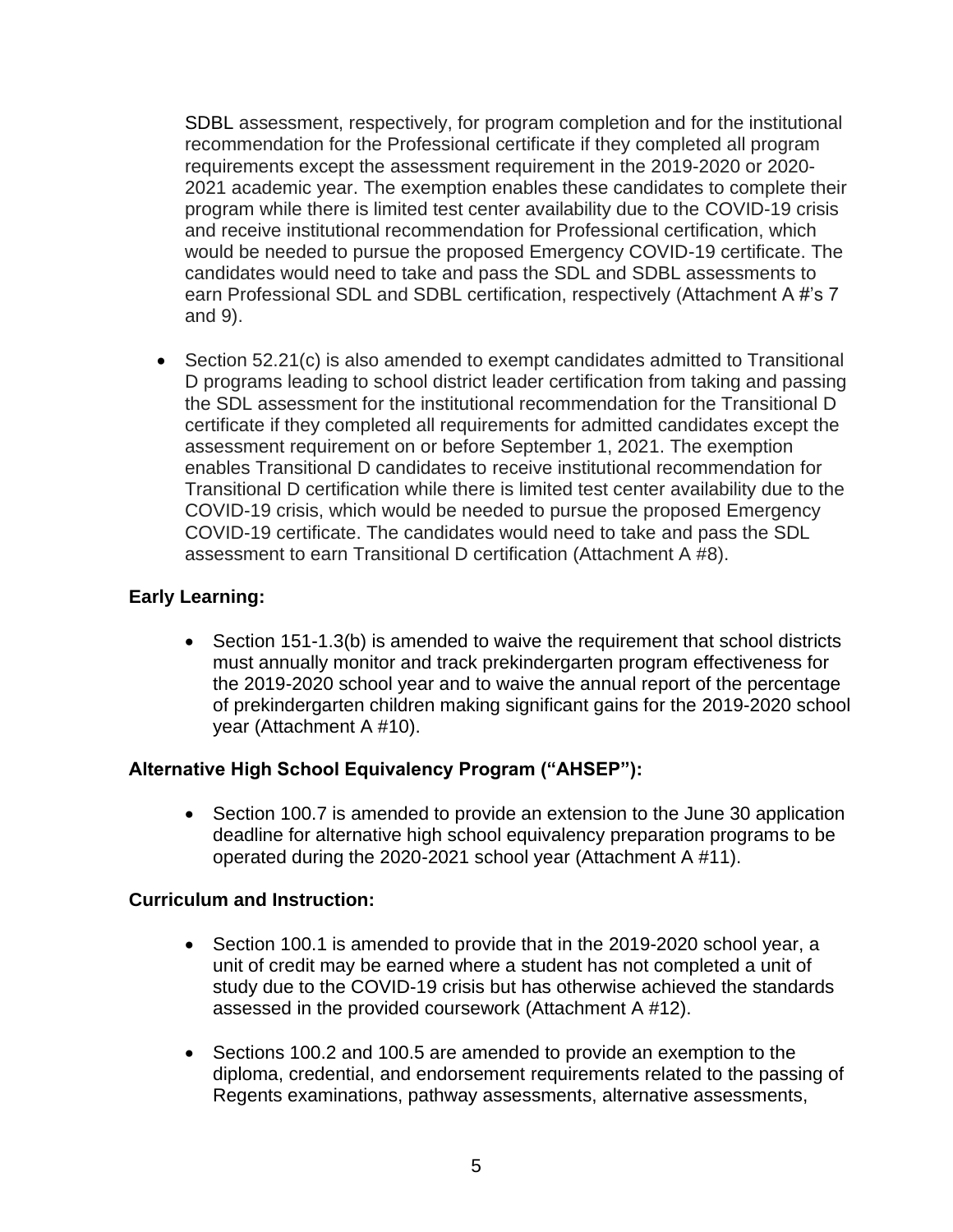technical assessments, and locally developed test requirements during the COVID-19 crisis so that students are still able to meet their diploma requirements. (Attachment A #'s 13 and 15-21).

- Section 100.5 is amended to provide that for the 2019-2020 and 2020-2021 school years a student is eligible to take a Regents examination where such student is unable to meet the 1,200-minute requirement due to the COVID-19 crisis and the 1,200-minute requirement is not required for a student to be exempted from a Regents examination (Attachment A #17).
- Section 100.4 is amended to make a technical citation correction (Attachment A #14).
- Section 100.6 is amended to exempt students from the requirements for the career development and occupational studies commencement credential ("CDOS"), including the work readiness assessment, provided that the student is otherwise eligible to exit from high school and has otherwise demonstrated knowledge and skills relating to the CDOS learning standards (Attachment A #22).
- Section 100.7 is amended to provide an exemption from the sub-tests of the general comprehensive examination requirements for a high school equivalency diploma where students meet certain criteria for the 2019-2020 and 2020-2021 school years (Attachment A #23).

# **Related Regents Items**

April 2020: Proposed Amendments to Sections 52.3, 52.21, 57-4.5, 70.4, 74.6, 75.2, 75.5, [76.2, 79-9.3, 79-10.3, 79-11.3, 79-12.3, 80-1.13, 80-1.5, 80-3.15, 80-4.3, 83.5, 87.2, 87.5,](https://www.regents.nysed.gov/common/regents/files/420bra6.pdf)  [100.2, 100.4, 100.5, 100.6, 100.10, 100.21, 119.1, 119.5, 125.1, 151-1.4, 154-2.3, 175.5,](https://www.regents.nysed.gov/common/regents/files/420bra6.pdf)  [200.4, 200.5, 200.7, 200.20 and 275.8 and addition of Section 279.5 to the Regulations of](https://www.regents.nysed.gov/common/regents/files/420bra6.pdf)  [the Commissioner of Education Relating to Addressing the COVID-19 Crisis](https://www.regents.nysed.gov/common/regents/files/420bra6.pdf) (https://www.regents.nysed.gov/common/regents/files/420bra6.pdf)

May 2020: [Proposed Amendments to Sections 52.21, 60.6, 61.19, 80-1.2, 80-3.7, 100.1,](https://www.regents.nysed.gov/common/regents/files/520bra9-REVISED.pdf)  [100.2, 100.4, 100.5, 100.6, 100.7, 100.19 and 151-1.3 and addition of Section 80-5.27 to](https://www.regents.nysed.gov/common/regents/files/520bra9-REVISED.pdf)  [the Regulations of the Commissioner of Education Relating to Addressing the COVID-19](https://www.regents.nysed.gov/common/regents/files/520bra9-REVISED.pdf)  **[Crisis](https://www.regents.nysed.gov/common/regents/files/520bra9-REVISED.pdf)** 

(https://www.regents.nysed.gov/common/regents/files/520bra9-REVISED.pdf)

May 2020: [Proposed Amendments to Sections 52.3, 52.21, 57-4.5, 70.4, 74.6, 75.2, 75.5,](https://www.regents.nysed.gov/common/regents/files/520bra10.pdf)  [76.2, 79-9.3, 79-10.3, 79-11.3, 79-12.3, 80-1.13, 80-1.5, 80-3.15, 80-4.3, 83.5, 87.2, 87.5,](https://www.regents.nysed.gov/common/regents/files/520bra10.pdf)  [100.2, 100.4, 100.5, 100.6, 100.10, 100.21, 119.1, 119.5, 125.1, 151-1.4, 154-2.3, 175.5,](https://www.regents.nysed.gov/common/regents/files/520bra10.pdf)  [200.4, 200.5, 200.7, 200.20 and 275.8 and addition of Section 279.5 to the Regulations of](https://www.regents.nysed.gov/common/regents/files/520bra10.pdf)  [the Commissioner of Education Relating to Addressing the COVID-19 Crisis](https://www.regents.nysed.gov/common/regents/files/520bra10.pdf) (https://www.regents.nysed.gov/common/regents/files/520bra10.pdf)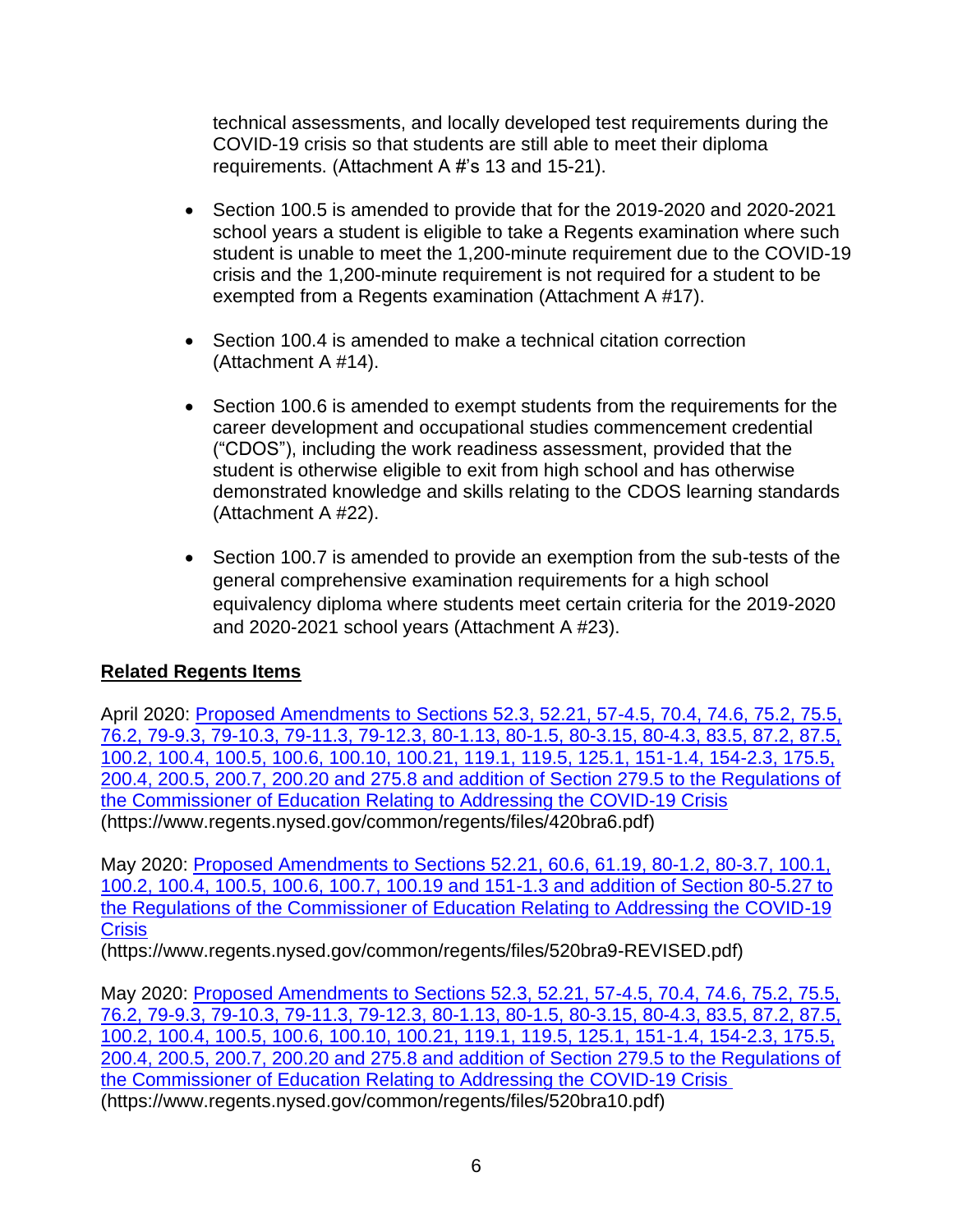June 2020: [Proposed Amendments to Sections 60.10, 80-1.2, 80-4.3, 80-4.4, 80-5.6,](https://www.regents.nysed.gov/common/regents/files/620bra10.pdf)  [100.2, 100.5, 100.7, 100.10, 110.4, 119.4, 121.5, 135.4, 145-2.15 of the Regulations of the](https://www.regents.nysed.gov/common/regents/files/620bra10.pdf)  [Commissioner of Education Relating to Addressing the COVID-19 Crisis](https://www.regents.nysed.gov/common/regents/files/620bra10.pdf) (https://www.regents.nysed.gov/common/regents/files/620bra10.pdf)

June 2020: [Proposed Amendments to Sections 52.3, 52.21, 57-4.5, 70.4, 74.6, 75.2, 75.5,](https://www.regents.nysed.gov/common/regents/files/620bra11.pdf)  [76.2, 79-9.3, 79-10.3, 79-11.3, 79-12.3, 80-1.13, 80-1.5, 80-3.15, 80-4.3, 83.5, 87.2, 87.5,](https://www.regents.nysed.gov/common/regents/files/620bra11.pdf) [100.2, 100.4, 100.5, 100.6, 100.10, 100.21, 119.1, 119.5, 125.1, 151-1.4, 154-2.3, 175.5,](https://www.regents.nysed.gov/common/regents/files/620bra11.pdf)  [200.4, 200.5, 200.7, 200.20 and 275.8 and addition of Section 279.5 to the Regulations of](https://www.regents.nysed.gov/common/regents/files/620bra11.pdf)  [the Commissioner of Education Relating to Addressing the COVID-19 Crisis](https://www.regents.nysed.gov/common/regents/files/620bra11.pdf) (https://www.regents.nysed.gov/common/regents/files/620bra11.pdf)

June 2020: [Proposed Amendments to Sections 52.21, 60.6, 61.19, 80-1.2, 80-3.7, 100.1,](https://www.regents.nysed.gov/common/regents/files/620bra12.pdf)  [100.2, 100.4, 100.5, 100.6, 100.7, 100.19 and 151-1.3 and addition of Section 80-5.27 to](https://www.regents.nysed.gov/common/regents/files/620bra12.pdf)  [the Regulations of the Commissioner of Education Relating to Addressing the COVID-19](https://www.regents.nysed.gov/common/regents/files/620bra12.pdf)  **[Crisis](https://www.regents.nysed.gov/common/regents/files/620bra12.pdf)** 

(https://www.regents.nysed.gov/common/regents/files/620bra12.pdf)

July 2020: [Proposed Amendments to Sections 52.3, 52.21, 57-4.5, 70.4, 74.6, 75.2, 75.5,](https://www.regents.nysed.gov/common/regents/files/720bra7.pdf)  [76.2, 79-9.3, 79-10.3, 79-11.3, 79-12.3, 80-1.13, 80-1.5, 80-3.15, 80-4.3, 83.5, 87.2, 87.5,](https://www.regents.nysed.gov/common/regents/files/720bra7.pdf)  [100.2, 100.4, 100.5, 100.6, 100.10, 100.21, 119.1, 119.5, 125.1, 151-1.4, 154-2.3, 175.5,](https://www.regents.nysed.gov/common/regents/files/720bra7.pdf)  [200.4, 200.5, 200.7, 200.20 and 275.8 and addition of Section 279.5 to the Regulations of](https://www.regents.nysed.gov/common/regents/files/720bra7.pdf)  [the Commissioner of Education Relating to Addressing the COVID-19 Crisis](https://www.regents.nysed.gov/common/regents/files/720bra7.pdf) (https://www.regents.nysed.gov/common/regents/files/720bra7.pdf)

July 2020: [Proposed Amendments to Sections 52.21, 60.6, 61.19, 80-1.2, 80-3.7, 100.1,](https://www.regents.nysed.gov/common/regents/files/720bra5.pdf)  [100.2, 100.4, 100.5, 100.6, 100.7, 100.19 and 151-1.3 and addition of Section 80-5.27 to](https://www.regents.nysed.gov/common/regents/files/720bra5.pdf)  [the Regulations of the Commissioner of Education Relating to Addressing the COVID-19](https://www.regents.nysed.gov/common/regents/files/720bra5.pdf)  **[Crisis](https://www.regents.nysed.gov/common/regents/files/720bra5.pdf)** 

[\(https://www.regents.nysed.gov/common/regents/files/720bra5.pdf\)](https://www.regents.nysed.gov/common/regents/files/720bra5.pdf)

July 2020: [Proposed Amendments to Sections 60.10, 80-1.2, 80-4.3, 80-4.4, 80-5.6, 100.2,](https://www.regents.nysed.gov/common/regents/files/720brca13.pdf)  [100.5, 100.7, 100.10, 110.4, 119.4,121.5, 135.4, and 145-2.15 of the Regulations of the](https://www.regents.nysed.gov/common/regents/files/720brca13.pdf)  [Commissioner of Education Relating to Addressing the COVID-19 Crisis](https://www.regents.nysed.gov/common/regents/files/720brca13.pdf) [\(https://www.regents.nysed.gov/common/regents/files/720brca13.pdf\)](https://www.regents.nysed.gov/common/regents/files/720brca13.pdf)

July 2020: [Proposed Amendments to Sections 80-5.3, 80-5.4, 100.1, 100.2, 100.5, 100.6,](https://www.regents.nysed.gov/common/regents/files/720bra8revised.pdf)  [100.10, 117.3, 136.3, 145-2.1, 151-1.3, 154-2.2, 154-2.3, and 200.4 of the Regulations of](https://www.regents.nysed.gov/common/regents/files/720bra8revised.pdf)  [the Commissioner of Education Relating to Addressing the COVID-19 Crisis and the](https://www.regents.nysed.gov/common/regents/files/720bra8revised.pdf)  [Reopening of Schools](https://www.regents.nysed.gov/common/regents/files/720bra8revised.pdf)

[\(https://www.regents.nysed.gov/common/regents/files/720bra8revised.pdf\)](https://www.regents.nysed.gov/common/regents/files/720bra8revised.pdf)

September 2020: [Proposed Amendments to Sections 52.3, 52.21, 57-4.5, 70.4, 74.6, 75.2,](https://www.regents.nysed.gov/common/regents/files/920bra6.pdf)  [75.5, 76.2, 79-9.3, 79-10.3, 79-11.3, 79-12.3, 801.13, 80-1.5, 80-3.15, 80-4.3, 83.5, 87.2,](https://www.regents.nysed.gov/common/regents/files/920bra6.pdf)  [87.5, 100.2, 100.4, 100.5, 100.6, 100.10, 100.21, 119.1, 119.5, 125.1, 151-1.4, 1542.3,](https://www.regents.nysed.gov/common/regents/files/920bra6.pdf)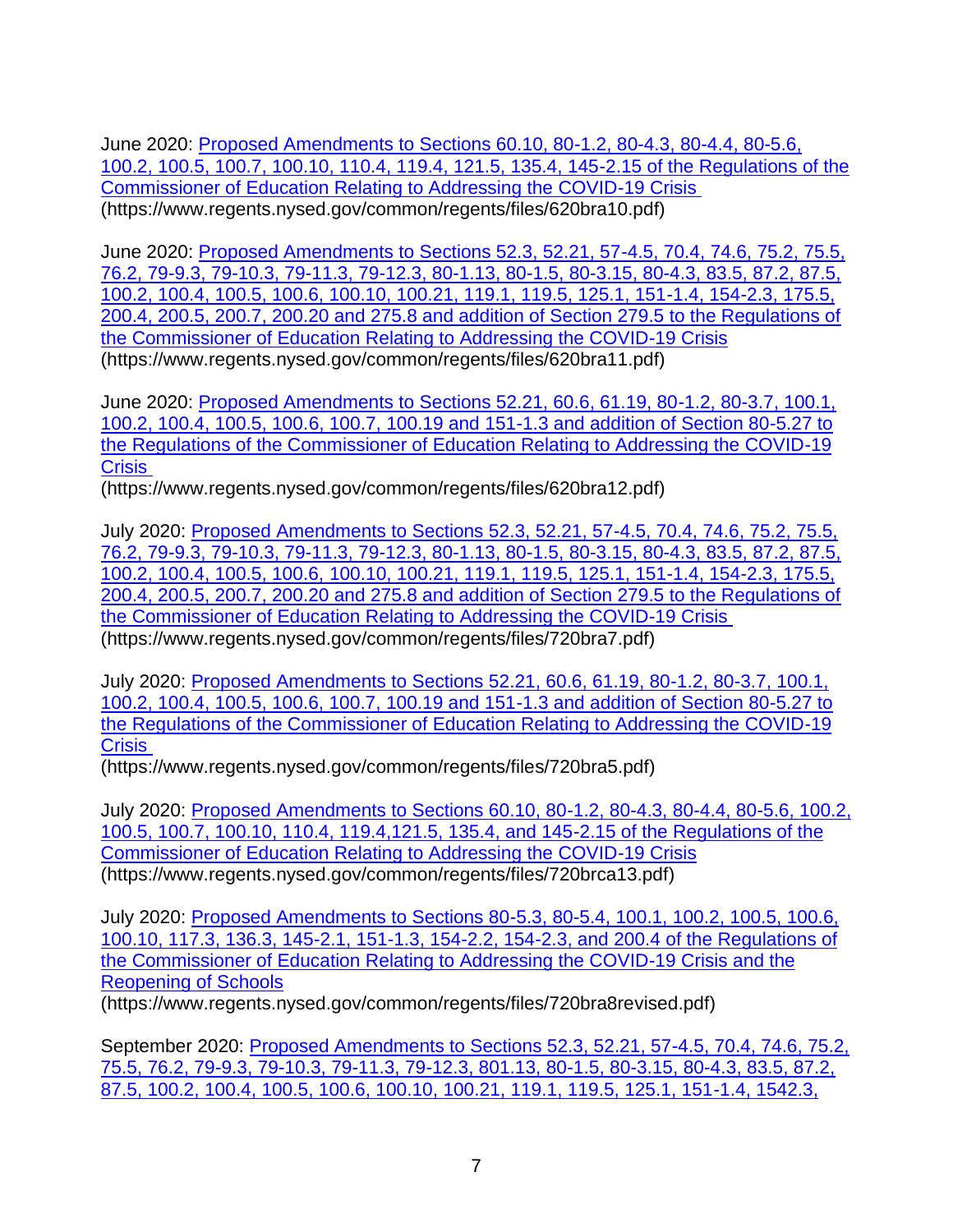[175.5, 200.4, 200.5, 200.7, 200.20 and 275.8 and addition of Section 279.5 to the](https://www.regents.nysed.gov/common/regents/files/920bra6.pdf)  [Regulations of the Commissioner of Education Relating to Addressing the COVID-19](https://www.regents.nysed.gov/common/regents/files/920bra6.pdf)  **[Crisis](https://www.regents.nysed.gov/common/regents/files/920bra6.pdf)** 

(https://www.regents.nysed.gov/common/regents/files/920bra6.pdf)

September 2020: [Proposed Amendments to Sections 52.21, 60.6, 61.19, 80-1.2, 80-3.7,](https://www.regents.nysed.gov/common/regents/files/920bra3.pdf)  [100.1, 100.2, 100.4, 100.5, 100.6, 100.7, 100.19 and151-1.3 and addition of Section 80-](https://www.regents.nysed.gov/common/regents/files/920bra3.pdf) [5.27 to the Regulations of the Commissioner of Education Relating to Addressing the](https://www.regents.nysed.gov/common/regents/files/920bra3.pdf)  [COVID19 Crisis](https://www.regents.nysed.gov/common/regents/files/920bra3.pdf)

(https://www.regents.nysed.gov/common/regents/files/920bra3.pdf)

September 2020: [Proposed Amendments to Sections 80-5.3, 80-5.4, 100.1, 100.2, 100.5,](https://www.regents.nysed.gov/common/regents/files/920bra8.pdf)  [100.6, 100.10, 117.3, 136.3, 145-2.1, 151-1.3, 154-2.2, 154-2.3, 156.3, and 200.4 of the](https://www.regents.nysed.gov/common/regents/files/920bra8.pdf)  Regulations of the [Commissioner of Education Relating to Addressing the COVID-19](https://www.regents.nysed.gov/common/regents/files/920bra8.pdf)  [Crisis and the Reopening of Schools](https://www.regents.nysed.gov/common/regents/files/920bra8.pdf)

(https://www.regents.nysed.gov/common/regents/files/920bra8.pdf)

September 2020: [Proposed Amendments to Sections 52.21, 79-8.5, 100.5, and 154-2.3 of](https://www.regents.nysed.gov/common/regents/files/920bra7revised.pdf)  [the Regulations of the Commissioner of Education Relating to Addressing the COVID-19](https://www.regents.nysed.gov/common/regents/files/920bra7revised.pdf)  [Crisis and the Reopening of Schools](https://www.regents.nysed.gov/common/regents/files/920bra7revised.pdf)

(https://www.regents.nysed.gov/common/regents/files/920bra7revised.pdf)

September 2020: [Proposed Amendments to Sections 60.10, 80-1.2, 80-4.3, 804.4, 80-5.6,](https://www.regents.nysed.gov/common/regents/files/920brca3.pdf)  [100.2, 100.5, 100.7, 100.10, 110.4, 119.4, 121.5, 135.4, 145-2.15 of the](https://www.regents.nysed.gov/common/regents/files/920brca3.pdf) Regulations of the [Commissioner of Education Relating to Addressing the COVID-19 Crisis](https://www.regents.nysed.gov/common/regents/files/920brca3.pdf) (https://www.regents.nysed.gov/common/regents/files/920brca3.pdf)

October 2020: [Proposed Amendments to Sections 125.1, 135.4, and 52.21 of the](https://www.regents.nysed.gov/common/regents/files/1020bra3.pdf)  [Regulations of the Commissioner of Education and Section 30-3.2 of the Rules of the](https://www.regents.nysed.gov/common/regents/files/1020bra3.pdf)  [Board of Regents Relating to Addressing the COVID-19 Crisis and the Reopening of](https://www.regents.nysed.gov/common/regents/files/1020bra3.pdf)  **[Schools](https://www.regents.nysed.gov/common/regents/files/1020bra3.pdf)** 

(https://www.regents.nysed.gov/common/regents/files/1020bra3.pdf)

October 2020: [Proposed Amendments to Sections 52.3, 52.21, 57-4.5, 70.4, 74.6, 75.2,](https://www.regents.nysed.gov/common/regents/files/1020bra5revised.pdf)  [75.5, 76.2, 79-9.3, 79-10.3, 79-11.3, 79-12.3, 80-1.13, 80-1.5, 80-3.15, 80-4.3, 83.5, 87.2,](https://www.regents.nysed.gov/common/regents/files/1020bra5revised.pdf)  [87.5, 100.2, 100.4, 100.5, 100.6, 100.10, 100.21, 119.1, 119.5, 125.1, 151-1.4, 154-2.3,](https://www.regents.nysed.gov/common/regents/files/1020bra5revised.pdf)  [175.5, 200.4, 200.5, 200.7, 200.20 and 275.8 and addition of Section 279.5 to the](https://www.regents.nysed.gov/common/regents/files/1020bra5revised.pdf)  [Regulations of the Commissioner of Education Relating to Addressing the COVID-19](https://www.regents.nysed.gov/common/regents/files/1020bra5revised.pdf)  **[Crisis](https://www.regents.nysed.gov/common/regents/files/1020bra5revised.pdf)** 

(https://www.regents.nysed.gov/common/regents/files/1020bra5revised.pdf)

October 2020: [Proposed Amendments to Sections 52.21, 60.6, 61.19, 80-1.2, 80-3.7,](https://www.regents.nysed.gov/common/regents/files/1020bra4.pdf)  [100.1, 100.2, 100.4, 100.5, 100.6, 100.7, 100.19 and 151-1.3 and addition of Section 80-](https://www.regents.nysed.gov/common/regents/files/1020bra4.pdf) [5.27 to the Regulations of the Commissioner of Education Relating to Addressing the](https://www.regents.nysed.gov/common/regents/files/1020bra4.pdf)  [COVID-19 Crisis](https://www.regents.nysed.gov/common/regents/files/1020bra4.pdf)

(https://www.regents.nysed.gov/common/regents/files/1020bra4.pdf)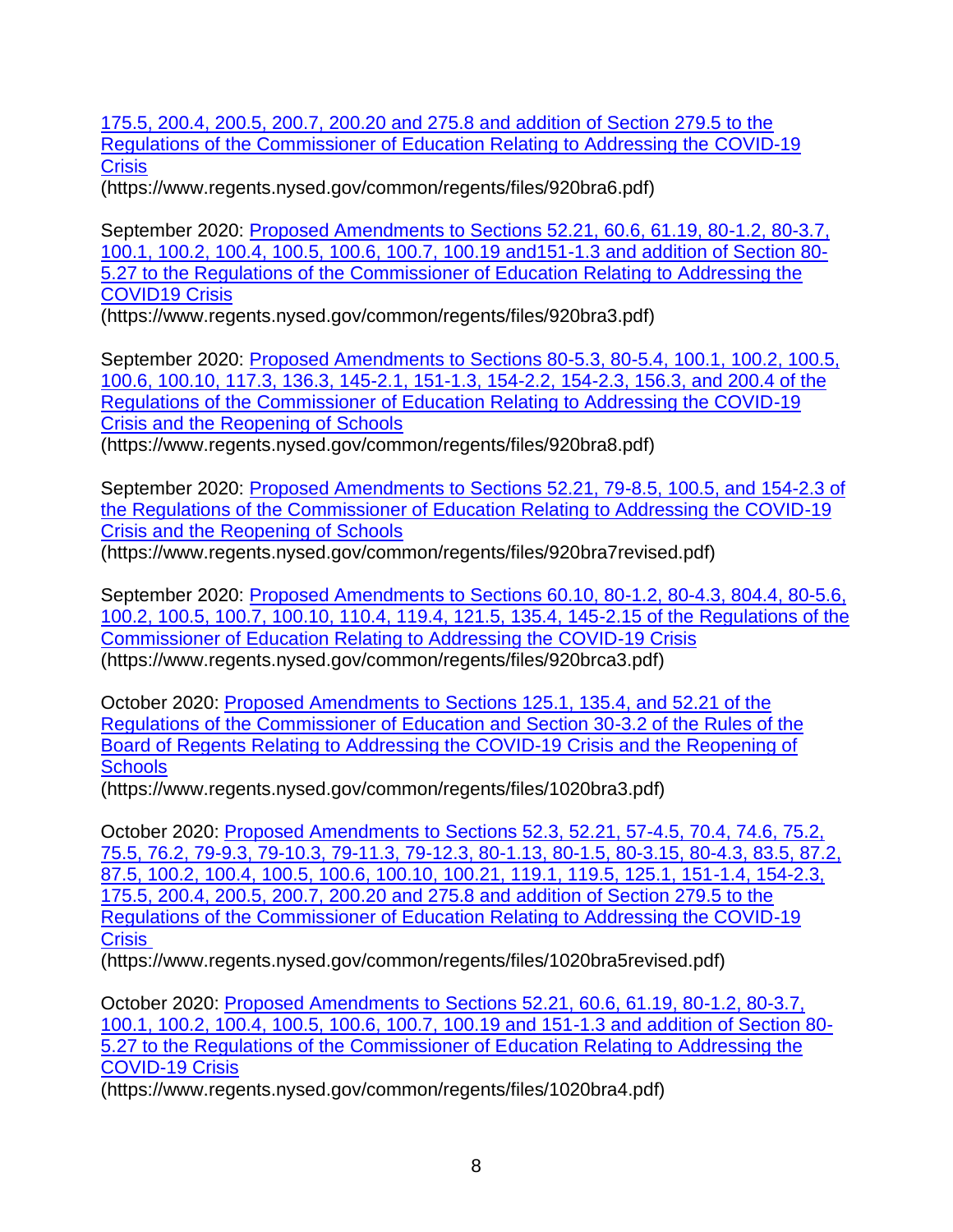October 2020: [Proposed Amendments to Sections 80-5.3, 80-5.4, 100.1, 100.2, 100.5,](https://www.regents.nysed.gov/common/regents/files/1020brca5.pdf)  [100.6, 100.10, 117.3, 136.3, 145-2.1, 151-1.3, 154-2.2, 154-2.3, 156.3, and 200.4 of the](https://www.regents.nysed.gov/common/regents/files/1020brca5.pdf)  [Regulations of the Commissioner of Education Relating to Addressing the COVID19 Crisis](https://www.regents.nysed.gov/common/regents/files/1020brca5.pdf)  [and the Reopening of Schools](https://www.regents.nysed.gov/common/regents/files/1020brca5.pdf)

(https://www.regents.nysed.gov/common/regents/files/1020brca5.pdf)

November 2020: [Proposed Amendments to Sections 52.3, 52.21, 57-4.5, 70.4, 74.6, 75.2,](https://www.regents.nysed.gov/common/regents/files/1120bra3.pdf)  [75.5, 76.2, 79-9.3, 79-10.3, 79-11.3, 79-12.3, 80-1.13, 80-1.5, 80-3.15, 80-4.3, 83.5, 87.2,](https://www.regents.nysed.gov/common/regents/files/1120bra3.pdf)  [87.5, 100.2, 100.4, 100.5, 100.6, 100.10, 100.21, 119.1, 119.5, 125.1, 151-1.4, 154-2.3,](https://www.regents.nysed.gov/common/regents/files/1120bra3.pdf)  [175.5, 200.4, 200.5, 200.7, 200.20 and 275.8 and Addition of Section 279.15 to the](https://www.regents.nysed.gov/common/regents/files/1120bra3.pdf)  [Regulations of the Commissioner of Education Relating to Addressing the COVID-19](https://www.regents.nysed.gov/common/regents/files/1120bra3.pdf)  **[Crisis](https://www.regents.nysed.gov/common/regents/files/1120bra3.pdf)** 

(https://www.regents.nysed.gov/common/regents/files/1120bra3.pdf)

November 2020: [Proposed Amendments to Sections 52.21, 79-8.5, 100.5, and 154-2.3 of](https://www.regents.nysed.gov/common/regents/files/1120brca2.pdf)  [the Regulations of the Commissioner of Education Relating to Addressing the COVID-19](https://www.regents.nysed.gov/common/regents/files/1120brca2.pdf)  [Crisis and the Reopening of Schools](https://www.regents.nysed.gov/common/regents/files/1120brca2.pdf)

(https://www.regents.nysed.gov/common/regents/files/1120brca2.pdf)

December 2020: [Proposed Amendments to Sections 80-5.3, 80-5.4, 100.1, 100.2, 100.5,](https://www.regents.nysed.gov/common/regents/files/1220brca7.pdf)  [100.6, 100.10, 117.3, 136.3, 145-2.1, 151-1.3, 154-2.2, 154-2.3, 156.3, and 200.4 of the](https://www.regents.nysed.gov/common/regents/files/1220brca7.pdf)  [Regulations of the Commissioner of Education Relating to Addressing the COVID19 Crisis](https://www.regents.nysed.gov/common/regents/files/1220brca7.pdf)  [and the Reopening of Schools](https://www.regents.nysed.gov/common/regents/files/1220brca7.pdf)

(https://www.regents.nysed.gov/common/regents/files/1220brca7.pdf)

December 2020: Proposed Amendments to Sections 52.21, 79-8.5, 100.5, and 154-2.3 of [the Regulations of the Commissioner of Education Relating to Addressing the COVID-19](https://www.regents.nysed.gov/common/regents/files/1220brca6.pdf)  [Crisis and the Reopening of Schools](https://www.regents.nysed.gov/common/regents/files/1220brca6.pdf)

(https://www.regents.nysed.gov/common/regents/files/1220brca6.pdf)

December 2020: [Proposed Amendments to Sections 52.21, 60.6, 61.19, 80-1.2, 80-3.7,](https://www.regents.nysed.gov/common/regents/files/1220bra4.pdf)  [100.1, 100.2, 100.4, 100.5, 100.6, 100.7, 100.19 and 151-1.3 and the addition of Section](https://www.regents.nysed.gov/common/regents/files/1220bra4.pdf)  [80-5.27 to the Regulations of the Commissioner of Education Relating to Addressing the](https://www.regents.nysed.gov/common/regents/files/1220bra4.pdf)  [COVID-19 Crisis](https://www.regents.nysed.gov/common/regents/files/1220bra4.pdf)

(https://www.regents.nysed.gov/common/regents/files/1220bra4.pdf)

December 2020: [Proposed Amendments to Sections 155.17\(f\) and 100.5\(a\) of the](https://www.regents.nysed.gov/common/regents/files/1220bra3.pdf)  [Regulations of the Commissioner of Education and Section 30-3.16 of the Rules of the](https://www.regents.nysed.gov/common/regents/files/1220bra3.pdf)  [Board of Regents Relating to Addressing the COVID-19 Crisis](https://www.regents.nysed.gov/common/regents/files/1220bra3.pdf) (https://www.regents.nysed.gov/common/regents/files/1220bra3.pdf)

January 2021: [Proposed Amendments to Sections 52.3, 52.21, 57-4.5, 70.4, 74.6, 75.2,](https://www.regents.nysed.gov/common/regents/files/121brca3.pdf)  [75.5, 76.2, 79-9.3, 79-10.3, 79-11.3, 79-12.3, 801.13, 80-1.5, 80-3.15, 80-4.3, 83.5, 87.2,](https://www.regents.nysed.gov/common/regents/files/121brca3.pdf)  [87.5, 100.2, 100.4, 100.5, 100.6, 100.10, 100.21, 119.1, 119.5, 125.1, 151-1.4, 1542.3,](https://www.regents.nysed.gov/common/regents/files/121brca3.pdf)  [175.5, 200.4, 200.5, 200.7, 200.20 and 275.8 and Addition of Section 279.15 to the](https://www.regents.nysed.gov/common/regents/files/121brca3.pdf)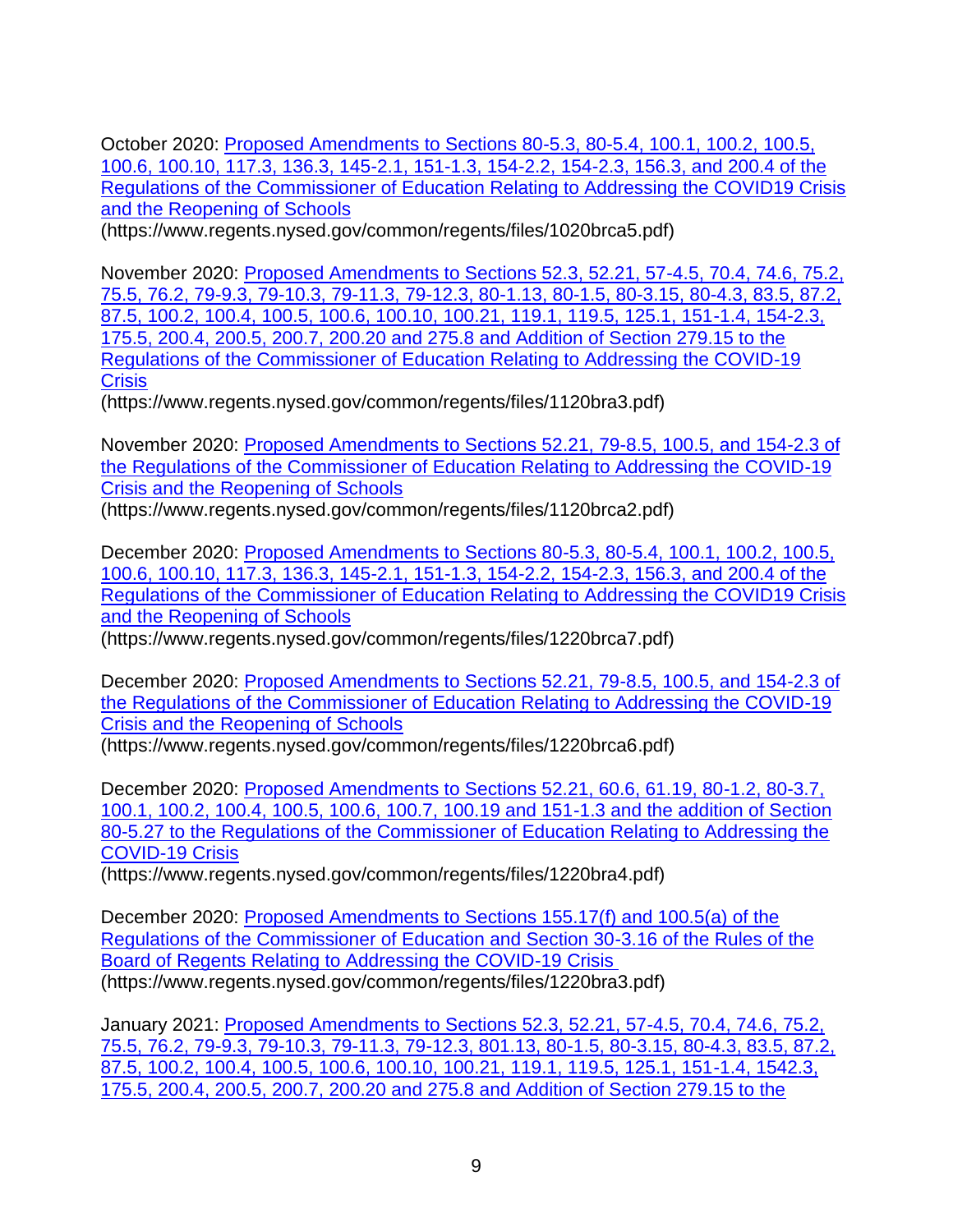[Regulations of the Commissioner of Education Relating](https://www.regents.nysed.gov/common/regents/files/121brca3.pdf) to Addressing the COVID-19 **[Crisis](https://www.regents.nysed.gov/common/regents/files/121brca3.pdf)** 

(https://www.regents.nysed.gov/common/regents/files/121brca3.pdf)

February 2021: [Proposed Amendments to Sections 52.21, 80-3.14, and 80-3.7 of the](https://www.regents.nysed.gov/common/regents/files/221hea1.pdf)  [Regulations of the Commissioner of Education and Section 30-1.2 of the Rules of the](https://www.regents.nysed.gov/common/regents/files/221hea1.pdf)  [Board of Regents Relating to Providing Flexibility Relating to Student Teaching, Individual](https://www.regents.nysed.gov/common/regents/files/221hea1.pdf)  [Evaluation Pathway to Certification, Accreditation, and the Computer Science Tenure Area](https://www.regents.nysed.gov/common/regents/files/221hea1.pdf)  [and Statement of Continued Eligibility in Response to the COVID-19 Crisis](https://www.regents.nysed.gov/common/regents/files/221hea1.pdf) (https://www.regents.nysed.gov/common/regents/files/221hea1.pdf)

February 2021: [Proposed Amendments to Sections 52.21, 60.6, 61.19, 80-1.2, 80-3.7,](https://www.regents.nysed.gov/common/regents/files/221brca5.pdf)  [100.1, 100.2, 100.4, 100.5, 100.6, 100.7, 100.19 and 151-1.3 and the addition of Section](https://www.regents.nysed.gov/common/regents/files/221brca5.pdf)  80-5.27 to the Regulations of the Commissioner of Education Relating to Addressing the [COVID-19 Crisis](https://www.regents.nysed.gov/common/regents/files/221brca5.pdf)

(https://www.regents.nysed.gov/common/regents/files/221brca5.pdf)

February 2021: [Proposed Amendments to Sections 52.3, 52.21, 57-4.5, 70.4, 74.6, 75.2,](https://www.regents.nysed.gov/common/regents/files/221brca6.pdf)  [75.5, 76.2, 79-9.3, 79-10.3, 79-11.3, 79-12.3, 801.13, 80-1.5, 80-3.15, 80-4.3, 83.5, 87.2,](https://www.regents.nysed.gov/common/regents/files/221brca6.pdf)  [87.5, 100.2, 100.4, 100.5, 100.6, 100.10, 100.21, 119.1, 119.5, 125.1, 151-1.4, 1542.3,](https://www.regents.nysed.gov/common/regents/files/221brca6.pdf)  [175.5, 200.4, 200.5, 200.7, 200.20 and 275.8 and Addition of Section 279.15 to the](https://www.regents.nysed.gov/common/regents/files/221brca6.pdf)  [Regulations of the Commissioner of Education Relating to Addressing the COVID-19](https://www.regents.nysed.gov/common/regents/files/221brca6.pdf)  **[Crisis](https://www.regents.nysed.gov/common/regents/files/221brca6.pdf)** 

(https://www.regents.nysed.gov/common/regents/files/221brca6.pdf)

March 2021: [Proposed Amendment of Sections 52.21, 60.6, 61.19, 80-1.2, 80-3.7, 100.1,](https://www.regents.nysed.gov/common/regents/files/321bra5_0.pdf)  [100.2, 100.4, 100.5, 100.6, 100.7, 100.19 and 151-1.3 and the addition of Section 80-5.27](https://www.regents.nysed.gov/common/regents/files/321bra5_0.pdf)  [to the Regulations of the Commissioner of Education Relating to Addressing the COVID-](https://www.regents.nysed.gov/common/regents/files/321bra5_0.pdf)[19 Crisis](https://www.regents.nysed.gov/common/regents/files/321bra5_0.pdf)

(https://www.regents.nysed.gov/common/regents/files/321bra5\_0.pdf)

March 2021: [Proposed Amendment of Sections 100.4, 100.10 and 175.5 of the](https://www.regents.nysed.gov/common/regents/files/321p12a7revised_0.pdf)  [Regulations of the Commissioner of Education Relating to Addressing the COVID-19](https://www.regents.nysed.gov/common/regents/files/321p12a7revised_0.pdf)  **[Crisis](https://www.regents.nysed.gov/common/regents/files/321p12a7revised_0.pdf)** 

(https://www.regents.nysed.gov/common/regents/files/321p12a7revised\_0.pdf)

March 2021: Proposed Amendment to Sections 125.1, 135.4, and 52.21 of the Regulations [of the Commissioner of Education and Section 30-3.2 of the Rules of the Board of Regents](https://www.regents.nysed.gov/common/regents/files/321brca8.pdf)  [Relating to Addressing the COVID-19 Crisis and the Reopening of Schools](https://www.regents.nysed.gov/common/regents/files/321brca8.pdf) (https://www.regents.nysed.gov/common/regents/files/321brca8.pdf)

April 2021: [Proposed Amendment to Sections 52.21, 80-3.14, and 80-3.7 of the](https://www.regents.nysed.gov/common/regents/files/4211brca5.pdf)  [Regulations of the Commissioner of Education and Section 30-1.2 of the Rules of the](https://www.regents.nysed.gov/common/regents/files/4211brca5.pdf)  [Board of Regents Relating to Providing Flexibility Relating to Student Teaching, Individual](https://www.regents.nysed.gov/common/regents/files/4211brca5.pdf)  [Evaluation Pathway to Certification, Accreditation, and the Computer Science Tenure Area](https://www.regents.nysed.gov/common/regents/files/4211brca5.pdf)  [and Statement of Continued Eligibility in Response to the COVID-19 Crisis](https://www.regents.nysed.gov/common/regents/files/4211brca5.pdf)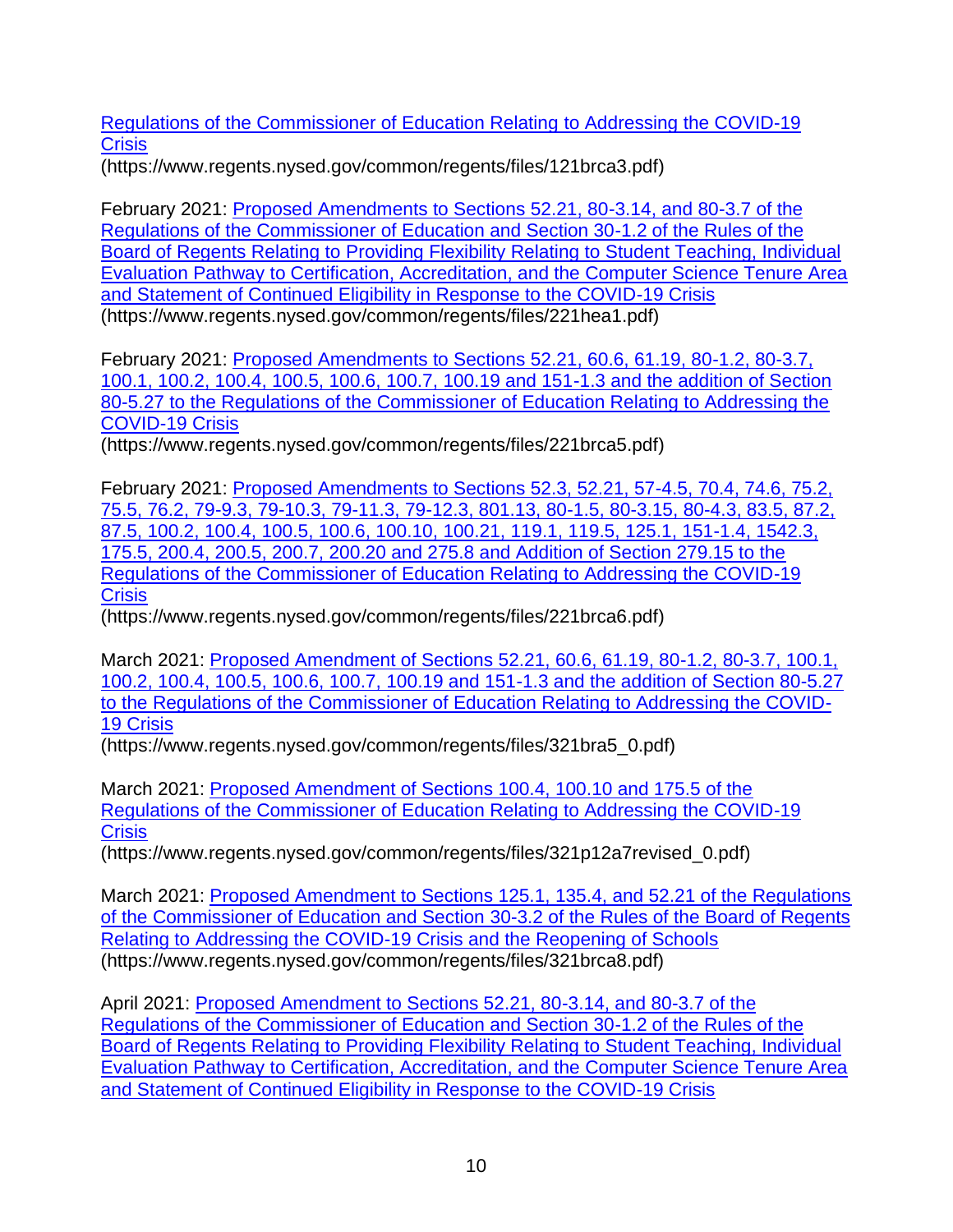(https://www.regents.nysed.gov/common/regents/files/4211brca5.pdf)

April 2021: [Proposed Amendment to Sections 125.1, 135.4, and 52.21 of the Regulations](https://www.regents.nysed.gov/common/regents/files/4211brca8.pdf)  [of the Commissioner of Education and Section 30-3.2 of the Rules of the Board of Regents](https://www.regents.nysed.gov/common/regents/files/4211brca8.pdf)  [Relating to Addressing the COVID-19 Crisis and the Reopening of Schools](https://www.regents.nysed.gov/common/regents/files/4211brca8.pdf) (https://www.regents.nysed.gov/common/regents/files/4211brca8.pdf)

April 2021: [Proposed Amendments to Sections 155.17\(f\) and 100.5\(a\) of the Regulations](https://www.regents.nysed.gov/common/regents/files/4211brca9.pdf)  [of the Commissioner of Education and Section 30-3.16 of the Rules of the Board of](https://www.regents.nysed.gov/common/regents/files/4211brca9.pdf)  [Regents Relating to Addressing the COVID-19 Crisis](https://www.regents.nysed.gov/common/regents/files/4211brca9.pdf)

(https://www.regents.nysed.gov/common/regents/files/4211brca9.pdf)

May 2021: [Proposed Amendment to Sections 100.2\(c\), 100.5\(h\), and 136.3 of the](https://www.regents.nysed.gov/common/regents/files/521p12a5.pdf)  [Regulations of the Commissioner of Education Relating to Providing Flexibility for Hands](https://www.regents.nysed.gov/common/regents/files/521p12a5.pdf)only CPR Instruction, the New York State Seal of Biliteracy, and Health Examinations and [Certificates in Response to the COVID-19 Crisis](https://www.regents.nysed.gov/common/regents/files/521p12a5.pdf)

(https://www.regents.nysed.gov/common/regents/files/521p12a5.pdf)

May 2021: [Proposed Amendment to Sections 52.21, 60.6, 61.19, 80-1.2, 80-3.7, 100.1,](https://www.regents.nysed.gov/common/regents/files/521bra5.pdf)  [100.2, 100.4, 100.5, 100.6, 100.7, 100.19 and151-1.3 and the addition of Section 80-5.27](https://www.regents.nysed.gov/common/regents/files/521bra5.pdf)  [to the Regulations of the Commissioner of Education Relating to Addressing theCOVID-19](https://www.regents.nysed.gov/common/regents/files/521bra5.pdf)  **[Crisis](https://www.regents.nysed.gov/common/regents/files/521bra5.pdf)** 

(https://www.regents.nysed.gov/common/regents/files/521bra5.pdf)

June 2021: [Proposed Amendment to Sections 52.21, 60.6, 61.19, 80-1.2, 80-3.7, 100.1,](https://www.regents.nysed.gov/common/regents/files/621bra4revised.pdf)  100.2, [100.4, 100.5, 100.6, 100.7, 100.19 and 151-1.3 and the addition of Section 80-5.27](https://www.regents.nysed.gov/common/regents/files/621bra4revised.pdf)  [to the Regulations of the Commissioner of Education Relating to Addressing the COVID-](https://www.regents.nysed.gov/common/regents/files/621bra4revised.pdf)[19 Crisis](https://www.regents.nysed.gov/common/regents/files/621bra4revised.pdf)

(https://www.regents.nysed.gov/common/regents/files/621bra4revised.pdf)

June 2021: [Proposed Amendment to Sections 52.21, 80-3.14, and 80-3.7 of the](https://www.regents.nysed.gov/common/regents/files/621brca8.pdf)  [Regulations of the Commissioner of Education and Section 30-1.2 of the Rules of the](https://www.regents.nysed.gov/common/regents/files/621brca8.pdf)  Board of Regents [Relating to Providing Flexibility Relating to Student Teaching, Individual](https://www.regents.nysed.gov/common/regents/files/621brca8.pdf)  [Evaluation Pathway to Certification, Accreditation, and the Computer Science Tenure Area](https://www.regents.nysed.gov/common/regents/files/621brca8.pdf)  [and Statement of Continued Eligibility in Response to the COVID-19 Crisis](https://www.regents.nysed.gov/common/regents/files/621brca8.pdf) (https://www.regents.nysed.gov/common/regents/files/621brca8.pdf)

June 2021: [Proposed Amendment to Sections 100.4, 100.10 and 175.5 of the Regulations](https://www.regents.nysed.gov/common/regents/files/621brca13.pdf)  [of the Commissioner of Education Relating to Addressing the COVID-19 Crisis](https://www.regents.nysed.gov/common/regents/files/621brca13.pdf) (https://www.regents.nysed.gov/common/regents/files/621brca13.pdf)

July 2021: [Proposed Amendment to Sections 52.30, 63.9, 70.4, 74.6, 75.2, 75.5, 76.2, 79-](https://www.regents.nysed.gov/common/regents/files/721bra4.pdf) [9.3, 79-10.3, 79-11.3, 79-12.3, 80-5.3, 80-5.4, 83.5, 87.2, 87.5, 145-2.15, 155.17, 200.5,](https://www.regents.nysed.gov/common/regents/files/721bra4.pdf)  [200.6, and 279.15 of the Regulations of the Commissioner of Education Relating to](https://www.regents.nysed.gov/common/regents/files/721bra4.pdf)  [Addressing the COVID-19 Crisis](https://www.regents.nysed.gov/common/regents/files/721bra4.pdf)

(https://www.regents.nysed.gov/common/regents/files/721bra4.pdf)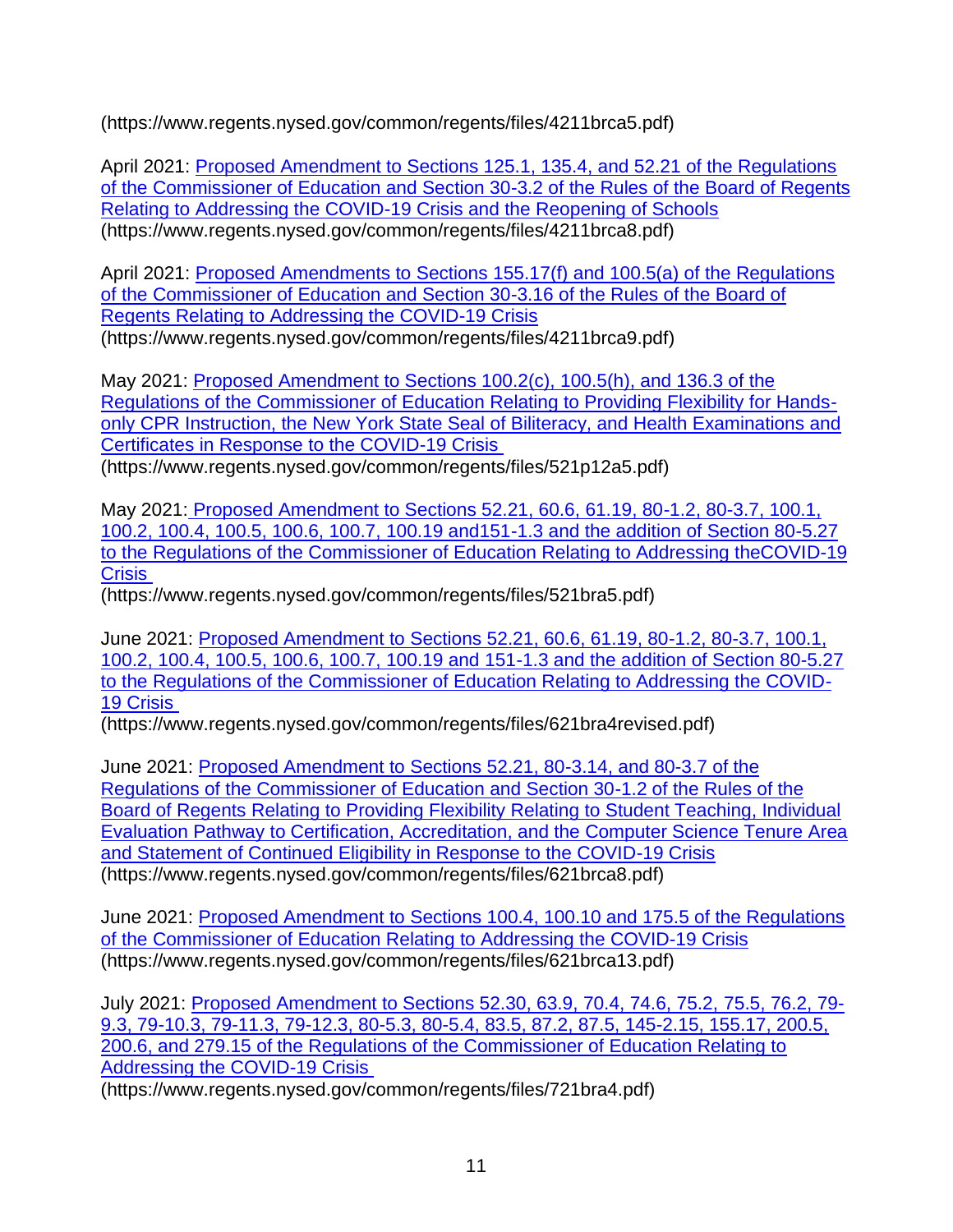July 2021: [Proposed Amendment to Sections 52.21, 60.6, 61.19, 80-1.2, 80-3.7, 100.1,](https://www.regents.nysed.gov/common/regents/files/721brca17.pdf)  [100.2, 100.4, 100.5, 100.6, 100.7, 100.19 and151-1.3 and the](https://www.regents.nysed.gov/common/regents/files/721brca17.pdf) addition of Section 80-5.27 [to the Regulations of the Commissioner of Education Relating to Addressing the COVID-](https://www.regents.nysed.gov/common/regents/files/721brca17.pdf)[19 Crisis](https://www.regents.nysed.gov/common/regents/files/721brca17.pdf)

(https://www.regents.nysed.gov/common/regents/files/721brca17.pdf)

July 2021: [Proposed Amendment to Sections 100.2\(c\), 100.5\(h\), and 136.3 of the](https://www.regents.nysed.gov/common/regents/files/721brca8.pdf)  [Regulations of the Commissioner of Education Relating to Providing Flexibility for Hands](https://www.regents.nysed.gov/common/regents/files/721brca8.pdf)[only CPR Instruction, the New York State Seal of Biliteracy, and Health Examinations and](https://www.regents.nysed.gov/common/regents/files/721brca8.pdf)  [Certificates in Response to the COVID-19 Crisis](https://www.regents.nysed.gov/common/regents/files/721brca8.pdf)

(https://www.regents.nysed.gov/common/regents/files/721brca8.pdf)

September 2021: [Proposed Amendment to Sections 52.21, 60.6, 61.19, 80-1.2, 80-3.7,](https://www.regents.nysed.gov/common/regents/files/921bra4.pdf)  [100.1, 100.2, 100.4, 100.5, 100.6, 100.7, 100.19 and 151-1.3 and the addition of Section](https://www.regents.nysed.gov/common/regents/files/921bra4.pdf)  [80-5.27 to the Regulations of the Commissioner of Education Relating to Addressing the](https://www.regents.nysed.gov/common/regents/files/921bra4.pdf)  [COVID-19 Crisis](https://www.regents.nysed.gov/common/regents/files/921bra4.pdf)

(https://www.regents.nysed.gov/common/regents/files/921bra4.pdf)

September 2021: [Proposed Amendment to Sections 52.30, 63.9, 70.4, 74.6, 75.2, 75.5,](https://www.regents.nysed.gov/common/regents/files/921brca8.pdf)  [76.2, 79-9.3, 79-10.3, 79-11.3, 79-12.3, 80-5.3, 80-5.4, 83.5, 87.2, 87.5, 145-2.15, 155.17,](https://www.regents.nysed.gov/common/regents/files/921brca8.pdf)  [200.5, 200.6, and 279.15 of the Regulations of the Commissioner of Education Relating to](https://www.regents.nysed.gov/common/regents/files/921brca8.pdf)  [Addressing the COVID-19 Crisis](https://www.regents.nysed.gov/common/regents/files/921brca8.pdf)

(https://www.regents.nysed.gov/common/regents/files/921brca8.pdf)

September 2021: [Proposed Amendment to Sections 52.30, 63.9, 70.4, 74.6, 75.2, 75.5,](https://www.regents.nysed.gov/common/regents/files/921brca8.pdf)  76.2, 79-9.3, [79-10.3, 79-11.3, 79-12.3, 80-5.3, 80-5.4, 83.5, 87.2, 87.5, 145-2.15, 155.17,](https://www.regents.nysed.gov/common/regents/files/921brca8.pdf)  [200.5, 200.6, and 279.15 of the Regulations of the Commissioner of Education Relating to](https://www.regents.nysed.gov/common/regents/files/921brca8.pdf)  [Addressing the COVID-19 Crisis](https://www.regents.nysed.gov/common/regents/files/921brca8.pdf)

(https://www.regents.nysed.gov/common/regents/files/921brca8.pdf)

# **Recommendation**

It is recommended that the Board of Regents take the following action:

VOTED: That sections 52.21, 60.6, 61.19, 80-1.2, 80-3.7, 100.1, 100.2, 100.4, 100.5, 100.6, 100.7, 100.19 and 151-1.3 be amended and a new section 80-5.27 be added, as submitted, as an emergency measure, effective November 13, 2021, upon a finding by the Board of Regents that such action is necessary for the preservation of public health and the general welfare in order to immediately provide flexibility to certain regulatory requirements in response to the COVID-19 crisis and to ensure the emergency action taken at the September 2021 Regents meeting remains continuously in effect.

# **Timetable for Implementation**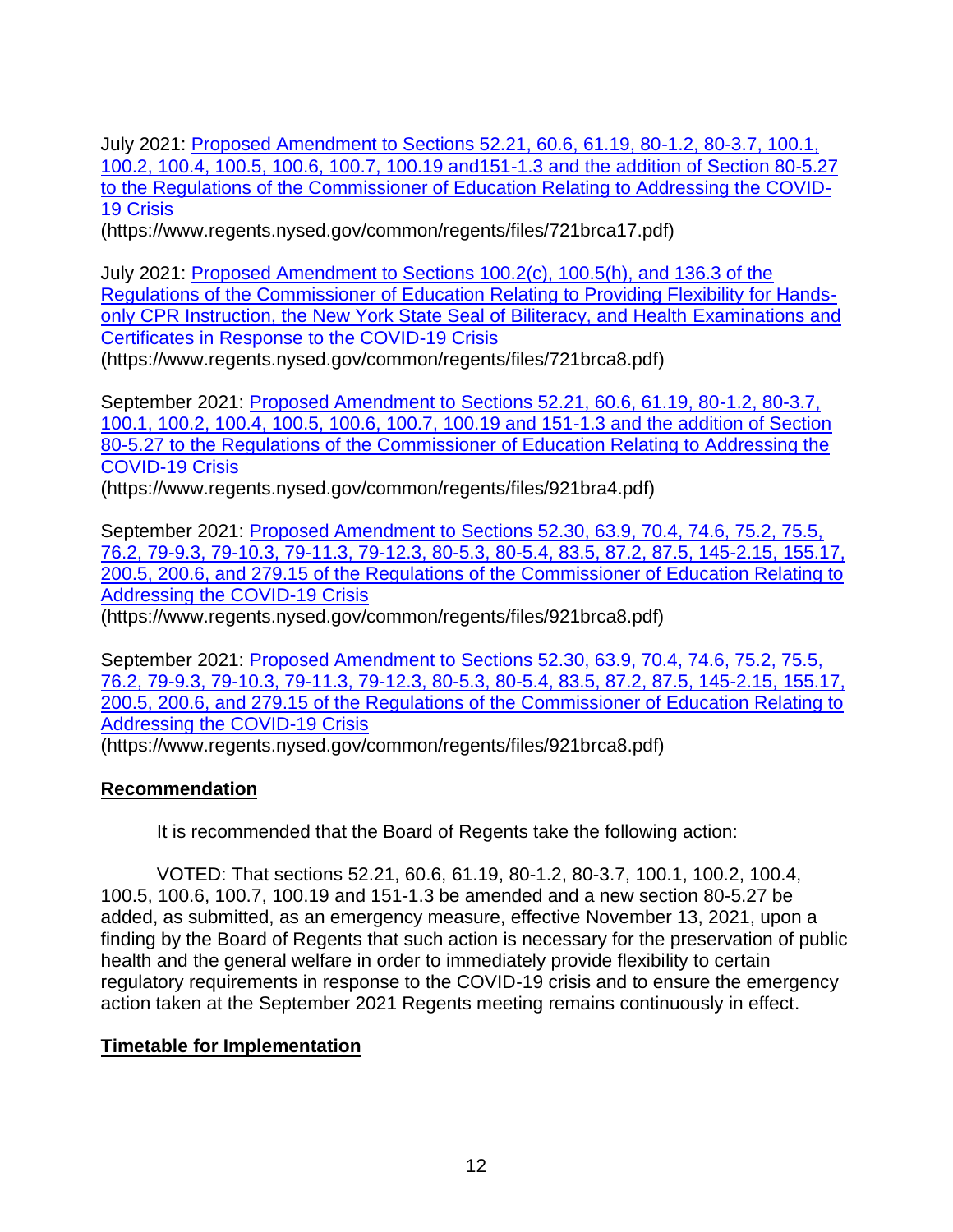If adopted as an emergency measure at the October 2021 Regents meeting, the revised proposed amendment will become effective as an emergency rule on November 13, 2021. It is anticipated that the proposed amendment will be presented for permanent adoption at the December 2021 Regents meeting, after publication of the proposed amendment in the State Register and expiration of the 45-day public comment period required under the State Administrative Procedure Act for revised Rule Makings. If adopted at the December 2021 meeting, the proposed rule will become effective on December 29, 2021.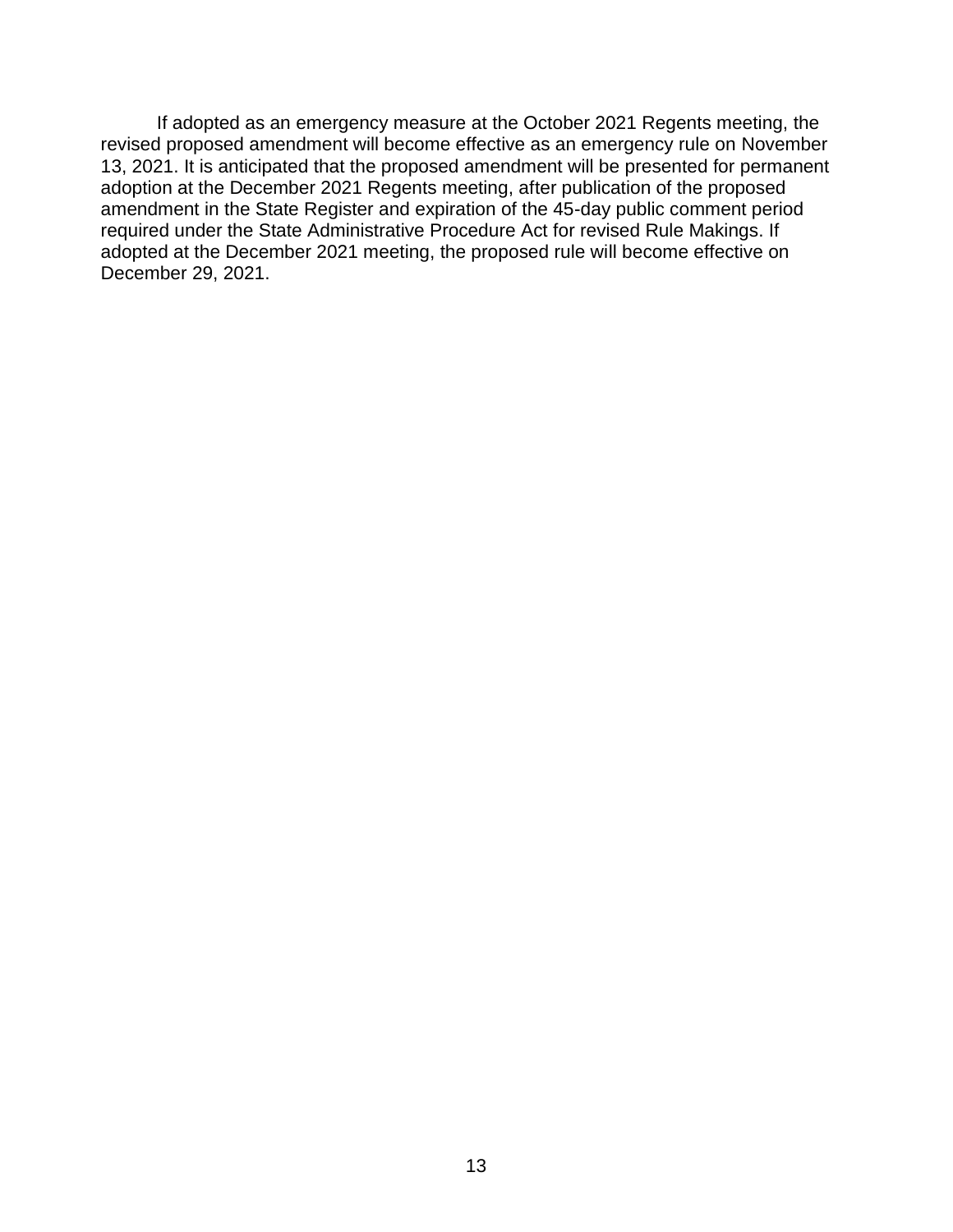#### **Attachment A**

#### AMENDMENT TO THE REGULATIONS OF THE COMMISSIONER OF EDUCATION

Pursuant to sections 101, 207, 209, 210, 211-f, 214, 215, 305, 3001, 3004, 3009, 3204, 3205, 3602, 3602-e, 3602-ee, 6525, and 6611 of the Education Law and sections 1111(b)(2), 1111(c)(4), and 1111(d)(2) of the Every Student Succeeds Act of 2015, 20 U.S.C. sections 6301 et seq. (Public Law 114-95, 129 STAT. 1802).

1. Section 60.6 of the Regulations of the Commissioner of Education is amended to read as follows:

§ 60.6 Limited permits.

For renewal of a limited permit in medicine the department may accept satisfactory evidence of personal or family illness or extenuating circumstances preventing the candidate from taking the licensing examination, or satisfactory performance on a significant part of the New York State licensing examination in medicine, provided that such permit shall not be renewed for more than 24 months. Due to the State of emergency declared by the Governor pursuant to an Executive Order for the COVID-19 crisis, the Department, in its discretion, may renew such limited permit for an additional 24 months.

2. Subdivision (b) of section 61.19 of the Regulations of the Commissioner of Education is amended to read as follows:

(b) Cardiopulmonary resuscitation certification providers approved by the department shall include the American Heart Association, the American Red Cross, the National Safety Council and the American Safety and Health Institute. The Department may also approve other providers determined by the Department to offer substantially similar content to courses offered to professionals by such organizations and to have a similar renewal period.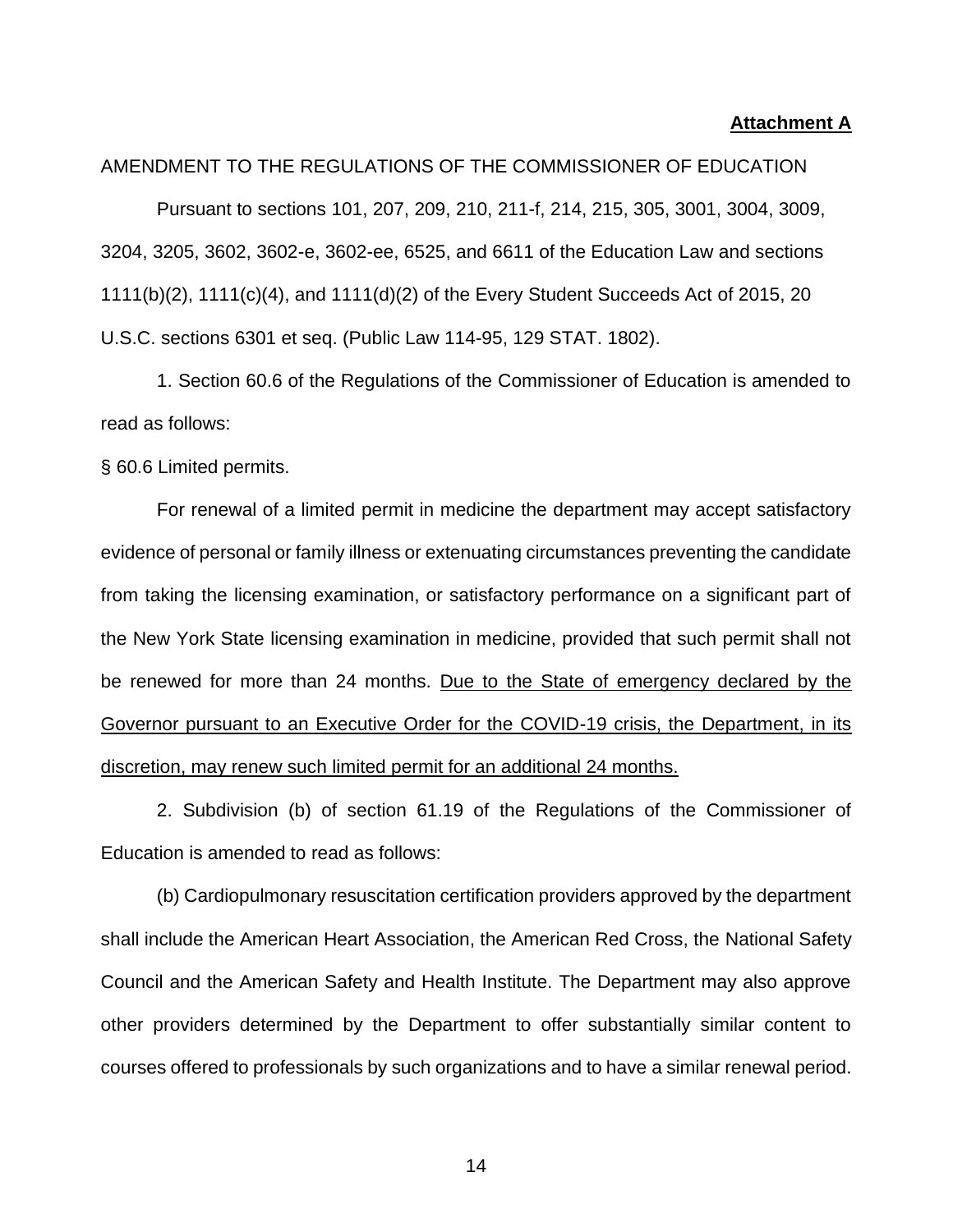Online courses are not acceptable; all courses taken to meet this requirement shall be taken in person. Provided, however, that the Department, in its discretion, may accept alternative means to meet the in person course requirement of this subdivision if such requirement cannot be met due to the State of emergency declared by the Governor pursuant to an Executive Order for the COVID-19 crisis. Such coursework shall include, but need not be limited to, content in the following:

- (1) scene survey;
- (2) patient assessment;
- (3) one and two rescuer cardiopulmonary resuscitation;
- (4) mouth-to-mouth resuscitation;
- (5) mouth-to-mask resuscitation;
- (6) conscious choking;
- (7) unconscious choking;
- (8) bag-valve-mask resuscitation;
- (9) recovery position;
- (10) automated external defibrillator use;
- (11) infection control matters;
- (12) recognizing a heart attack; and
- (13) cardiopulmonary resuscitation and automated external defibrillator scenarios.
- 3. Section 100.19 of the Regulations of the Commissioner of Education is amended

by adding a new subdivision (m) to read as follows:

(m) Applicability.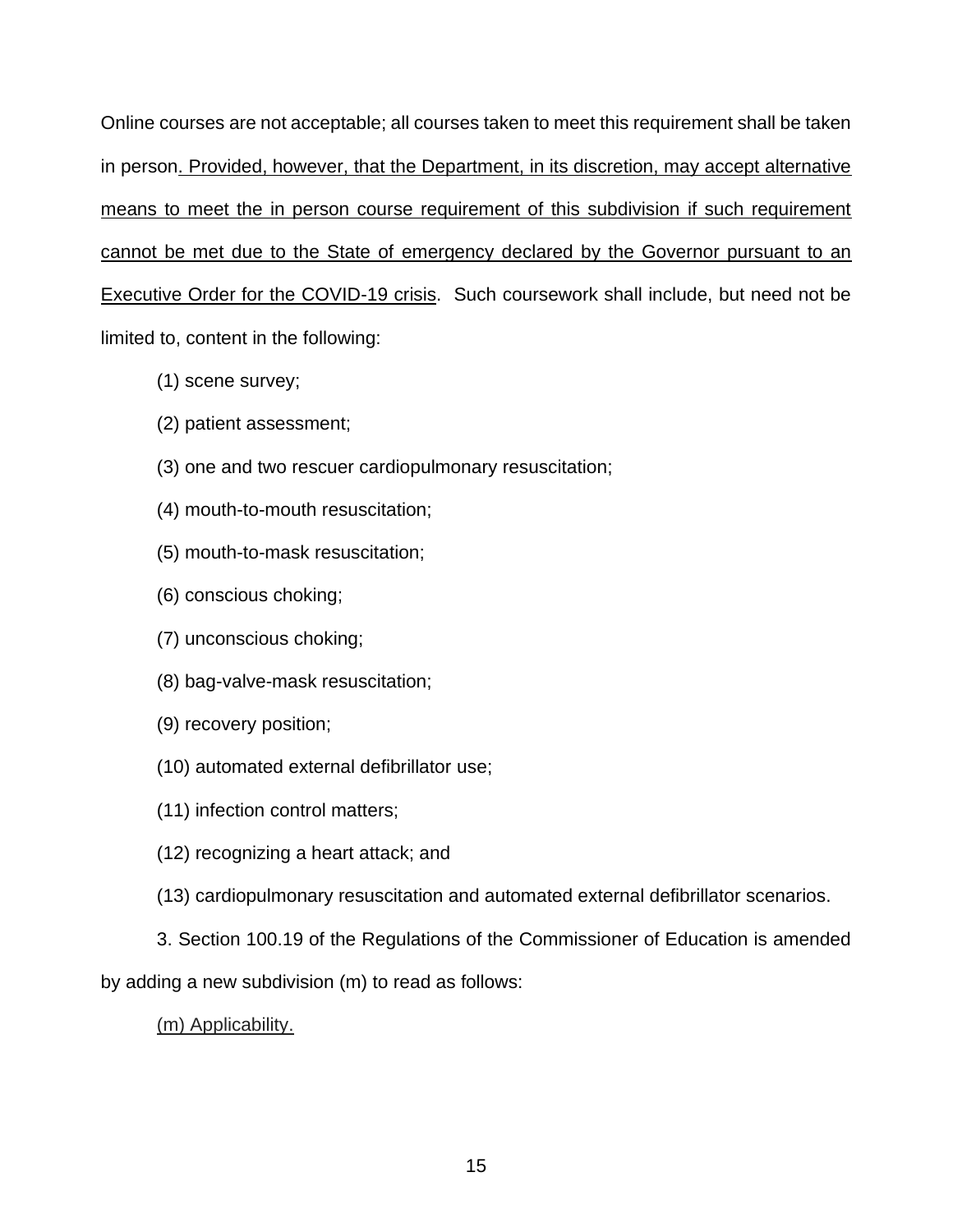(1) Notwithstanding any other provision of this section the Commissioner shall not use 2019-2020 or 2020-2021 school year results to newly identify in the 2021-2022 school year any schools as struggling, place any schools under independent receivership, or remove the designation of any schools as struggling or persistently struggling.

(2) Notwithstanding any other provision of this section, all schools identified as persistently struggling or struggling schools for the 2019-2020 school year shall remain so identified for the 2020-2021 and 2021-2022 school years and all schools that, pursuant to subdivision (a) of this section, operated under a school district superintendent receiver in the 2019-2020 and 2020-2021 school years shall continue to operate under a school district superintendent receiver in the 2021-2022 school year.

(3) Notwithstanding any other provision of this section, the Commissioner may, upon a finding of good cause, modify for the 2019-2020 through 2022-2023 school years any timelines pertaining to notifications, plans, reports, or implementation of activities required by this section, except for any timelines prescribed by law.

4. The opening paragraph of Section 80-3.7 of the Regulations of the Commissioner of Education shall be amended to read as follows:

This section prescribes requirements for meeting the education requirements for classroom teaching certificates through individual evaluation. Candidates who apply for any of the certificates in the classroom teaching service as described herein may continue to meet the education requirements for classroom teaching certificates through individual evaluation. Candidates with a graduate degree in science, technology, engineering, or mathematics who apply for an initial teaching certificate under subclause (a)(3)(ii)(*c*)(*3*) of this section may continue to meet the education requirements for classroom teaching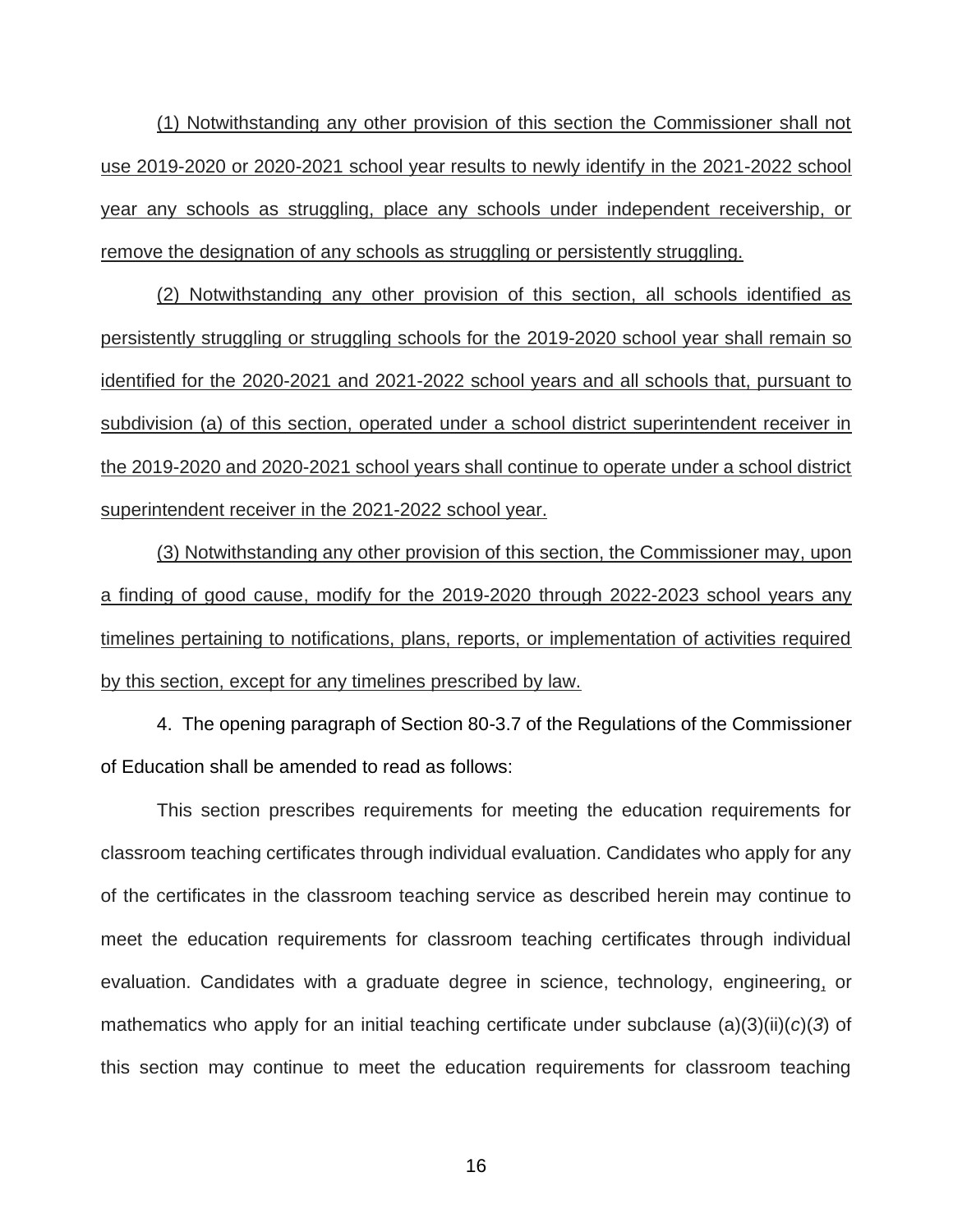certificates through individual evaluation after May 1, 2014. The candidate must have achieved a 2.5 cumulative grade point average or its equivalent in the program or programs leading to any degree used to meet the requirements for a certificate under this section. In addition, a candidate must have achieved at least a C or its equivalent in any undergraduate level course and at least a B- or its equivalent in any graduate level course, or, in response to the State of emergency declared by the Governor pursuant to an Executive Order for the COVID-19 crisis candidates may achieve a passing grade or its equivalent in any undergraduate or graduate level course completed during the Spring, Summer, or Fall 2020 terms, in accordance with the pass/fail grading policy or its equivalent at the institution of higher education (e.g., credit/no credit, pass/fail, satisfactory/unsatisfactory policy), in lieu of achieving at least a C or its equivalent in any undergraduate level course and at least a Bor its equivalent in any graduate level course, in order for the semester hours associated with that course to be credited toward meeting the content core or pedagogical core semester hour requirements for a certificate under this section. All other requirements for the certificate, including but not limited to, examination and/or experience requirements, as prescribed in this Part, must also be met.

5. Paragraphs (7) and (8) of subdivision (b) of section 80-1.2 of the Regulations of the Commissioner of Education shall be added to read as follows:

(7) The commissioner shall extend the expiration date of the initial certificate, initial reissuance, provisional certificate, provisional renewal, and the extensions of the initial and provisional certificates from August 31, 2020 to January 31, 2021 in response to the State of emergency declared by the Governor pursuant to an Executive Order for the COVID-19 crisis.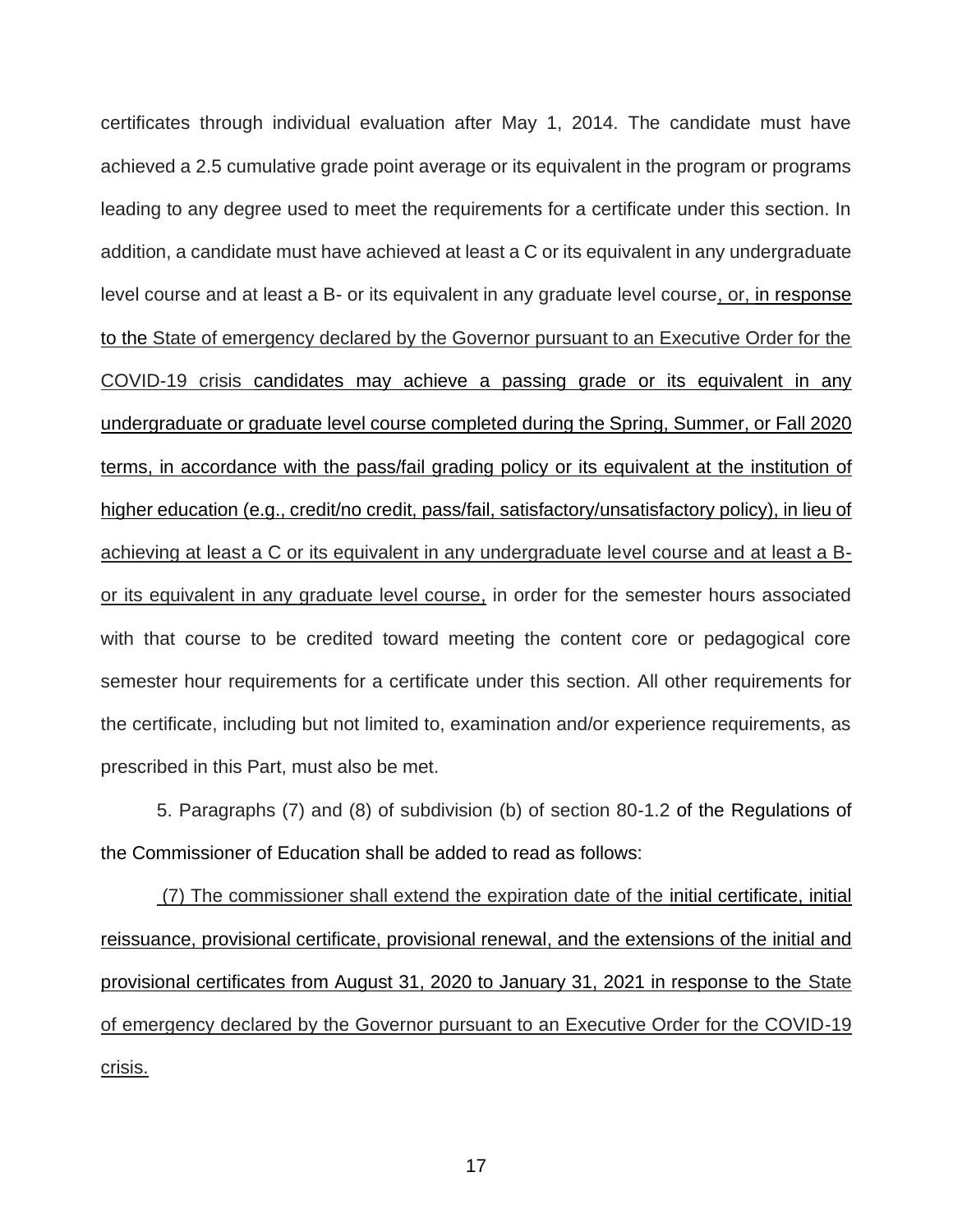(8) The commissioner shall extend the expiration date of the conditional initial certificate from August 31, 2020 to August 31, 2021 in response to the State of emergency declared by the Governor pursuant to an Executive Order for the COVID-19 crisis.

6. The Regulations of the Commissioner of Education is amended by adding a new section 80-5.27 to read as follows:

80-5.27 Emergency COVID-19 certificate for candidates seeking certain certificates, extensions, and annotations.

(a) Purpose. The purpose of the emergency COVID-19 certificate is to authorize a candidate who was adversely impacted by the COVID-19 crisis, and is seeking a certain certificate, extension, or annotation in a specific certificate title, to teach for a limited period of time.

(b) Limitations. The emergency COVID-19 certificate in a specific certificate title shall be valid for two years from its effective date and shall not be renewable.

(c) Requirements. To be eligible for an emergency COVID-19 certificate, the candidate shall:

(1) Apply for one of the following certificates, extensions, or annotations on or before September 1, 2022: the American sign language extension, coordinator of work-based learning programs for career awareness extension, coordinator of work-based learning programs for career development extension, bilingual education extension, general science in grades 5-9 and 7-12 extension, gifted education extension, grade level extensions to teach students with disabilities, initial or professional certificate in the classroom teaching service that has examination requirement(s), initial or professional certificate in the educational leadership service that has examination requirement(s), initial reissuance, world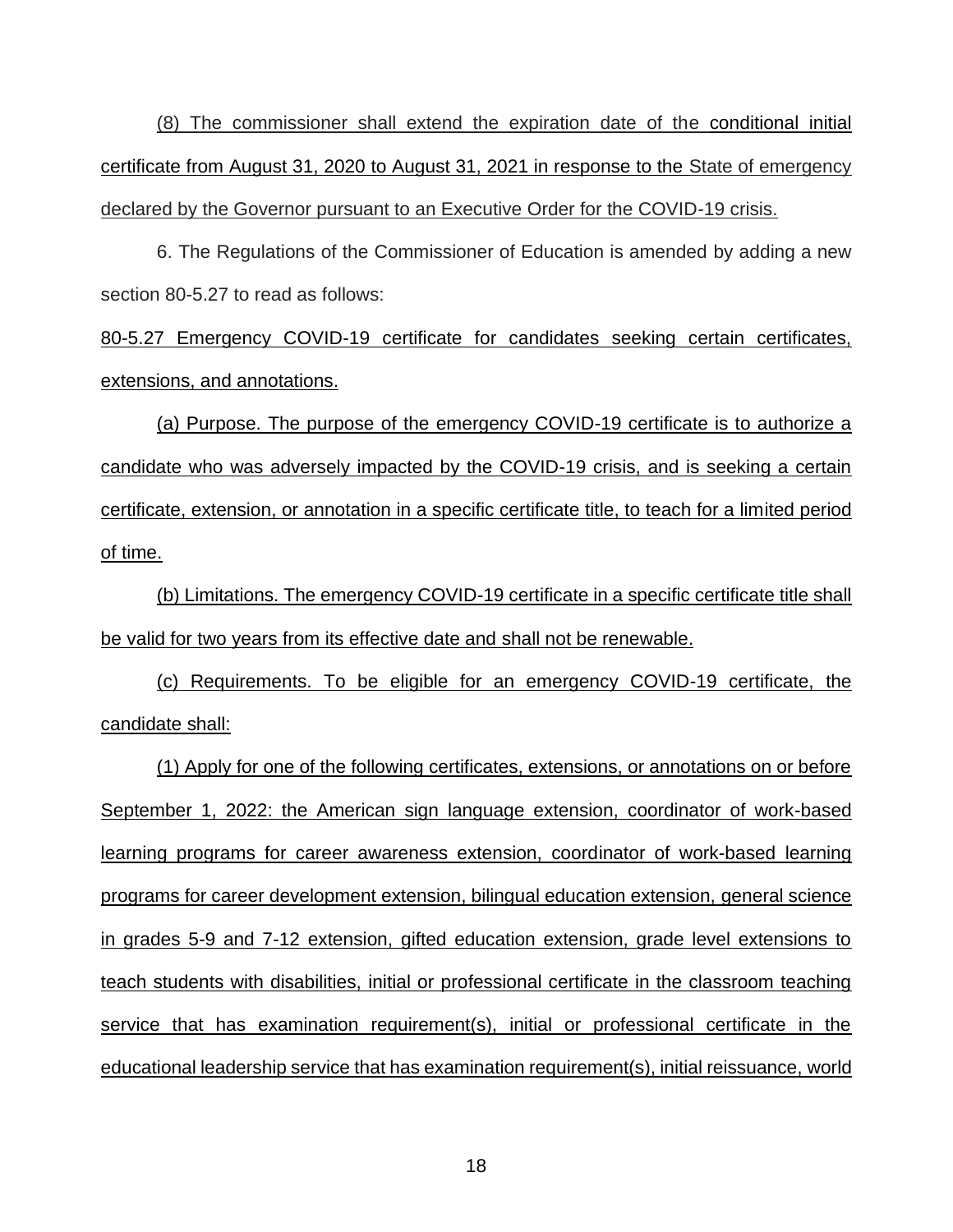languages other than English– early childhood education and childhood education extension, teaching assistant certificate that has examination requirement(s), school administrator and supervisor provisional renewal, severe or multiple disabilities annotation, specific subject in a special class in grades 7-12 limited extension, subject in grades 5-6 extension, subject in grades 7-9 extension, subject in grades 5-9 or 7-12 for students with disabilities extension, supplementary certificate that has examination requirement(s), supplementary bilingual education extension, transitional A certificate through the Option B pathway, transitional B certificate, transitional C certificate, or transitional D certificate;

(2) Apply for the emergency COVID-19 certificate in such certificate title applied for pursuant to paragraph (1) of this subdivision on or before September 1, 2022; and

(3) (i) for certificates that require examination(s), met all requirements for such certificate applied for pursuant to paragraph (1) of this subdivision other than the examination requirement(s), on or before September 1, 2022; or

(ii) for extensions that require examination(s), either:

(a) met all requirements for such extension applied for pursuant to paragraph (1) of this subdivision, other than the examination requirement(s), on or before September 1, 2022; or

(b) met all requirements for such extension applied for pursuant to paragraph (1) of this subdivision, other than the base certificate requirement, on or before September 1, 2022, and hold an appropriate valid emergency COVID-19 base certificate at the time of the application evaluation; or

(c) met all requirements for such extension applied for pursuant to paragraph (1) of this subdivision, other than the examination requirement(s) and base certificate requirement,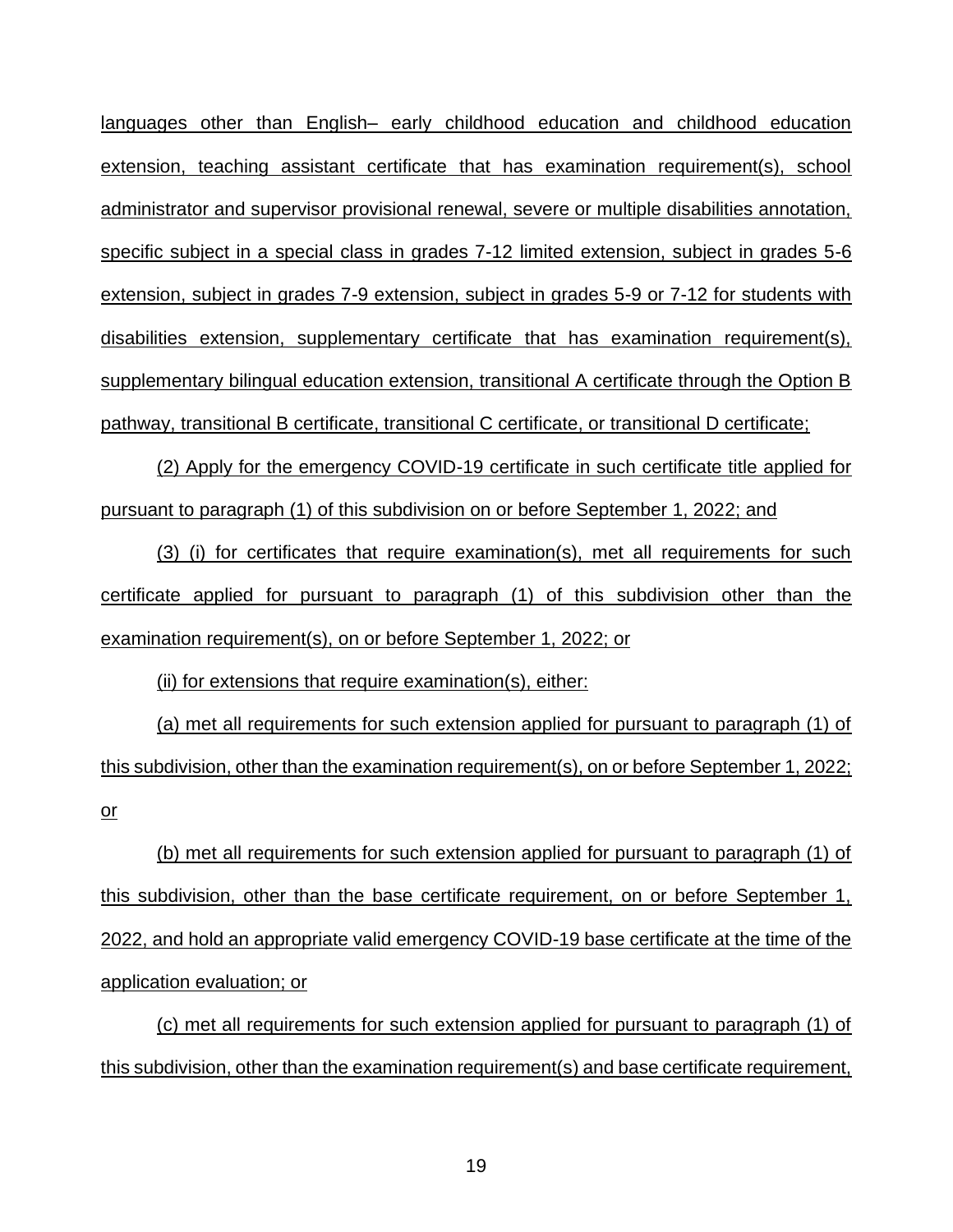on or before September 1, 2022, and hold an appropriate valid emergency COVID-19 base certificate at the time of the application evaluation; or

(iii) for extensions or annotations that do not require examination(s), met all requirements for such extension or annotation applied for pursuant to paragraph (1) of this subdivision other than the base certificate requirement, on or before September 1, 2022, and hold an appropriate valid emergency COVID-19 base certificate at the time of the application evaluation;

(4) For the emergency COVID-19 American sign language extension and the emergency COVID-19 specific subject in a special class in grades 7-12 limited extension, a candidate shall only be issued either such extension if they meet the requirements of clause (b) of subparagraph (ii) of Paragraph (3) of this section.

7. Clause (c) of subparagraph (vi) of paragraph (3) of subdivision (c) of section 52.21 of the Regulations of the Commissioner of Education is amended to read as follows:

(c) Candidates shall have completed successfully the New York State assessment for school district leadership, except that the candidate shall be exempt from such assessment for program completion and for the institutional recommendation for the professional certificate in response to the time period of the State of emergency declared by the Governor pursuant to an Executive Order for the COVID-19 crisis, if the candidate completed all program requirements other than the assessment requirement during the 2019-2020 or 2020-2021 academic year. The requirement of achieving a satisfactory level of performance on the New York State assessment for school district leadership shall be waived if the candidate completes the registered program prior to the availability of such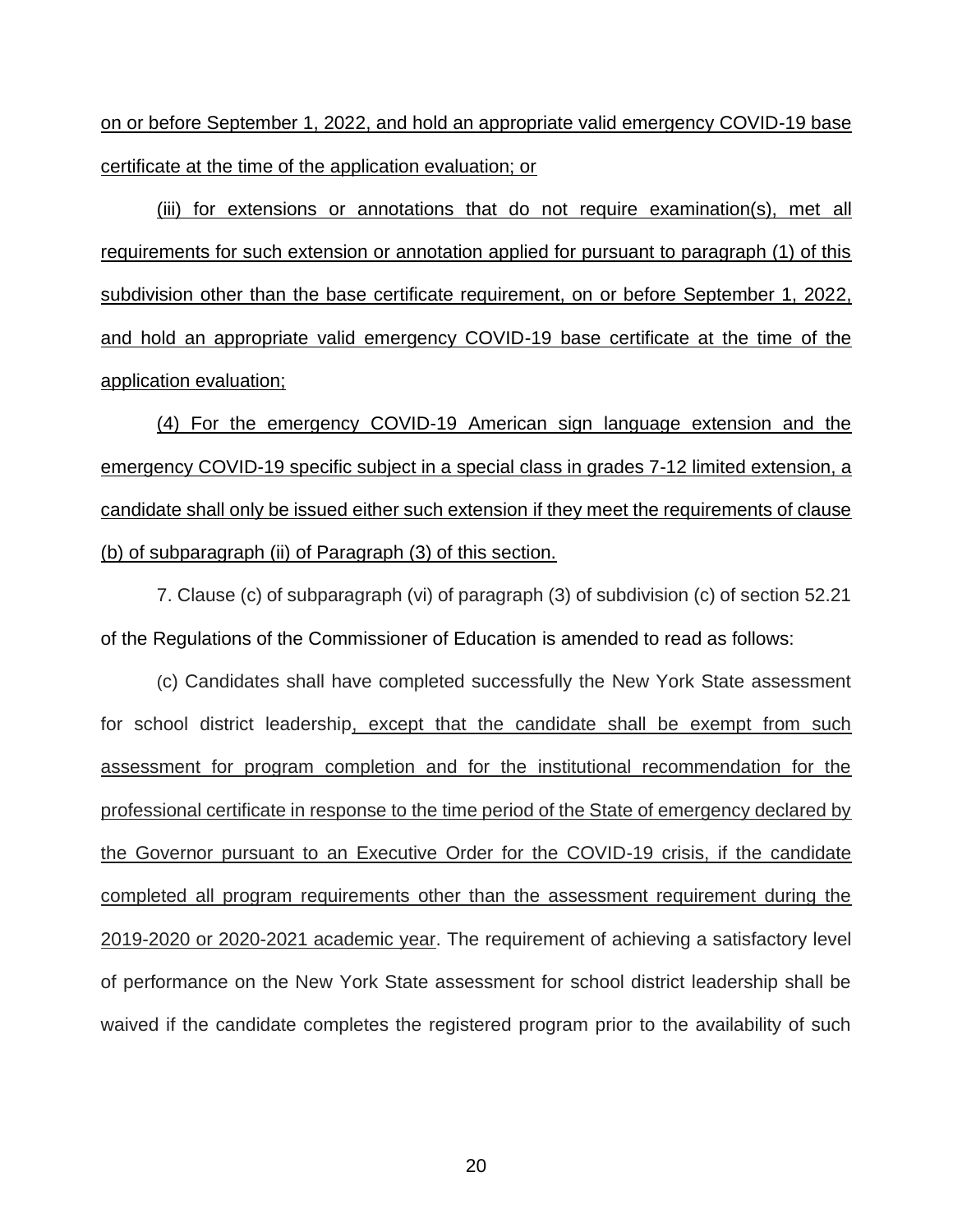New York State assessment. The department shall determine the date on which such assessment is available and required.

8. Subclause (3) of clause (a) of subparagraph (iii) of paragraph (4) of subdivision (c) of section 52.21 of the Regulations of the Commissioner of Education shall be amended to read as follows:

(3) State assessment. Candidates shall pass the New York State assessment for school district leadership, [provided that such assessment is available at the time the candidate applies and upon application qualifies for the transitional D certificate. The department shall determine the date on which such assessment is available and required.]except that the candidate shall be exempt from such assessment for the institutional recommendation for the transitional D certificate in response to the time period of the State of emergency declared by the Governor pursuant to an Executive Order for the COVID-19 crisis, if the candidate completed all requirements for admitted candidates other than the assessment requirement on or before September 1, 2021.

9. Clause (c) of subparagraph (vi) of paragraph (5) of subdivision (c) of section 52.21of the Regulations of the Commissioner of Education is amended to read as follows:

(c) Candidates shall successfully complete the New York State assessment for school district business leadership, except that the candidate shall be exempt from such assessment for program completion and for the institutional recommendation for the professional certificate in response to the time period of the State of emergency declared by the Governor pursuant to an Executive Order for the COVID-19 crisis, if the candidate completed all program requirements other than the assessment requirement during the 2019-2020 or 2020-2021 academic year. The requirement of achieving a satisfactory level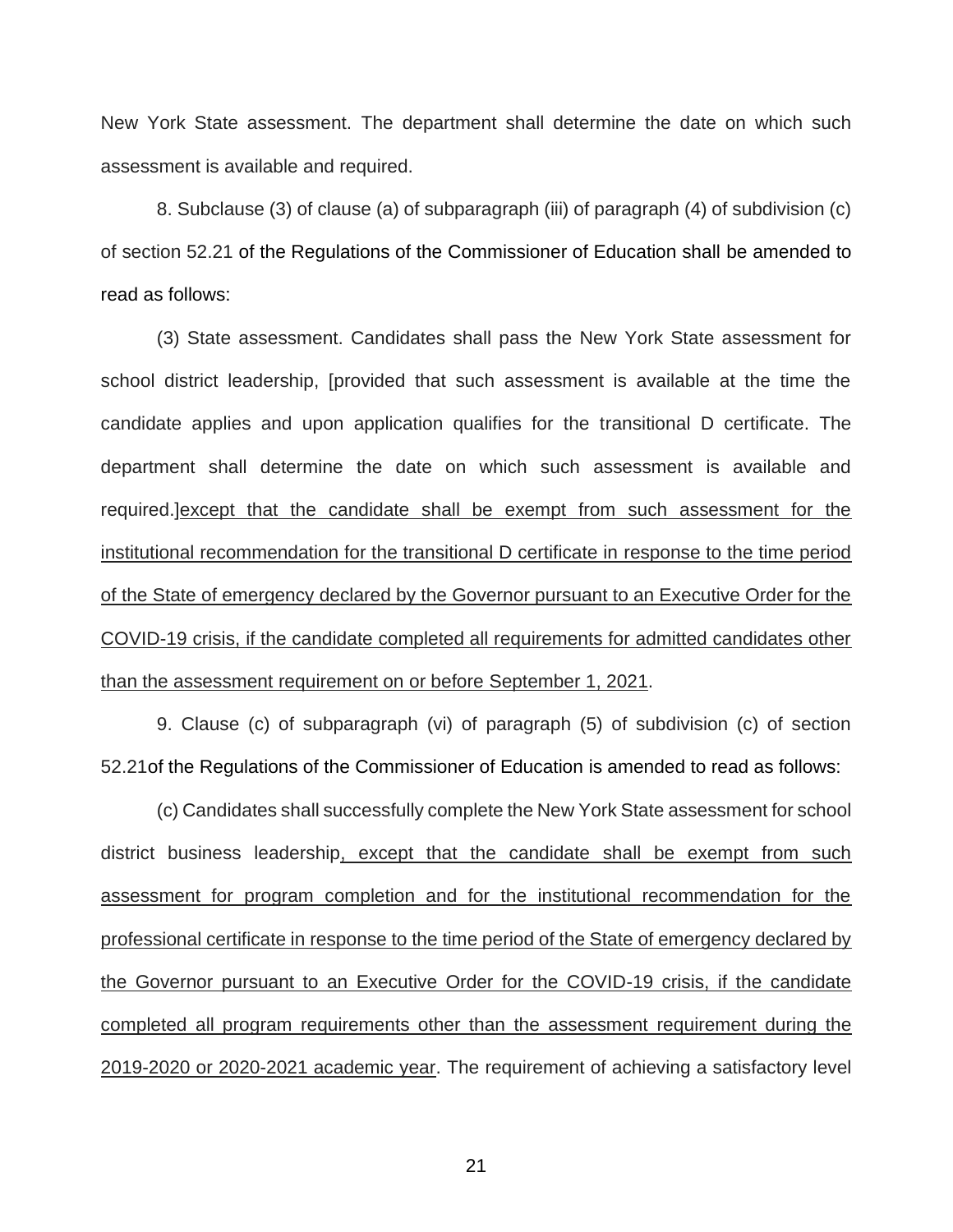of performance on the New York State assessment for school district business leadership shall be waived if the candidate completes the registered program prior to the availability of such New York State assessment. The department shall determine the date on which such assessment is available and required.

10. Paragraphs (2) and (3) of subdivision (b) of section 151-1.3 of the Regulations of the Commissioner of Education are amended to read as follows:

(2) School districts shall use the results of such assessments to annually monitor and track prekindergarten program effectiveness. A program shall be considered effective if the enrolled children demonstrate significant gains, as determined by the commissioner, in language, cognitive and social skills. Provided, however, that for the 2019-2020 school year, school districts shall not be required to monitor and track prekindergarten program effectiveness due to the State of emergency declared by the Governor pursuant to an Executive Order for the COVID-19 crisis.

(3) Beginning in the 2008-2009 school year, school districts shall report annually, in a manner and timeline prescribed by the commissioner, the percentage of prekindergarten children making significant gains, as determined by the commissioner, in language, cognitive and social skills. The data shall be made part of school performance reports to parents and/or guardians of preschool children and the public. Provided, however, that for the 2019-2020 school year, school districts shall not be required to report such data or make such data part of school performance reports due to the State of emergency declared by the Governor pursuant to an Executive Order for the COVID-19 crisis.

11. Section 100.7 of the Regulations of the Commissioner of Education is amended by adding a new subdivision (j) to read as follows: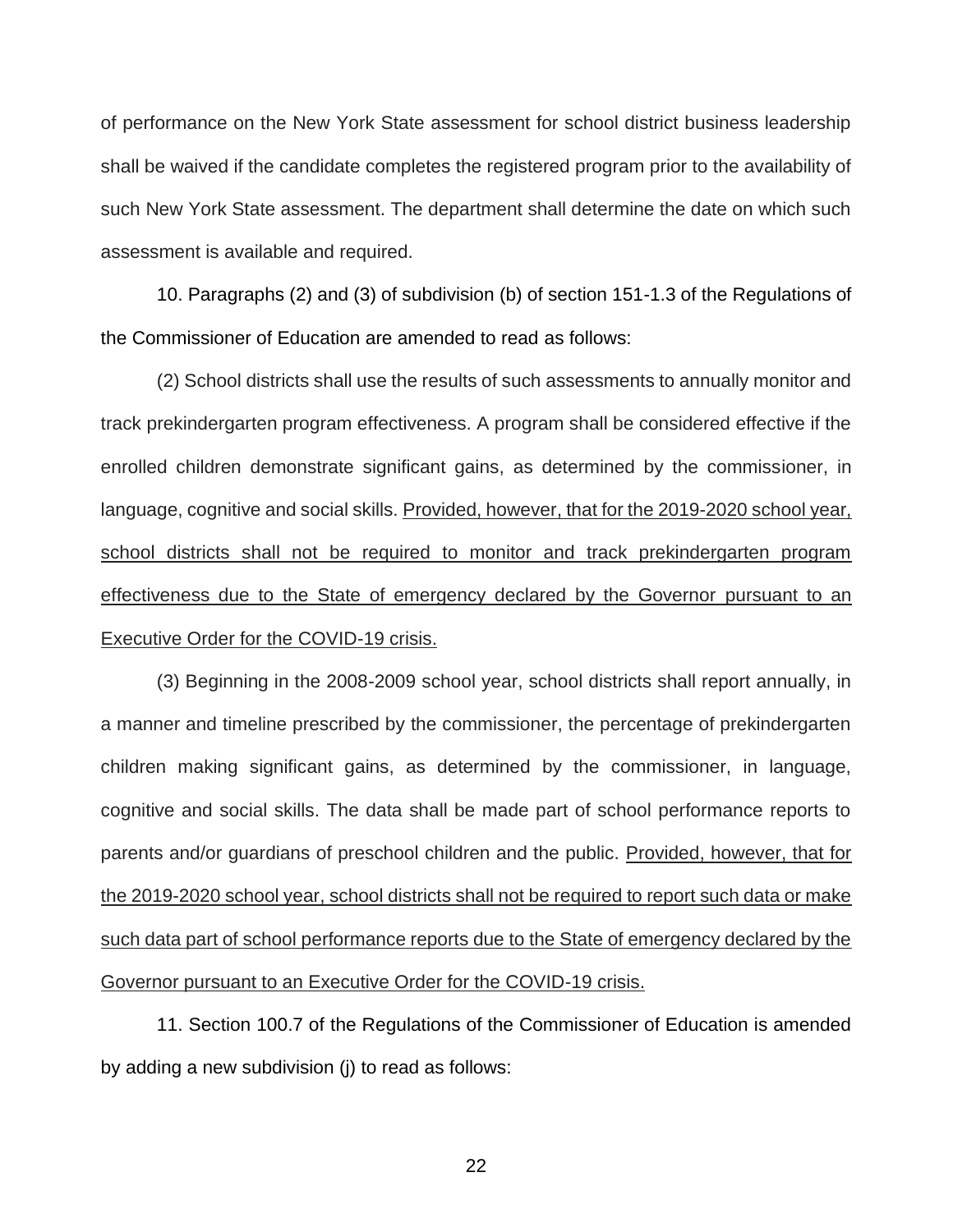(j) Notwithstanding paragraph (3) of subdivision (h) of this section, for alternative high school equivalency preparation programs to be operated during the 2020-2021 school year, the application to obtain approval of the department to operate such programs shall be submitted as soon as practicable but no later than 60 days after expiration of an Executive Order of the Governor declaring a State of emergency for the COVID-19 crisis.

12. Paragraph (1) of subdivision (b) of Section 100.1 of the Regulations of the Commissioner of Education is amended to read as follows:

*(*1) the mastery of the learning outcomes set forth in a New York State-developed or locally developed syllabus for a given high school subject, after a student has had the opportunity to complete a unit of study in the given subject matter area, except that during the 2019-2020 school year in those instances when a school is unable to provide a full unit of study due to closure of schools pursuant to an Executive Order(s) of the Governor pursuant to the State of emergency for the COVID-19 crisis, students shall earn a unit of credit if they have otherwise achieved the standards assessed in the provided coursework; or

13. Paragraph (5) of subdivision (d) of Section 100.2 of the Regulations of the Commissioner of Education is amended to read as follows:

(5) Beginning in the 2010-2011 school year, students enrolled in grades eight or earlier may be granted one unit of credit by successfully completing two units of study in a language other than English and passing a locally developed test, both of which are aligned to the checkpoint A learning standards for languages other than English, which has been approved for high school credit by the public school district superintendent or the chief administrative officer of a registered charter or nonpublic high school provided, however,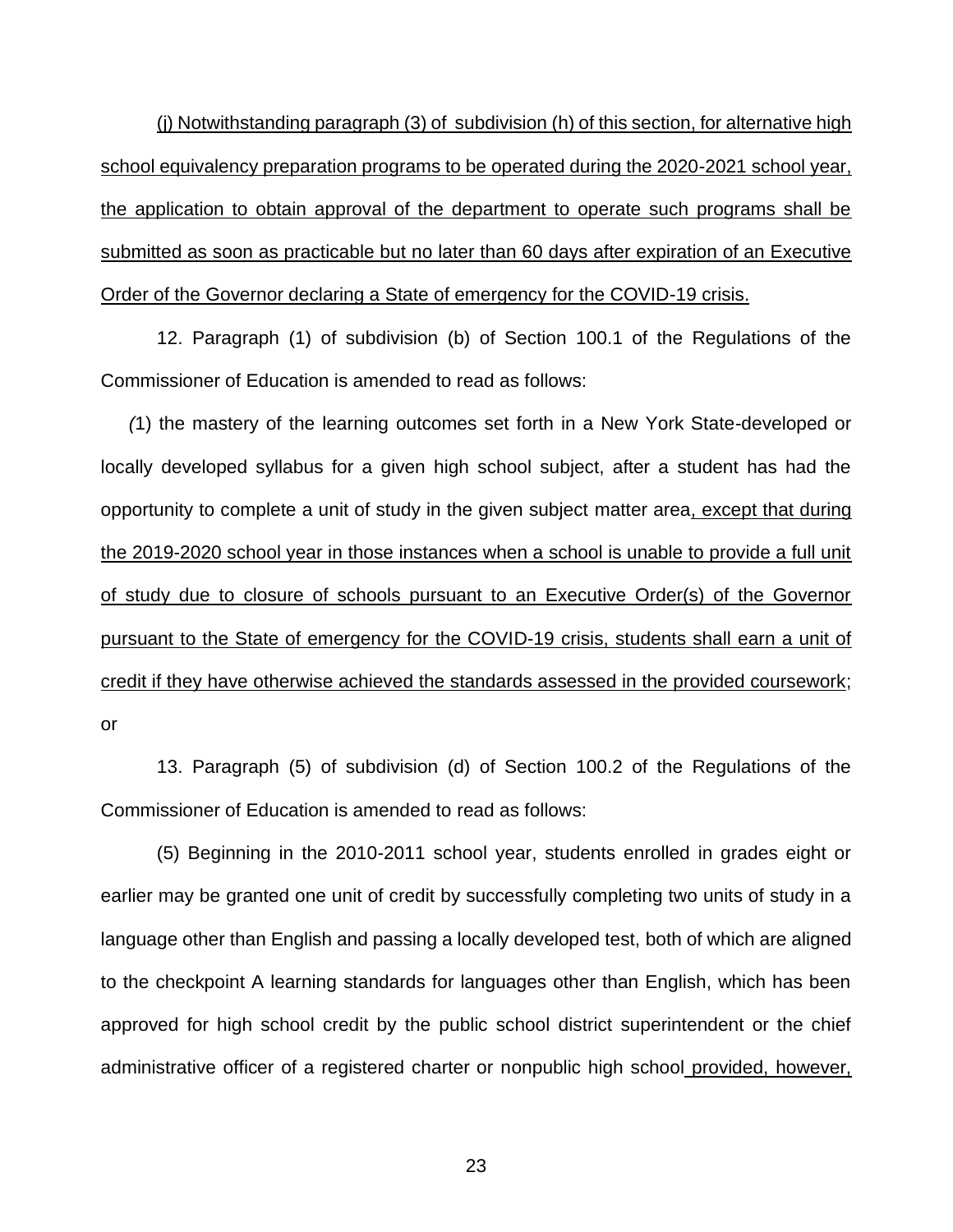that for the 2019-2020 school year, the August 2020 summer school session, the 2020-2021 school year and the August 2021 summer school session due to the COVID-19 crisis, where a principal, in consultation with relevant faculty, determines that a student has met the standards assessed in the provided coursework leading to the checkpoint A locally developed test, the district may choose to waive the test requirement and grant such student one unit of credit. Where the test requirement has been waived no score shall be recorded on a student's transcript or permanent record for such test.

14. Paragraph (2) of subdivision (e) of Section 100.4 of the Regulations of the Commissioner of Education is amended to read as follows:

(2) Beginning with the 1998-99 school year, the mathematics intermediate assessment shall be administered in grade 8. Beginning with the 2005-2006 school year, mathematics assessments shall be administered in grades 7 and 8, provided that [for the 2013-2014 and 2014-2015], beginning with the 2020-2021 school [years] year, students who attend grade 7 or 8 may take a Regents examination in mathematics in lieu of or in addition to the grade 7 or 8 mathematics assessment, in accordance with [section 100.18(b)(14)] clause (b)(1)(xvi)(c) of Section 100.21 of this Part.

15. Paragraph (5) of subdivision (a) of Section 100.5 of the Regulations of the Commissioner of Education is amended to read as follows:

(5) State assessment system.

(i) Except as otherwise provided in clause (f) of this subparagraph and subparagraphs (ii), (iii) and (iv) of this paragraph, all students shall demonstrate attainment of the New York State learning standards:

 $(a) \ldots$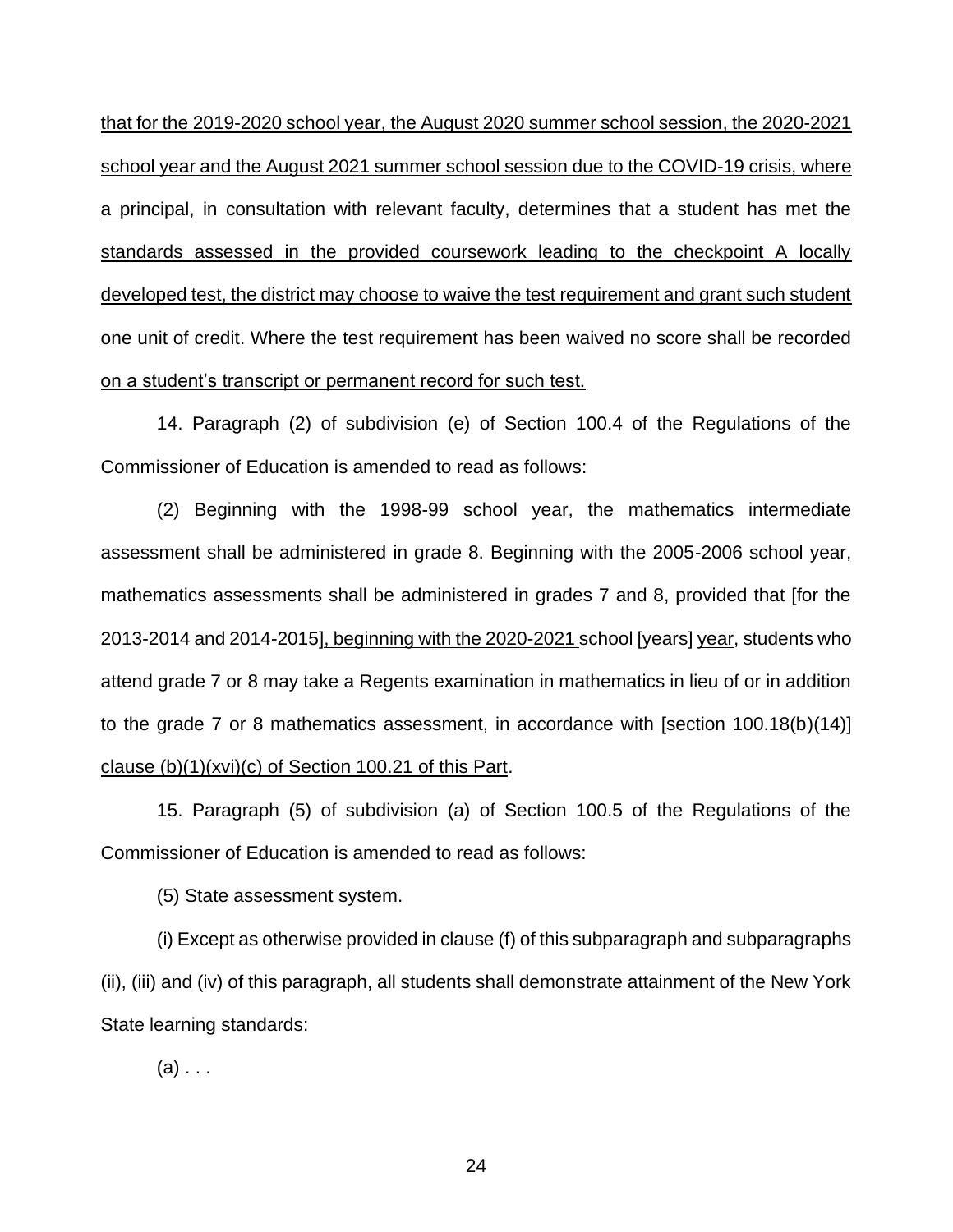$(b)$  . . .

 $(c)$  . . .

 $(d)$  . . .

 $(e)$  . . .

(f) Requirements for pathway assessments:

(1) Except as provided in paragraph (d)(11) of this section, students who first enter grade nine in September 2011 and thereafter or who are otherwise eligible to receive a high school diploma pursuant to this section in June 2015 and thereafter must meet the requirements of clauses (a), (b), (c), (d) and (e) of this subparagraph and also pass any one of the following assessments:

 $(i)$  . . .

 $(ii)$  . . .

 $(iii)$  . . .

 $(iv) \ldots$ 

 $(v)$  . . .

 $(vi)$  . . .

(vii) Notwithstanding any other provisions of this clause, due to the State of emergency declared by the Governor pursuant to an Executive Order for the COVID-19 crisis a student shall be exempted from the pathway assessment requirements of this clause and shall not have a score recorded on his or her transcript or permanent record for such assessment if:

(a) The student was enrolled in a course of study leading to a pathway assessment in the 2019-2020 or the 2020-2021 school year and will have earned credit in such course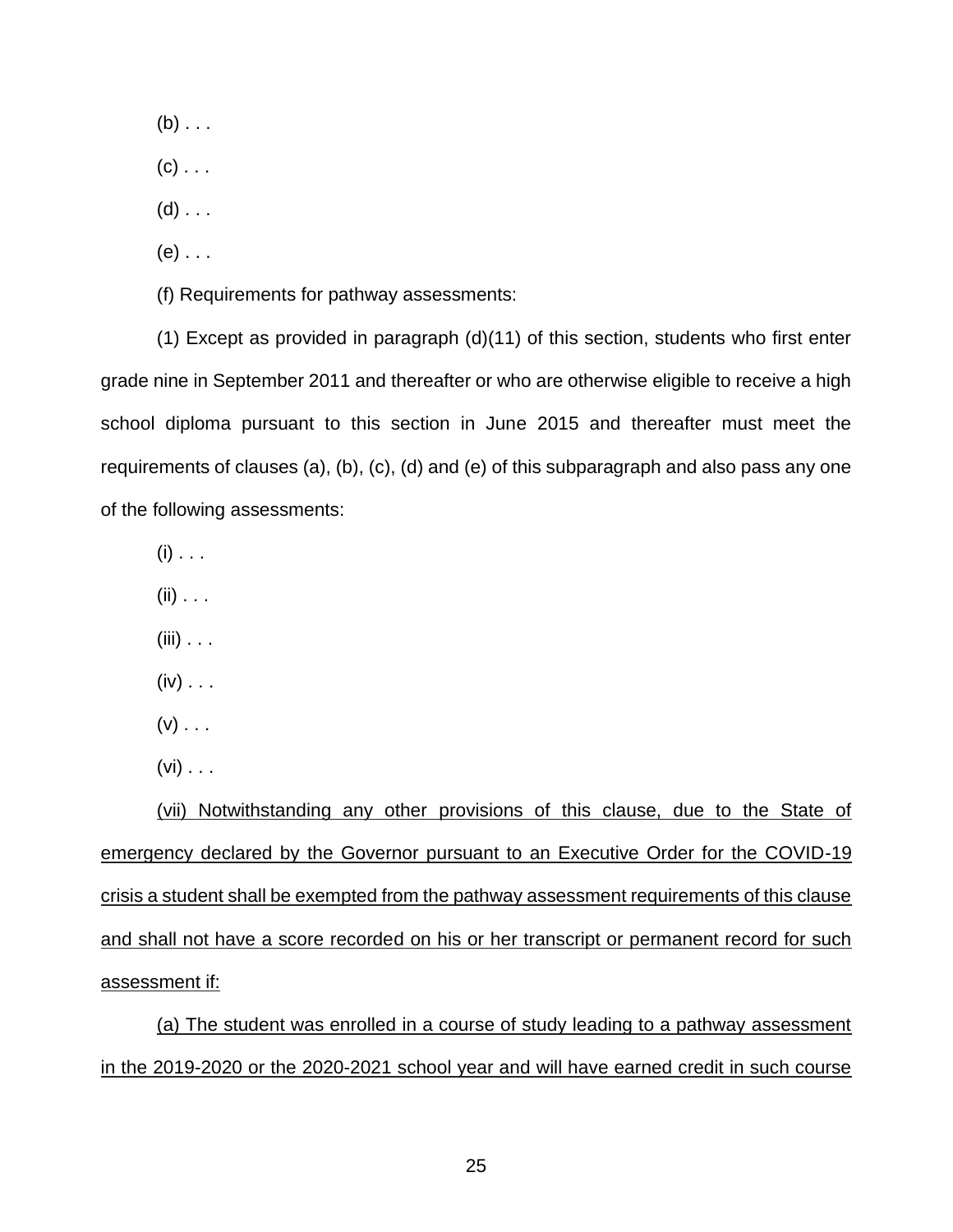of study by the end of the 2019-2020 or 2020-2021 school year, or the student was enrolled in a course of study leading to a pathway assessment in the 2020 or 2021 summer school session and will have earned credit in such course of study at the end of such session;

(b) The student was previously enrolled in a course of study leading to a pathway assessment, has achieved the applicable course credit, and was intending to take the assessment in June 2020, August 2020, June 2021, or August 2021 to achieve a passing score;

(c) The student, during or prior to the 2019-2020 or 2020-2021 school years had been identified as an English Language Learner pursuant to Part 154 of this Title, whose home language is a language that is tested by a pathway assessment in a world language approved by the commissioner in accordance with section 100.2(mm) of this Part, or a student who was deemed qualified by the principal in consultation with relevant faculty, and such student was intending to take in June 2020, August 2020, June 2021 or August 2021 a pathway assessment in a world language approved by the commissioner in accordance with section 100.2(mm) of this Part to achieve a passing score*;* or

(d) A student who was deemed qualified by the principal in consultation with relevant faculty in the use of American Sign Language (ASL) who was intending in June 2020, August 2020, June 2021 or August 2021 to take the pathway assessment in ASL to achieve a passing score.

(ii) Alternative assessments, approved by the commissioner pursuant to section 100.2(f) of this Part, may be used in place of the State assessments, provided, however, that due to the State of emergency declared by the Governor pursuant to an Executive Order for the COVID-19 crisis, a student shall be exempted from such alternative assessment and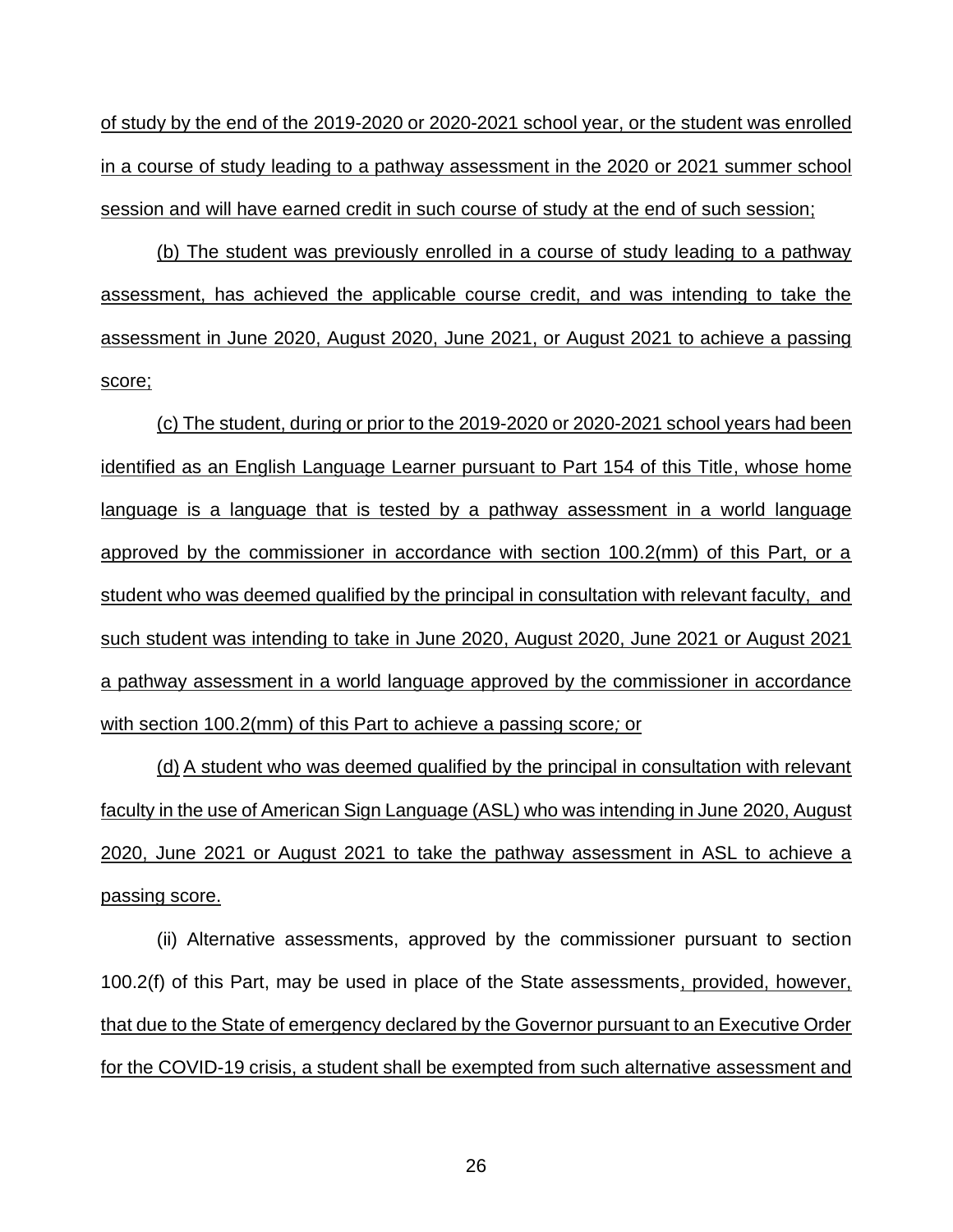shall not have a score recorded on his or her transcript or permanent record for such assessment if:

(a) The student is currently enrolled in in a course of study leading to an alternate assessment approved by the commissioner pursuant to section 100.2(f) of this Part in: (i) the 2019-2020 school year, and by the end of the 2019-2020 school year or by the end of the 2020 summer school session will have earned credit in such course of study; or (ii) the 2020-2021 school year, and by the end of the 2020-2021 school year or the end of the 2021 summer school session will have earned credit in such course of study; or

(b) The student was previously enrolled in a course of study leading to an alternate assessment approved by the commissioner pursuant to section 100.2(f) of this Part, has earned credit in such course of study, and has not yet passed the alternate assessment but was intending to take the assessment in June 2020, August 2020, June 2021 or August 2021 to achieve a passing score.

 $(iii)$  . . .

 $(iv) \ldots$ 

 $(V)$  . . .

(vi) Notwithstanding any other provision of this section, due to the State of emergency declared by the Governor pursuant to an Executive Order for the COVID-19 crisis:

(a) (1) For purposes of meeting the diploma requirements of this subdivision, students shall be deemed to have demonstrated attainment of the applicable New York learning standards in English, mathematics, science, United States history and government, and global history and geography, and shall be exempt from the applicable Regents examination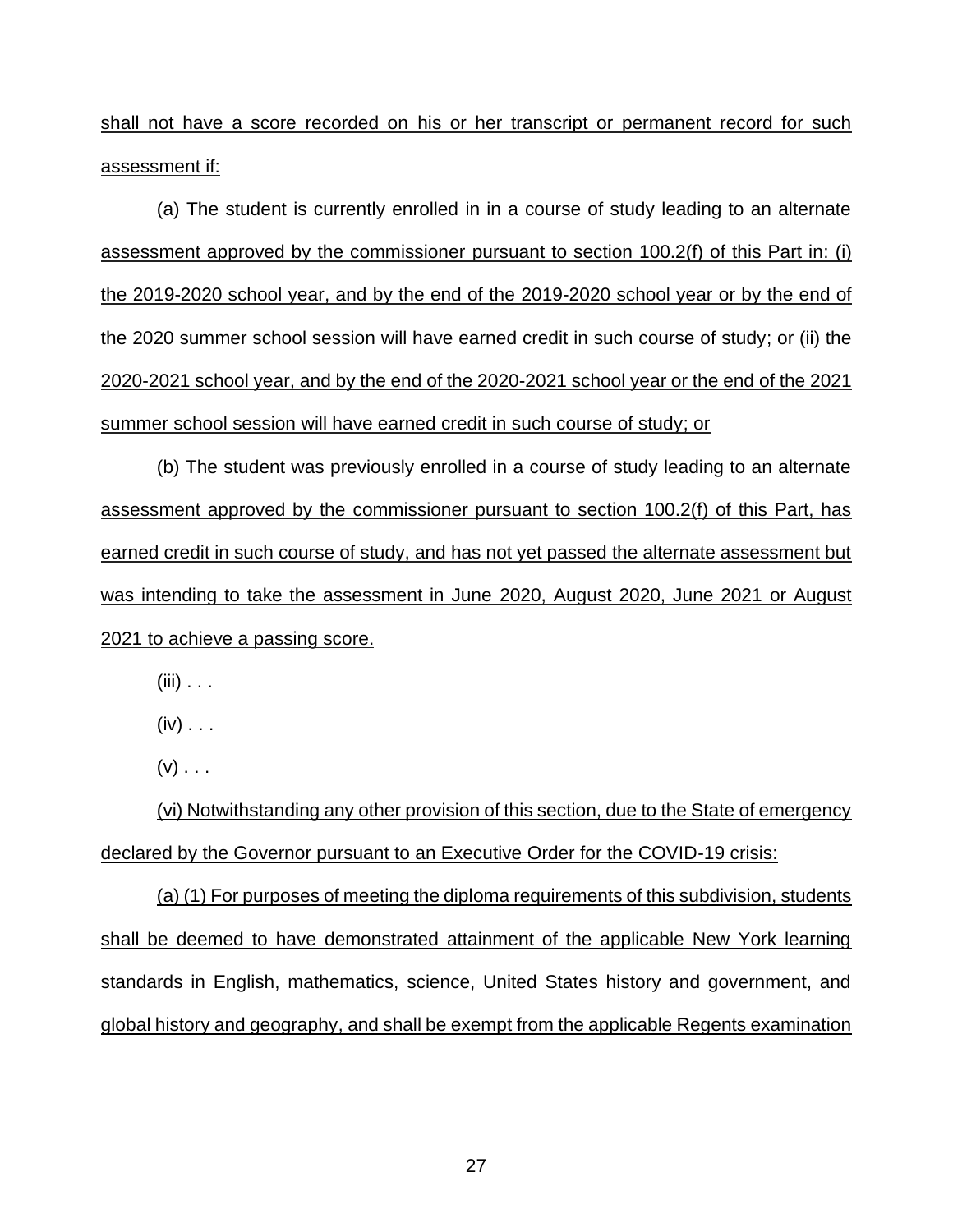requirements in the June or August 2020 Regents examination administration if such students:

(i) were enrolled in a course of study during the 2019-2020 school year or in the August 2020 summer session that was intended to culminate in the student's participation in a June or August 2020 Regents examination and the student earned credit in such course of study by the scheduled date of the June 2020 or August Regents examination;

(ii) were in grade 7 or grade 8 during the 2019-2020 school year, were enrolled in a course of study leading to a Regents examination, and have met the standards assessed in the provided coursework;

(iii) were enrolled in a course of study during the 2019-2020 school year that was intended to culminate in a Regents examination but failed to earn credit for such course of study by the end of the school year and the student subsequently returned for summer instruction and received such credit in a 2020 summer school program pursuant to clause (b) of subparagraph (iv) of paragraph (8) of subdivision (d) of this section; or

(iv) were previously enrolled and earned credit in a course of study prior to the 2019- 2020 school year that culminated in the associated Regents examination, the student has not yet passed the associated Regents examination, and the student demonstrated the intent to participate in the associated Regents examination in June or August 2020 in order to achieve a passing score.

(2) For purposes of meeting the diploma requirements of this subdivision, students shall be deemed to have demonstrated attainment of the applicable New York learning standards in English, mathematics, science, United States history and government, and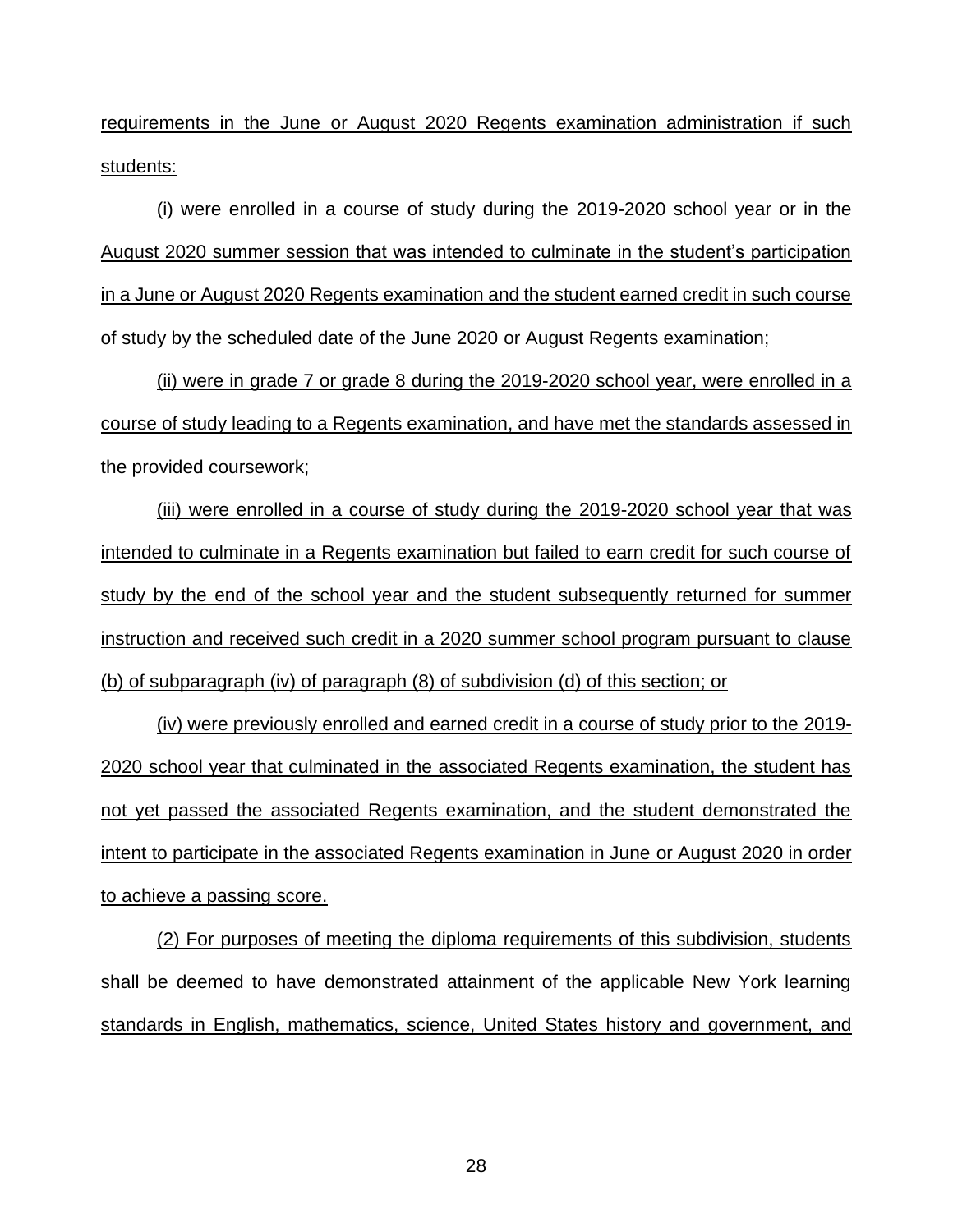global history and geography and shall be exempt from the applicable Regents examination requirements in the January 2021 Regents examination administration if such students:

(i) were enrolled in a course of study that would ordinarily culminate in the taking of a January 2021 Regents examination and earned credit for such course of study by the end of the first semester of the 2020-2021 school year;

(ii) were enrolled in a course of study in grade 7 or grade 8 that would ordinarily culminate in the taking of a January 2021 Regents examination, and have met the learning standards in such course of study;

(iii) successfully completed a make-up program for the purpose of earning course credit between September 1, 2020 and the end of the first semester of the 2020-2021 school year;

(iv) were preparing to take a required Regents examination in a course of study for which the student had previously earned diploma credit, in order to graduate at the end of the first semester of the 2020-2021 school year; or

(v) enrolled in a New York State high school from either a high school outside the state of New York or from another New York State high school where Regents examinations were not administered, and earned credit in a course for which they intended to take a corresponding Regents examination in January 2021.

(3) For purposes of meeting the diploma requirements of this subdivision, students shall be deemed to have demonstrated attainment of the applicable New York learning standards in English, mathematics, science, United States history and government, and global history and geography and shall be exempt from the applicable Regents examination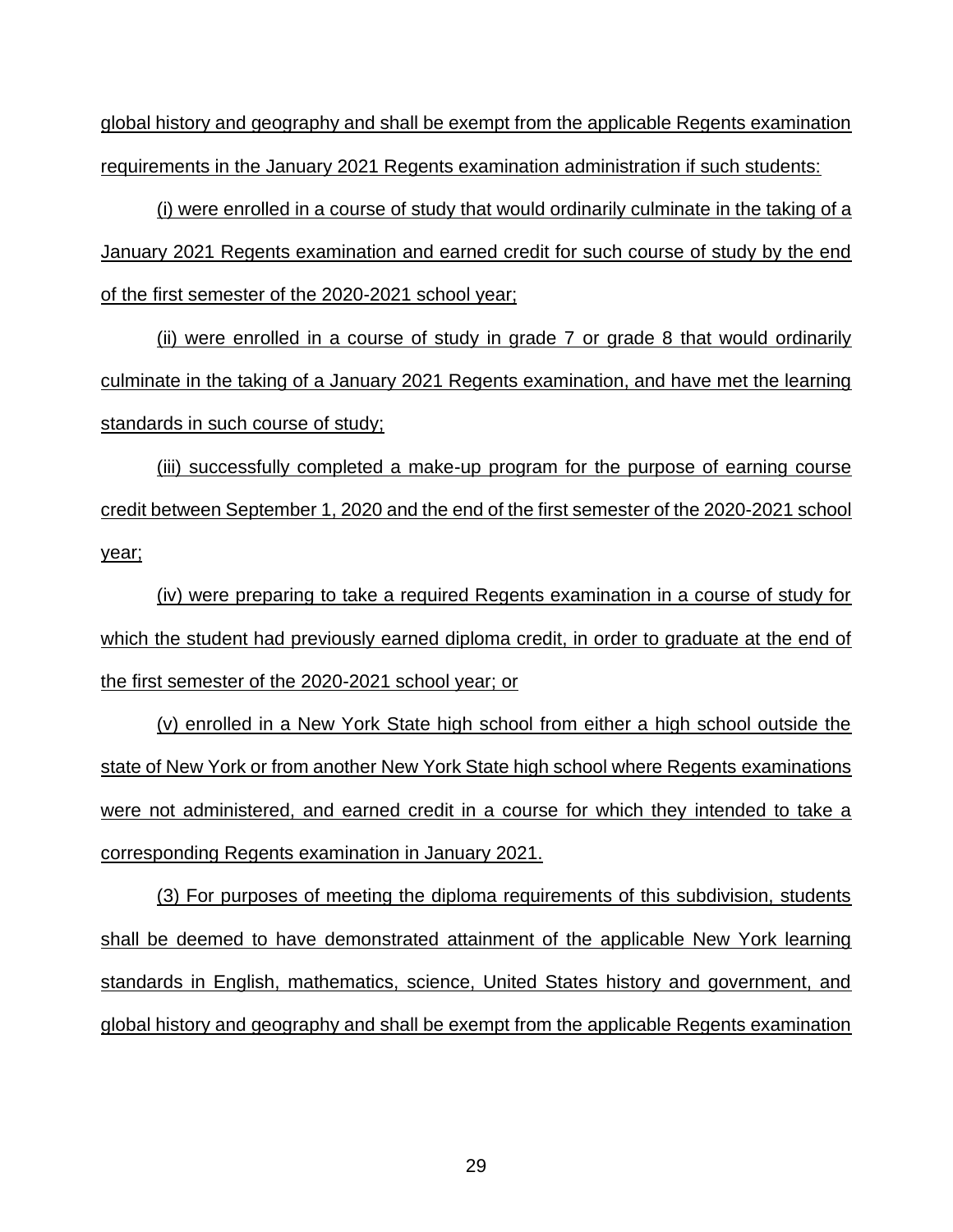requirements in the June or August 2021 Regents examination administration if such students:

(i) were enrolled in a course of study during the 2020-2021 school year or in the August 2021 summer session that was intended to culminate in the student's participation in a June or August 2021 Regents examination and the student earned credit in such course of study by the scheduled date of the June or August 2021 Regents examination;

(ii) were in grade 7 or grade 8 during the 2020-2021 school year, were enrolled in a course of study leading to a Regents examination, and have met the standards assessed in the provided coursework;

(iii) were enrolled in a course of study during the 2020-2021 school year that was intended to culminate in a Regents examination but failed to earn credit for such course of study by the end of the school year and the student subsequently returns for summer instruction and receives such credit in a 2021 summer school program pursuant to clause (b) of subparagraph (iv) of paragraph (8) of subdivision (d) of this section; or

(iv) were previously enrolled and earned credit in a course of study prior to the 2020- 2021 school year that culminated in the associated Regents examination, the student has not yet passed the associated Regents examination, and the student demonstrated the intent to participate in the associated Regents examination in June or August 2021 in order to achieve a passing score.

(4) For purposes of meeting the diploma requirements of this subdivision, students deemed to have demonstrated attainment of the applicable New York learning standards in United States history and government shall be exempt from the applicable Regents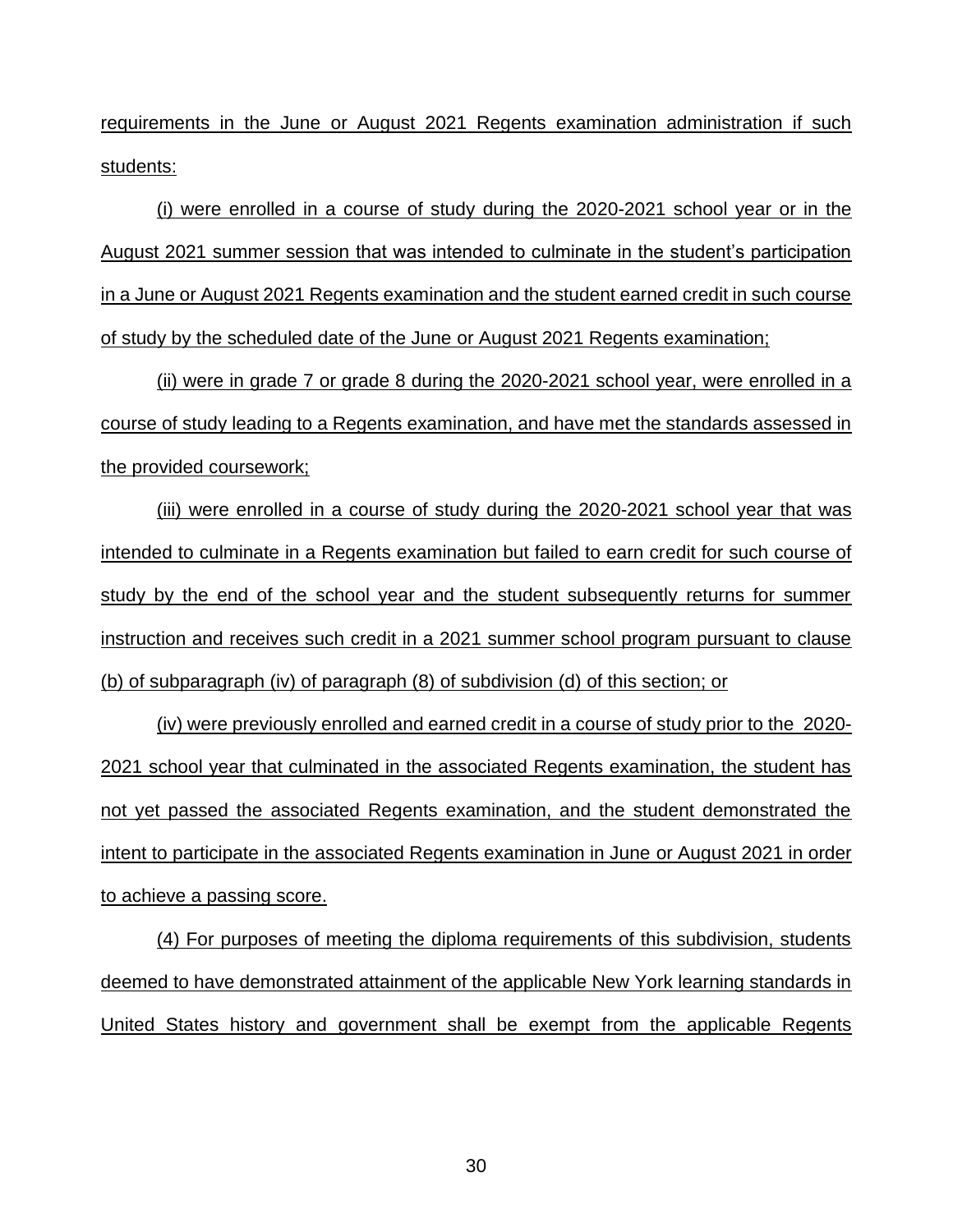examination requirements for the January 2022 Regents examination administration if such students:

(i) were enrolled in a course of study that would ordinarily culminate in the taking of the January 2022 Regents Examination in United States History and Government (Framework) and earn credit for such course of study by the end of the first semester of the 2021-22 school year;

(ii) successfully completed a make-up program for the purpose of earning course credit in a course that would ordinarily culminate in the taking of the Regents Examination in United States History and Government (Framework) between September 1, 2021 and the end of the first semester of the 2021-22 school year; or

(iii) were preparing to take the Regents Examination in United States History and Government (Framework) in order to graduate at the end of the first semester of the 2021- 22 school year.

(b) For purposes of meeting diploma requirements contained in subdivision (g) of this section, students who have demonstrated attainment of applicable New York learning standards in accordance with clause (a) of this subparagraph shall be exempt from the associated Regents examination requirements for such diploma.

(c) For purposes of earning a Regents diploma with advanced designation pursuant to subparagraph (v) of paragraph (7) of subdivision (b) of this section, students who have demonstrated attainment of applicable New York learning standards in accordance with clause (a) of this subparagraph shall be exempted from the associated Regents examination requirements for such diploma.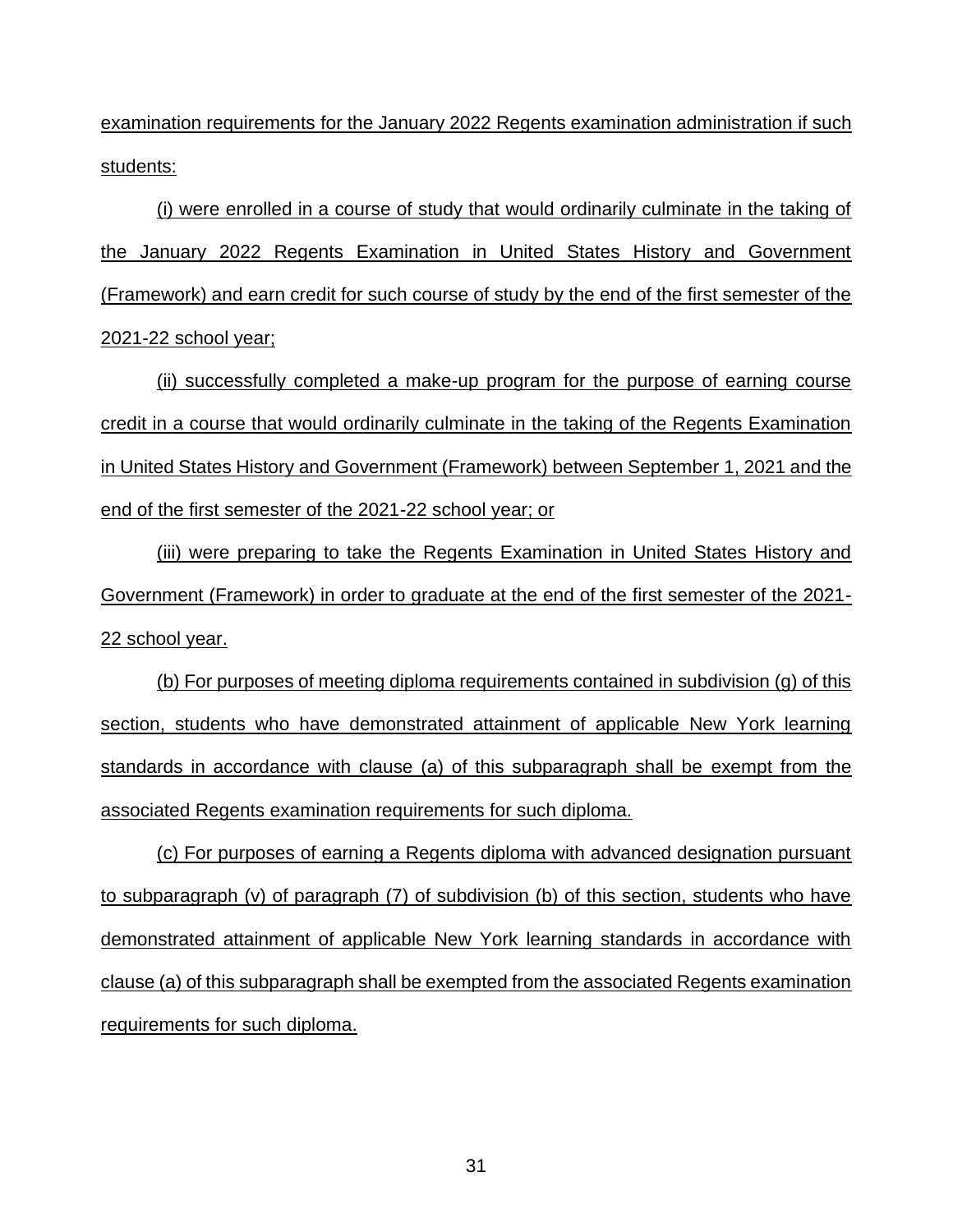(vii) The transcript and permanent record of students who have been deemed to have demonstrated attainment of the applicable New York learning standards and exempted from a State assessment pursuant to this paragraph shall indicate that the student has met the assessment requirement and shall not have a score recorded for such assessment.

16. Subparagraph (ii) of paragraph (7) of subdivision (b) of Section 100.5 of the Regulations of the Commissioner of Education is amended by adding a new clause (c) to read as follows:

(c) Notwithstanding the provisions of clauses (a) and (b) of this subparagraph, Regents examination requirements that have been exempted pursuant to subparagraph (vi) of paragraph (5) of subdivision (a) of this section shall not be considered in the calculation to determine whether such student has achieved an average of 90 for purposes of awarding a Regents diploma with an honors endorsement provided the student has at least three Regents examinations scores. In the event the student has fewer than three Regents exam scores due to being exempted pursuant to subparagraph (vi) of paragraph (5) of subdivision (a) of this section, the student's final course grade for each course in which a Regents examination exemption was granted shall be substituted for the Regents exam score in determining whether such student has achieved an average of 90 for purposes of awarding a Regents diploma with honors endorsement.

17. Clause (d) of subparagraph (iv) of paragraph (7) of subdivision (b) of Section 100.5 of the Regulations of the Commissioner of Education is amended to read as follows:

(*d*) Science, three units of credit and one of the Regents examinations in science or an approved alternative pursuant to section 100.2(f) of this Part. In order to qualify to take a Regents examination in any of the sciences a student must complete 1,200 minutes of actual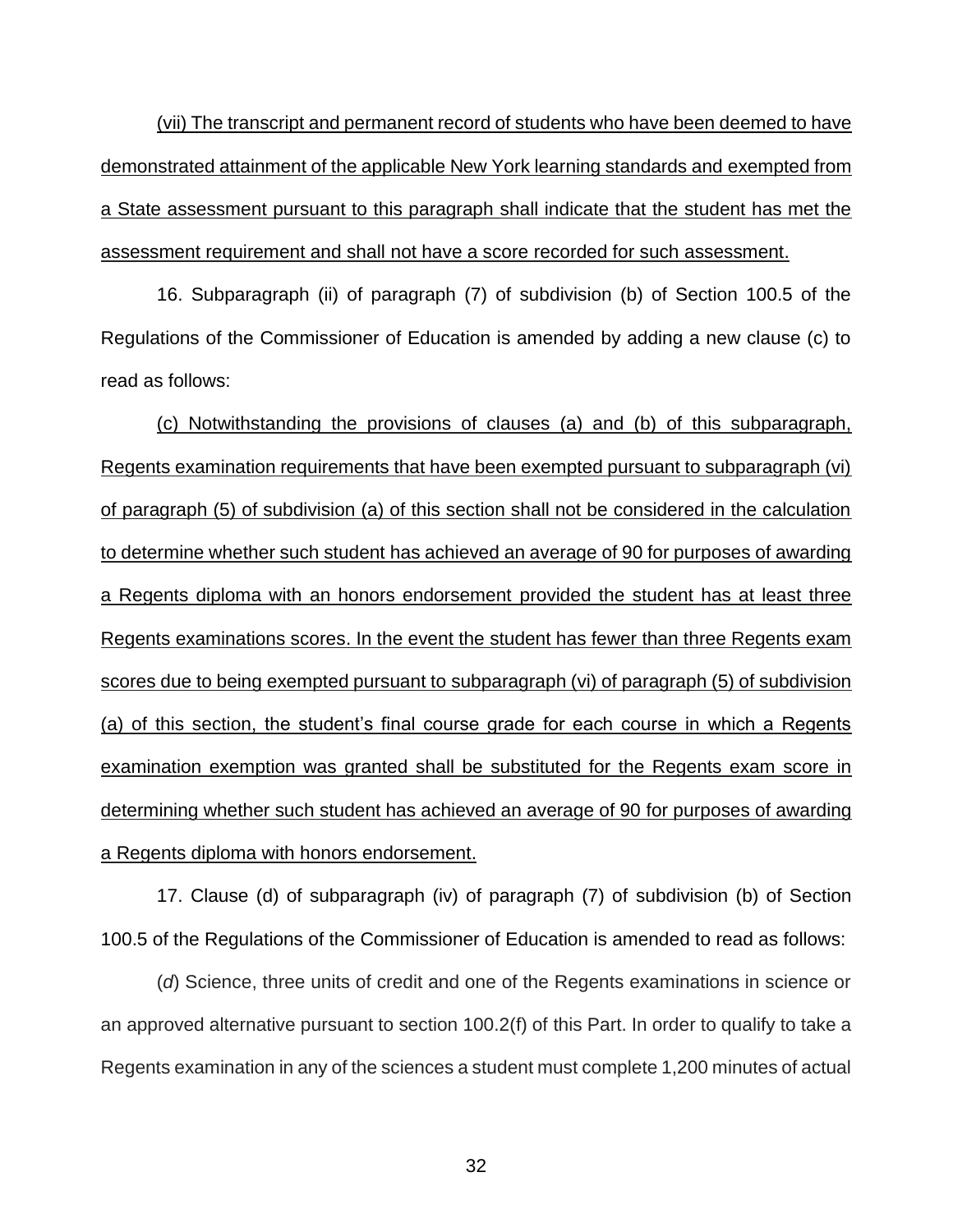hands-on (not simulated) laboratory experience with satisfactory documented laboratory reports, provided that, for students who attend educational programs administered pursuant to [Education Law section 112](https://1.next.westlaw.com/Link/Document/FullText?findType=L&pubNum=1000069&cite=NYEDS112&originatingDoc=I09D558F072EB11EBB6179D5E6644DEF2&refType=LQ&originationContext=document&transitionType=DocumentItem&contextData=(sc.Category)) and Part 116 or 118 of this Title, and for all students where such hands-on laboratory experience cannot be completed [during the 2020-2021 school year] as a result of the COVID-19 crisis, the 1,200 minutes of laboratory experience may be met through a combination of hands-on and simulated laboratory experience. The 1,200 minutes of laboratory experience must be in addition to the required classroom instruction associated with earning a unit of credit, provided, however, for the 2019-2020 and 2020- 2021 school years, including the 2020 and 2021 summer sessions, the 1,200 minutes of laboratory experience is not required for a student to qualify to take a Regents examination where such student is unable to meet the 1,200-minute requirement due to the COVID-19 crisis and, provided further, that 1,200 minutes of laboratory experience is not required for a student to be exempted from a Regents examination pursuant to subparagraph (vi) of paragraph (5) of subdivision (a) of this section.

18. Clause (c) of subparagraph (v) of paragraph (7) of subdivision (b) of Section 100.5 of the Regulations of the Commissioner of Education is amended to read as follows:

(c) two additional units in a language other than English for a total of three units and the Regents comprehensive assessment in that language when available. In those languages for which no Regents comprehensive assessment is available, a locally developed test, which is aligned to the checkpoint B learning standards for languages other than English, may be administered, provided, however, that for the 2019-2020 and 2020- 2021 school years, due to the COVID-19 crisis, districts may exempt students from passing a locally developed test where a student has earned three units of credit in a world language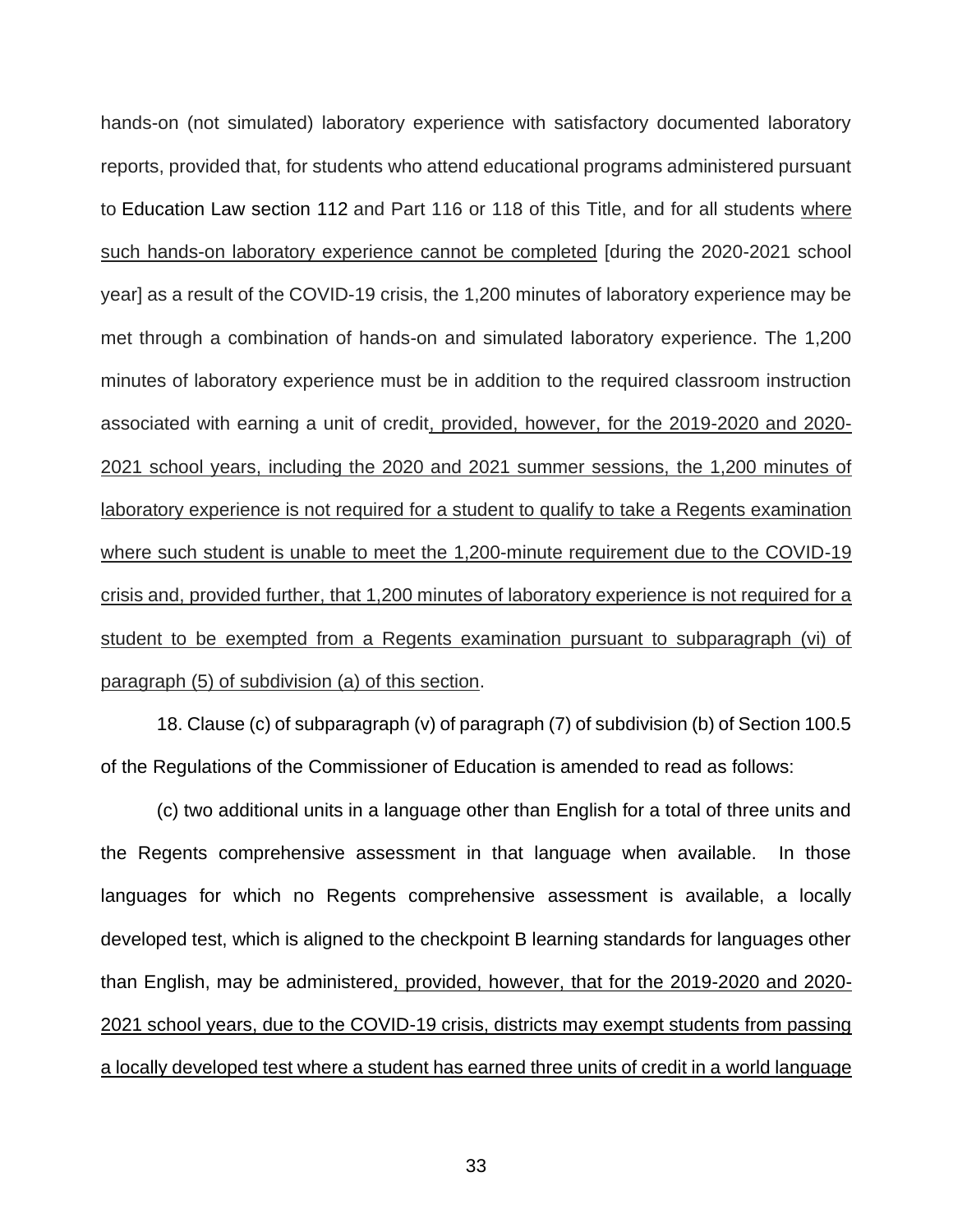by the end of the 2020-2021 school year. Where a student has been exempted from a locally developed test aligned to the Checkpoint B learning standards, no score shall be recorded on the student's transcript or permanent record for such test. A student identified as having a disability that adversely affects the ability to learn a language may be excused from the language other than English requirement set forth in this subparagraph if such student's individualized education program indicates that such requirement is not appropriate to the student's special educational needs. Such a student need not have a sequence in a language other than English but must meet the requirements for the total number of credits required for a diploma. Students completing a five-unit sequence in career and technical education or the arts (visual arts, music, dance, and theatre) are not required to complete the additional two units of the language other than English requirement for the Regents diploma with advanced designation but must still meet the requirements for the total number of units of credit.

19. Subparagraph (x) of paragraph (7) of subdivision (b) of Section 100.5 of the Regulations of the Commissioner of Education is amended to read as follows:

(x) Students who first enter grade nine in September 2009 and thereafter who complete all coursework and testing requirements for the Regents diploma with advanced designation in mathematics and/or science, and who pass, with a score of 85 or better, three commencement level Regents examinations in mathematics and/or three commencement level Regents examinations in science, will earn a Regents diploma with advanced designation, with an annotation on the diploma that denotes mastery in mathematics and/or science, as applicable, except that students who pass, with a score of 85 or better two commencement level Regents examinations in mathematics and/or science and who have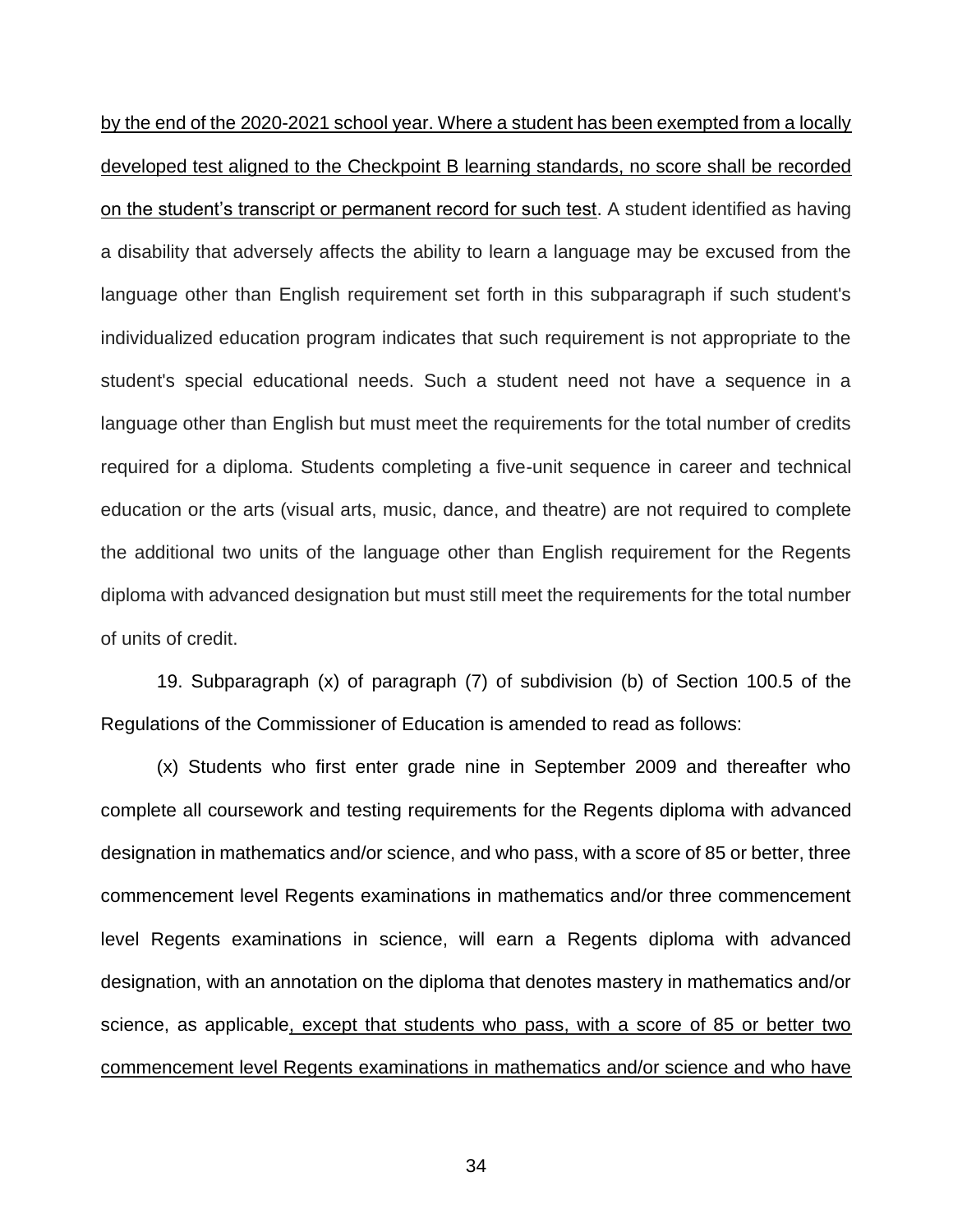been exempted from a third Regents examination in math and/or science due to the COVID-19 crisis pursuant to subparagraph (vi) of paragraph (5) of subdivision (a) of this section, will earn a Regents diploma with advanced designation, with an annotation on the diploma that denotes mastery in mathematics and/or science as applicable. In cases where two exemptions have been granted for a Regents examination in math or science due to the COVID-19 crisis pursuant to subparagraph (vi) of paragraph (5) of subdivision (a) of this section, such student will earn a mastery endorsement if such student earns a final course average of 85 or greater for each math or science course for which a Regents examination exemption was granted.

20. Subclause (2) of clause (b) of subparagraph (ii) of paragraph (6) of subdivision (d) of Section 100.5 of the Regulations of the Commissioner of Education is amended to read as follows:

(2) a technical assessment, except that for the 2019-2020 and 2020-2021 school years, due to the State of emergency declared by the Governor pursuant to an Executive Order for the COVID-19 crisis, students who have earned the applicable credits in an approved career and technical education program pursuant to subparagraph (iv) of this paragraph intended to prepare a student for a technical assessment shall be exempted from such technical assessment and shall not have such assessment recorded on his or her transcript or permanent record.

21. The opening paragraph of subparagraph (iv) of paragraph (7) of subdivision (b) of section 100.5 of the Regulations of the Commissioner of Education is amended to read as follows: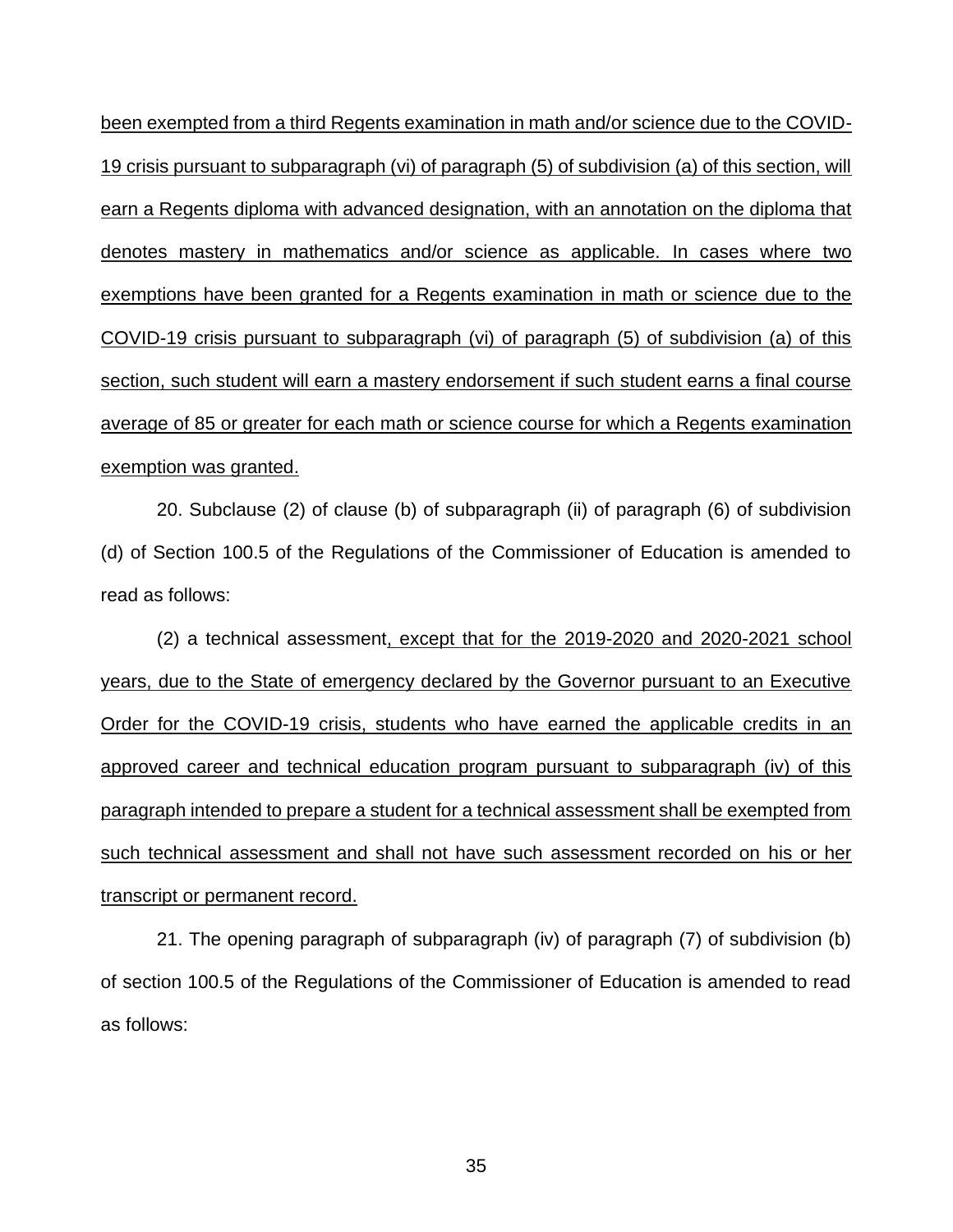(iv) Earning a Regents diploma. Students first entering grade nine in September 2001 and thereafter shall meet the commencement level New York State learning standards by successfully completing 22 units of credit and five New York State assessments distributed as specified in clauses (a) through (k) of this subparagraph. Provided, however, that due to the State of emergency declared by the Governor pursuant to an Executive Order for the COVID-19 crisis, students shall be exempt from passing the five New York State assessments or approved alternatives specified in clauses (a) through (k) of this subparagraph if they meet the exemption requirements prescribed in subparagraphs (i), (ii) or (vi) of paragraph (5) of subdivision (a) of this section. After passing the required New York State assessment or approved alternative in mathematics, science, and English language arts, the remaining units of credit required in that discipline may be in specialized courses. A specialized course is a course that meets the requirements of a unit of credit as defined in section 100.1(a) of this Part and the New York State commencement level learning standards as established by the commissioner. A specialized course develops the subject in greater depth and/or breadth and/or may be interdisciplinary. Successful completion of one unit of study in an interdisciplinary specialized course may be awarded only one unit of credit but may be used to meet the distribution requirements in more than one subject. In a public high school, an interdisciplinary specialized course shall be taught by a teacher certified in at least one of the subjects.

22. Subdivision (b) of Section 100.6 of the Regulations of the Commissioner of Education is amended by adding a new paragraph (10) to read as follows:

(10) Notwithstanding the provisions of this subdivision, due to the State of emergency declared by the Governor pursuant to an Executive order for the COVID-19 crisis, districts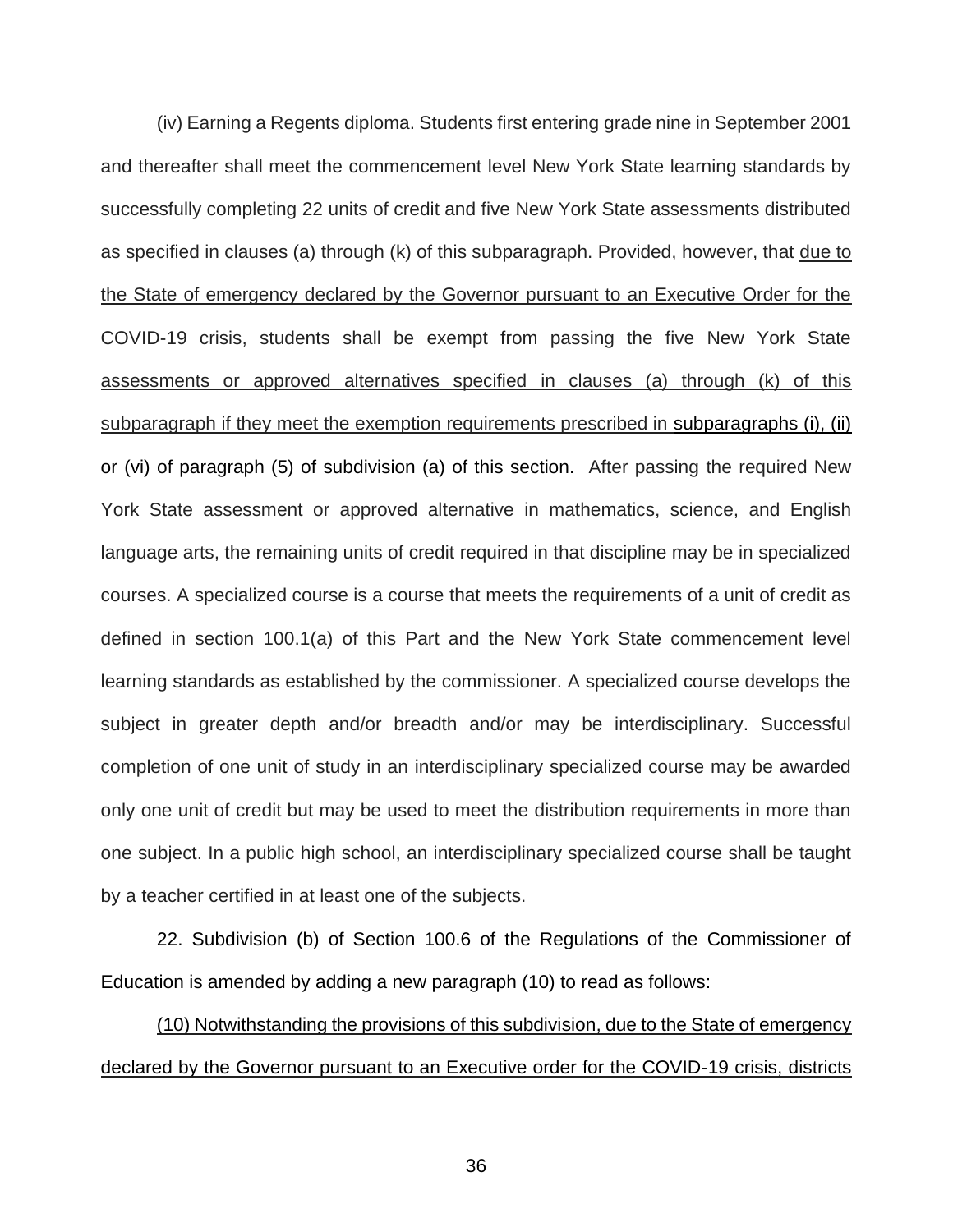and nonpublic schools may award to students who were enrolled in high school during the 2019-2020 and/or 2020-2021 school year but have not met all of the requirements of this subdivision, including taking and receiving a satisfactory passing score on an approved work-readiness assessment, the New York State career development and occupational studies commencement credential, provided that the student is otherwise eligible to exit from high school and the school principal, in consultation with relevant faculty, has determined that the student has otherwise demonstrated knowledge and skills relating to the commencement level career development occupational studies learning standards.

23. Subdivision (a) of section 100.7 of the Regulations of the Commissioner is amended by adding a new paragraph (3) to read as follows:

(3) Notwithstanding any other provision of this section, due to the State of emergency declared by the Governor pursuant to an Executive Order for the COVID-19 crisis, for the 2019-2020 and/or 2020-20201 school years, a candidate for a high school equivalency diploma shall be exempt from a sub-test or sub-tests of the general comprehensive examination requirements of subclauses (a) and (b) of clause (i) of paragraph (2) of this subdivision where:

(i) pursuant to section  $100.5(a)(5)$  of this Part, such candidate has been exempted from or passed the corresponding Regents examination or other examination approved by the commissioner pursuant to section 100.2(f) or (mm) of this Part for such sub-test or subtests; or

(ii) such candidate is enrolled in either an alternative high school equivalency preparation program in accordance with subdivision (h) of this section or an adult education program during the State of emergency declared by the Governor pursuant to an Executive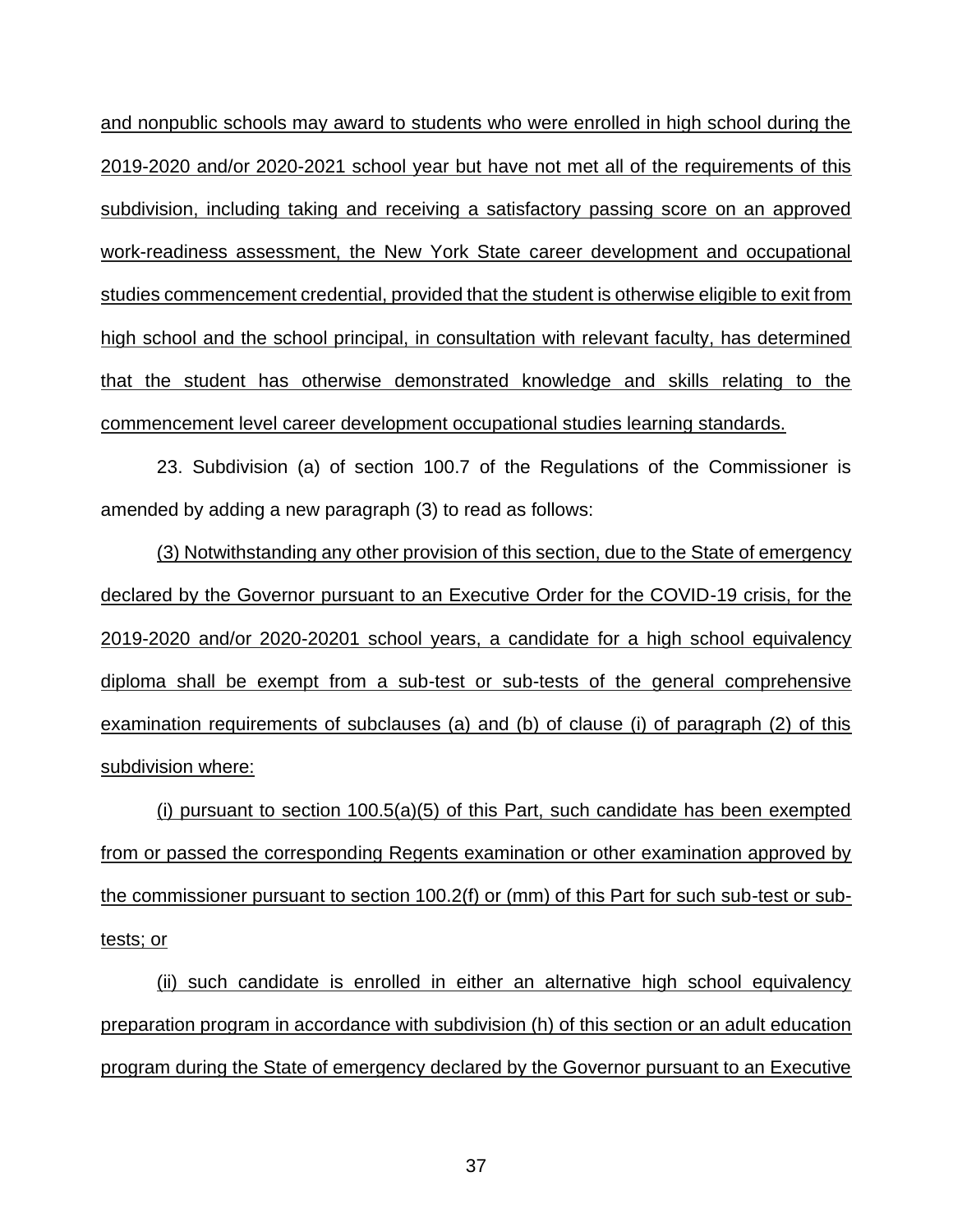Order for the COVID-19 crisis during such time that the general comprehensive exam is not available; and

(a) has previously taken and passed a combination of at least three Regents examinations and/or sub-tests of any general comprehensive examination under subclauses (a) and (b) of clause (i) of paragraph (2) of this subdivision; and

(b) for the remaining two sub-tests, the student achieves a passing grade in the corresponding approved high school equivalency classes with standards based curriculum and applicable assessments.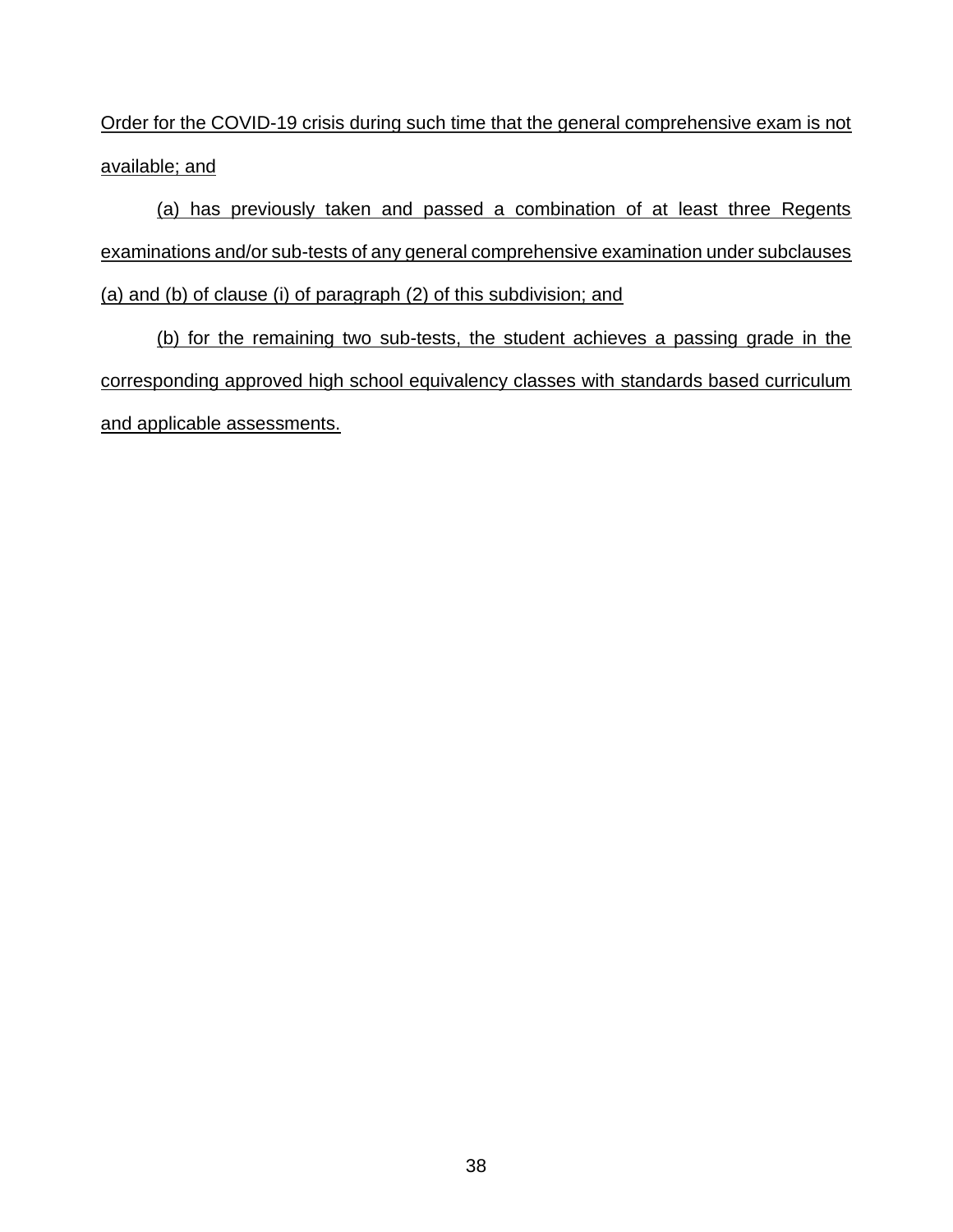#### **Attachment B**

# STATEMENT OF FACTS AND CIRCUMSTANCES WHICH NECESSITATE EMERGENCY ACTION

On January 30, 2020, the World Health Organization designated the novel coronavirus, COVID-19, outbreak as a Public Health Emergency of International Concern. On March 7, 2020, the Governor of New York State declared a State disaster emergency for the entire State of New York pursuant to Executive Order 202. Subsequently, the Governor issued additional Executive Orders in response to the COVID-19 crisis, including orders directing the closure of schools and directing nonessential work personnel to work from home. In response, the Department adopted emergency regulations to address numerous issues resulting from the interruptions caused by the COVID-19 crisis. The Department first presented these proposed amendments to the Full Board for adoption as an emergency action at the May 2020 Regents meeting, effective May 5, 2020. At the June, July, September, October, and December 2020, and February, March, May, June, and September 2021 Board meetings, the Department revised the proposed amendments to provide clarification and additional regulatory flexibility. The proposed amendments provide flexibility related to the following:

- Renewal of limited permits in medicine;
- In-person CPR course certification requirements for dentists and dental hygienists;
- The takeover and restructuring of struggling and persistently struggling schools;
- Teacher certification through the Individual Evaluation pathway;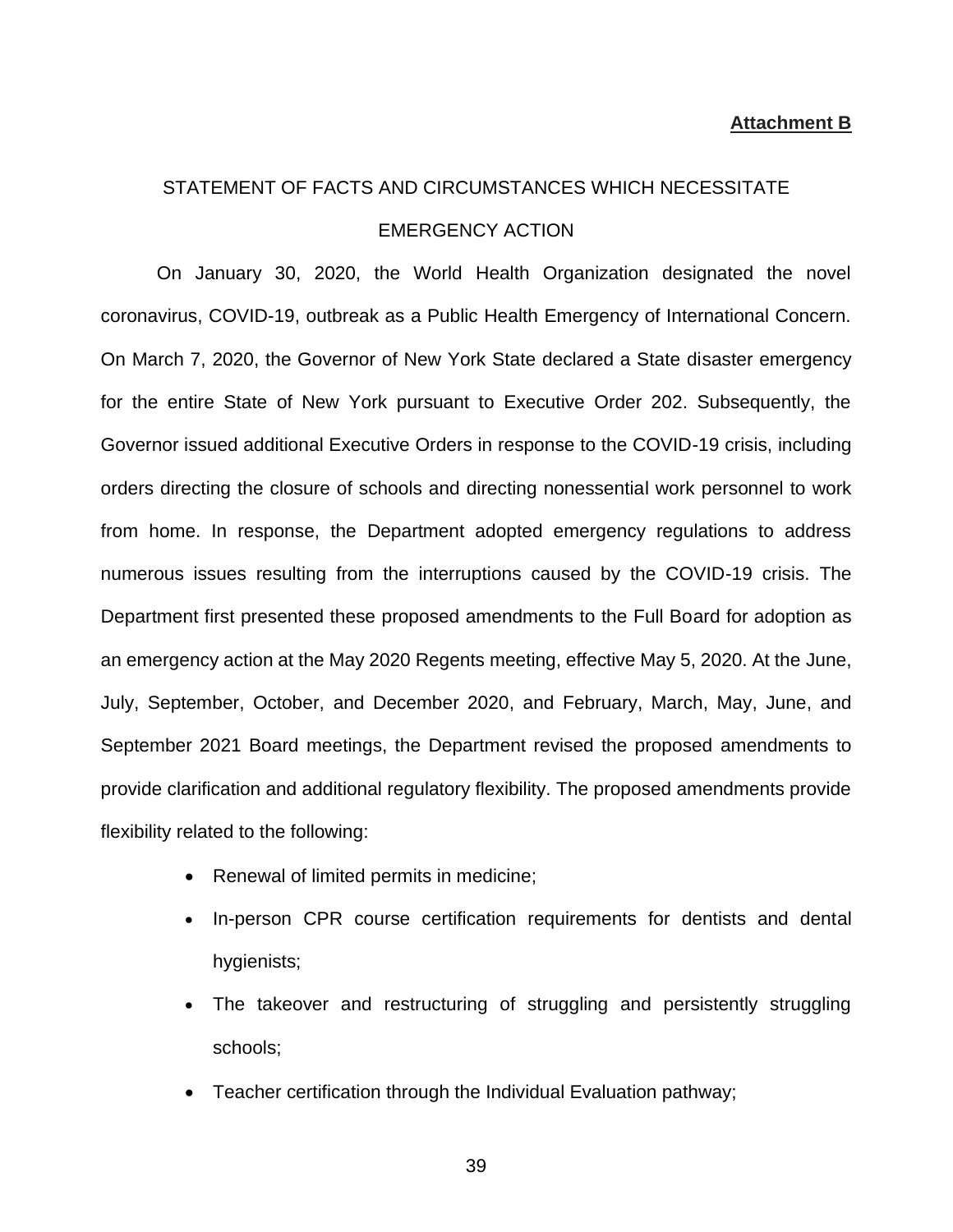- Expiration dates of the Initial certificate, Initial Reissuance, Provisional certificate, Provisional Renewal, and Conditional Initial certificate for teacher candidates;
- Emergency COVID-19 teaching certificates;
- School district leader and school district business leader assessments;
- Annual monitoring and tracking of prekindergarten program effectiveness and the annual report of the percentage of prekindergarten children making significant gains;
- Application deadline for alternative high school equivalency preparation programs;
- Unit of study requirements;
- Regents examinations, pathway assessments, alternative assessments, technical assessments, work-readiness assessments, and locally developed test requirements for a diploma;
- NYS career and development and occupational studies commencement credential; and
- General comprehensive examination requirements for a high school equivalency diploma.

Because the Board of Regents meets at scheduled intervals, the earliest the proposed amendments could be presented for regular (nonemergency) adoption, after publication in the State Register and expiration of the 45-day public comment period required in the State Administrative Procedure Act (SAPA) section 201(4-a), is the December 2021 Regents meeting. However, the emergency rule will expire on November 12, 2021.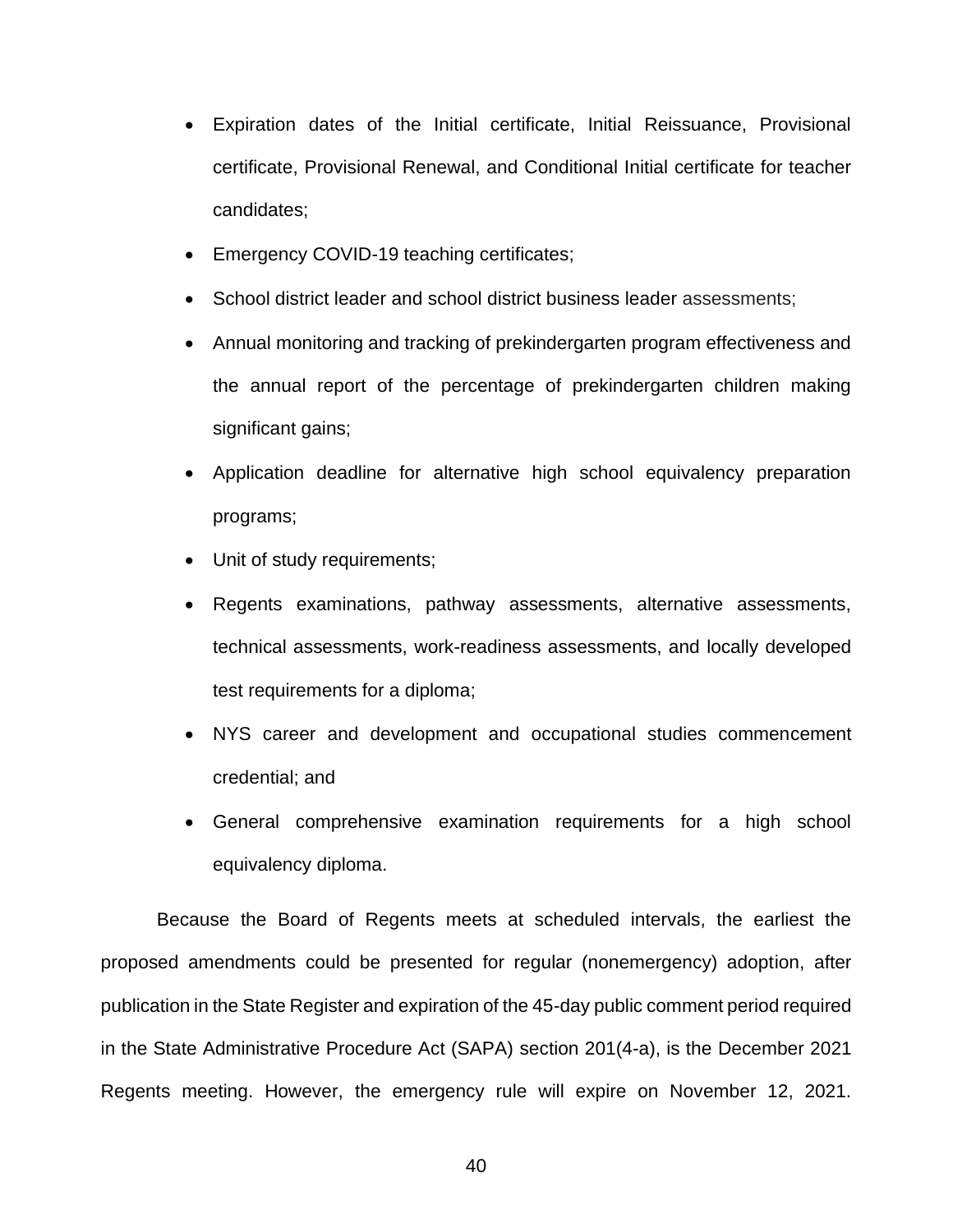Therefore, an additional emergency action is necessary at the October 2021 meeting for the preservation of the public health and the general welfare in order to immediately provide flexibility for certain regulatory requirements in response to the COVID-19 crisis, and to ensure that the emergency action taken at the July meeting remains continuously in effect.

It is anticipated that the proposed rule will be presented for adoption as a permanent rule at the December 2021 Regents meeting, which is the first scheduled meeting after the 45-day public comment period prescribed in SAPA for State agency rule making.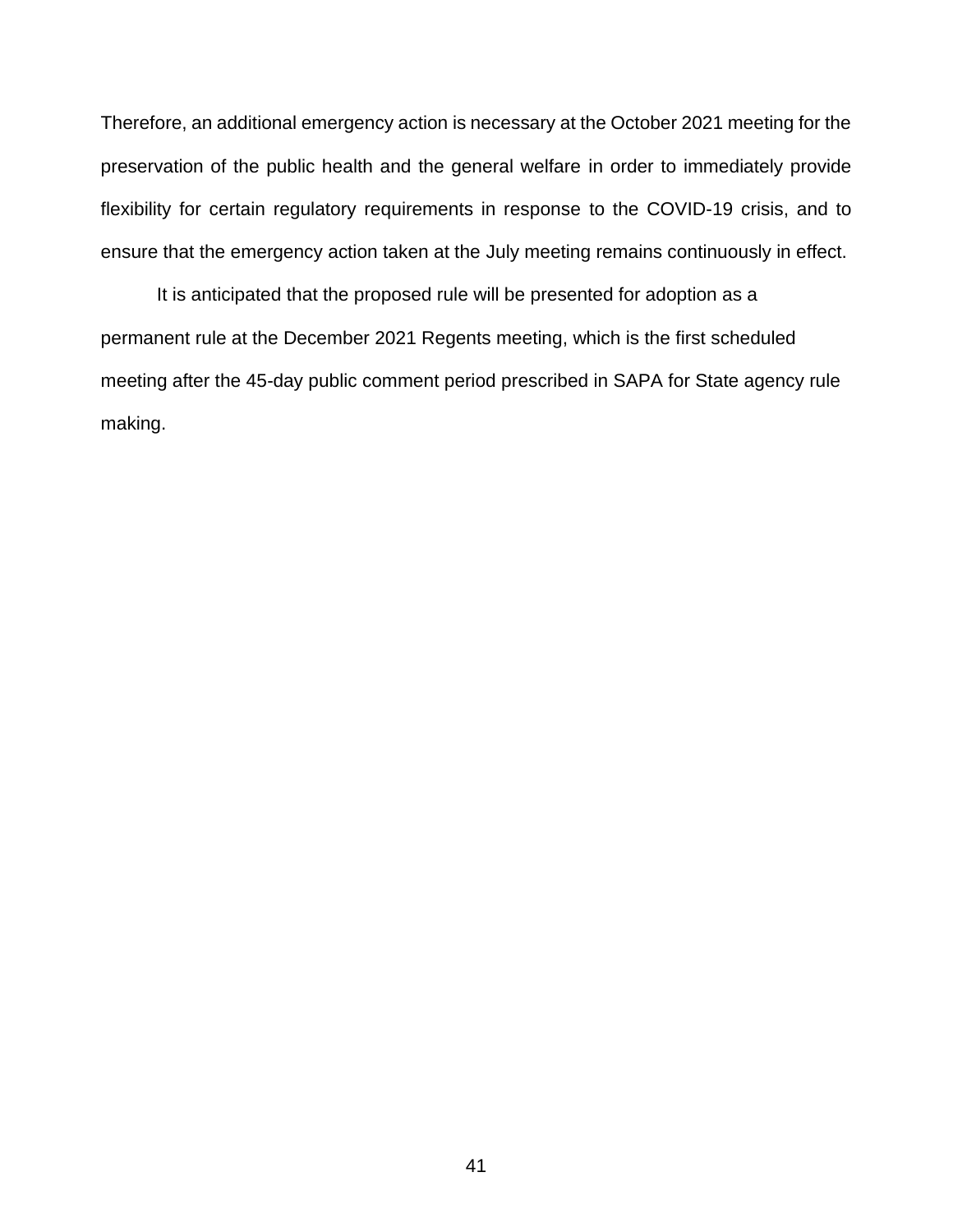#### **Attachment C**

#### ASSESSMENT OF PUBLIC COMMENT

Following publication of the Notice of Emergency Adoption and Revised Rule Making in the State Register on June 23, 2021, the State Education Department received the following comment on the proposed amendment. This comment was previously published as part of the July and September 2021 Regents item:

1. COMMENT: A commenter writes that regents exams should no longer be required for graduation and the waivers "have been inequitable to student needs and abilities." The commenter stated that a "10<sup>th</sup> grader with a learning disability in reading should have just as much of a right to be exempt from the English Regents exam as the student before them, as they too lost out on instruction in ELA despite the grade level." The commenter requests that the Department eliminate Regents exams from graduation requirements.

DEPARTMENT RESPONSE: The proposed amendment allows exemptions to the diploma, credential, and endorsement requirements associated with the Regents examinations, as well as other assessments, so that students are still able to meet their diploma requirements. The purpose of these amendments is to provide regulatory flexibility to students as the COVID-19- crisis is still presently affecting the State of New York and students across New York have had varied levels of in-person instruction. Such exemption has been made available state-wide to all students. The comments regarding eliminating Regents exams from graduation requirements permanently is outside the scope of the proposed regulation. Therefore, no changes are necessary at this time.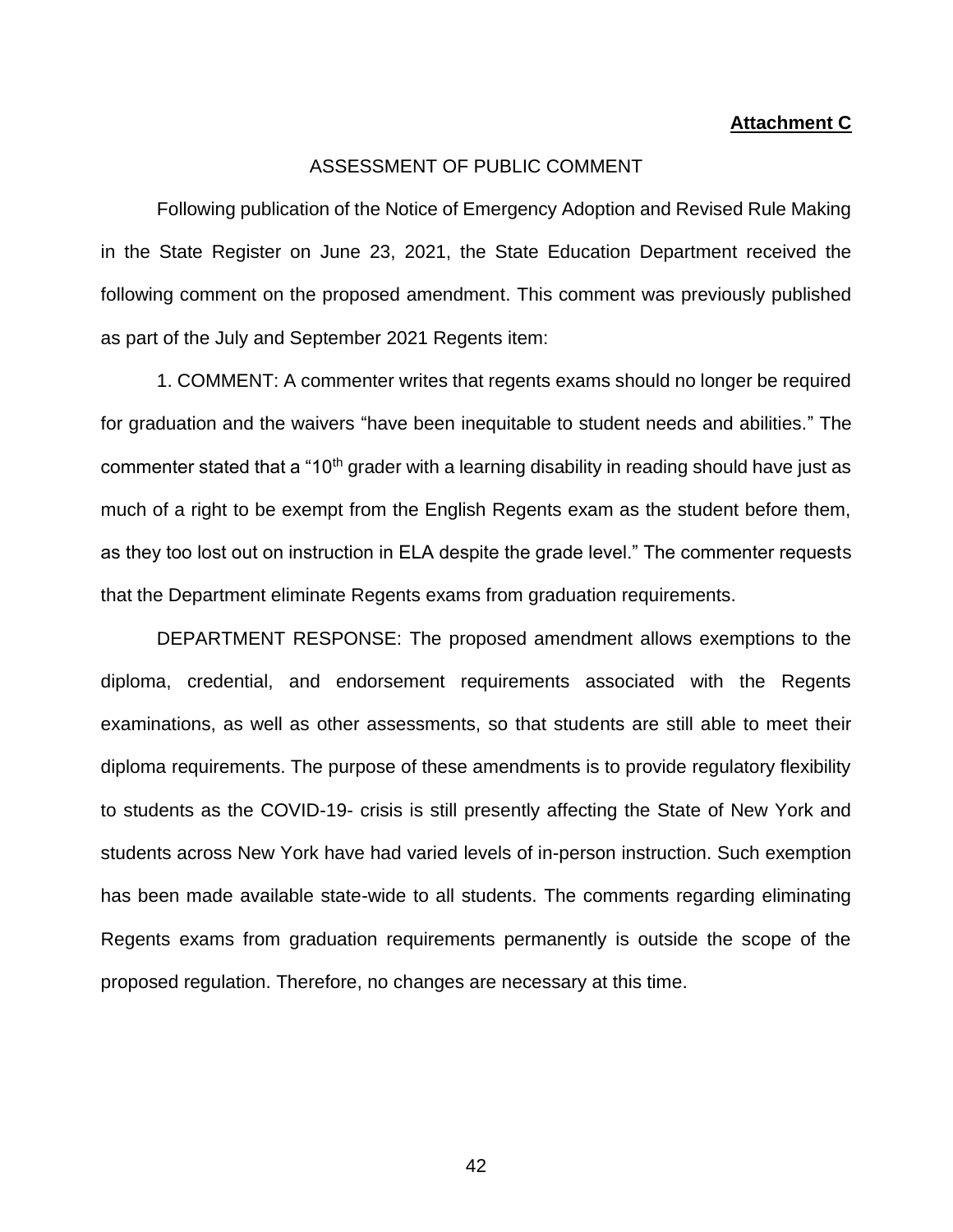#### **Attachment D**

### ASSESSMENT OF PUBLIC COMMENT

Following publication of the Notice of Emergency Adoption and Revised Rule Making in the State Register on March 31, 2021, the State Education Department received the following comment on the proposed amendment. This comment was previously published as part of the May, June, July, and September 2021 Regents item:

1. COMMENT: A commenter stated that they support the amendments to sections 100.2 and 100.5 that "provide exemptions to Regents exams and other requirements during the COVID-19 crisis so that students are still able to meet their diploma requirements since the June and August 2021 exams are canceled."

DEPARTMENT RESPONSE: The comment is supportive, therefore, no changes to the proposed rule are needed.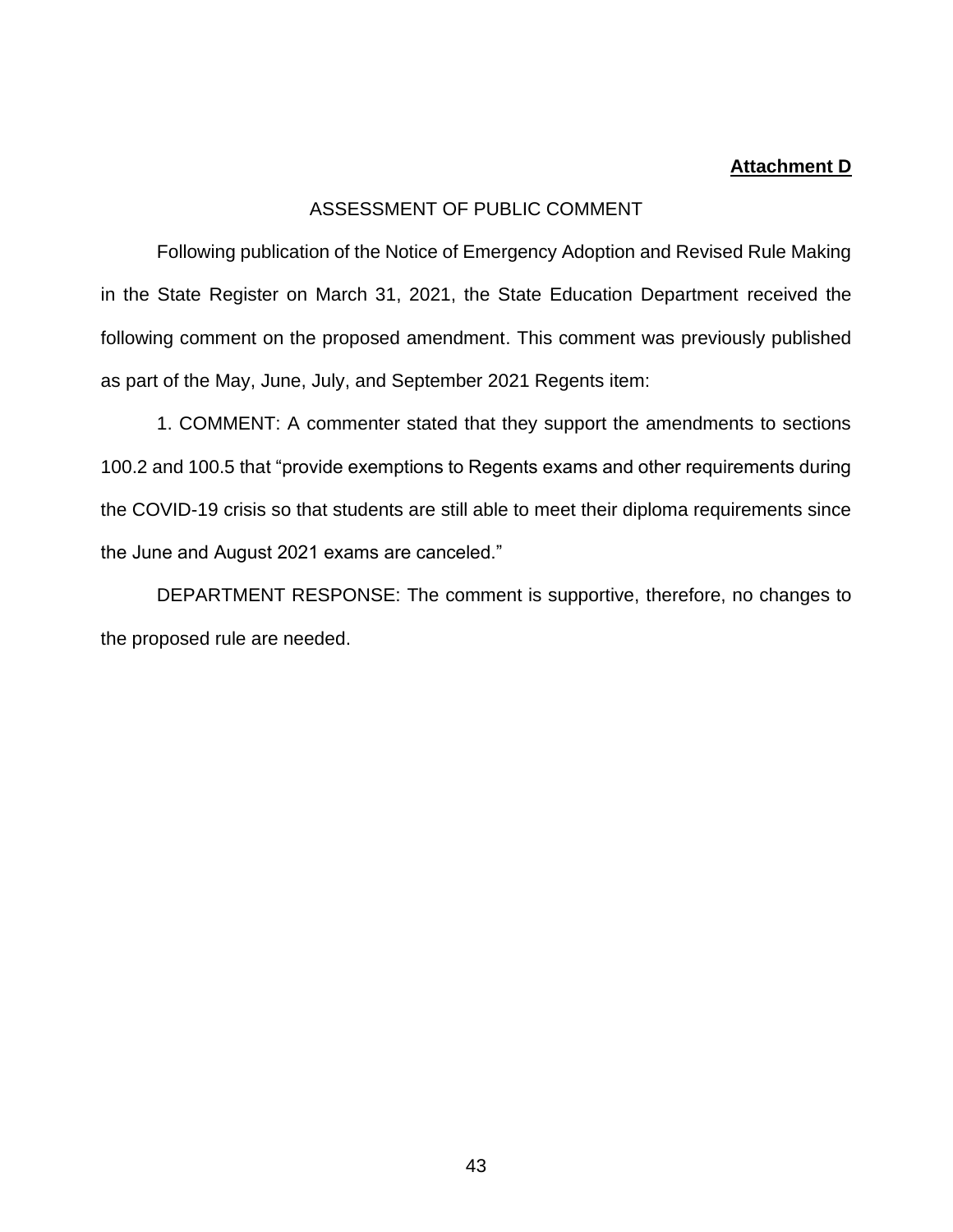#### **Attachment E**

#### ASSESSMENT OF PUBLIC COMMENT

Following publication of the Notice of Proposed Rule Making in the State Register on May 20, 2020, the Department received the following comments on the proposed amendment. These comments were previously published as part of the June, July, September, October, and December 2020, and February, March, May, June, July, and September 2021 Board of Regents items.

1. COMMENT: Commenter expressed concern with the proposed Section 80-5.27 that creates the Emergency COVID-19 certificate, and the proposed edTPA safety net for eligible candidates who are enrolled in New York State registered programs in the spring and/or summer 2020 terms, enabling them to take the Assessment of Teaching Skills-Written (ATS-W) in lieu of the edTPA. Commenter noted that there are limited testing centers, and it is unfair and unsafe for candidates to take certification exams now or for the next 12 months due to COVID-19. It is unfair because candidates who took certification exams prior to COVID-19 did not take them with masks and gloves on, while candidates now will be taking them with masks and gloves on in stressful conditions. It is unsafe due to hazardous travel, protests, and no assurance that testing centers will comply with physical distancing and provide clean environments. Commenter worries about possible litigation for the Department and Pearson in the instance that a candidate falls ill with COVID-19 as a result of taking a test.

Commenter described that candidates are fearing that they may be forced to accept a "second class" Emergency COVID-19 certificate and are seeking certification from neighboring states. Commenter requests that the Department honor its original commitment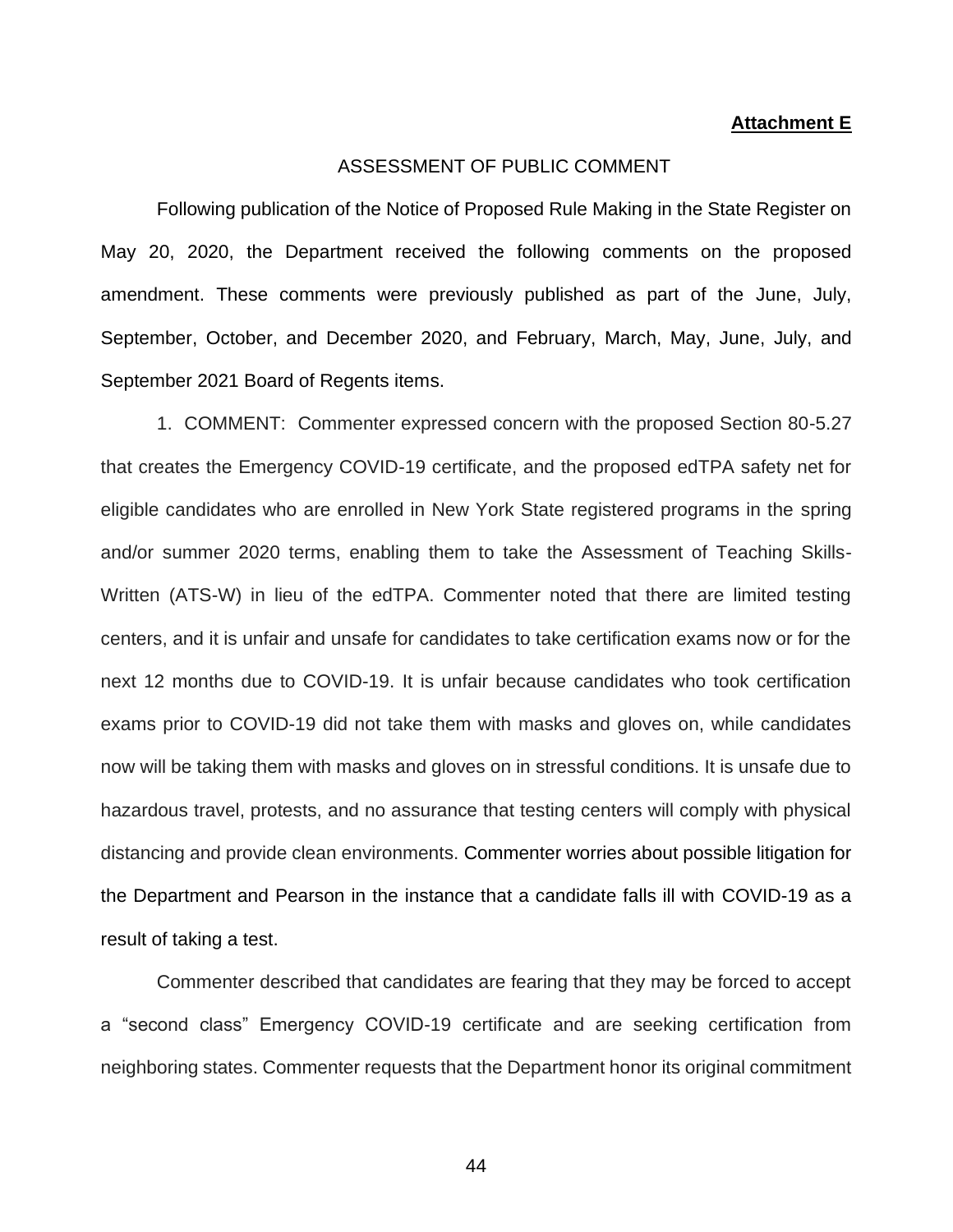in its guidance dated March 30, 2020 to exempt spring 2020 student teachers and candidates in similar clinical experiences from all certification exams and recommends that the Department exempt all New York State teacher candidates from all certification exams until all testing centers can be safely accessed.

DEPARTMENT RESPONSE: The proposed Emergency COVID-19 certificate would give candidates an opportunity to work in New York State public schools or districts for one year while taking and passing the required exam(s) for the certificate or extension sought. With this one-year emergency certificate, candidates would not need to take certification exams immediately and could take them at a later date. Eligible candidates can also apply for a one-time, one-year renewal of the emergency certificate.

The Department recognizes that the COVID-19 crisis is a very stressful time for candidates. The emergency certificate was designed to reduce stress by shifting the timetable for taking and passing certification exams. However, the candidates would continue to be held to the same standards for becoming an educator, similar to candidates who were not adversely impacted, or will not be adversely impacted, by COVID-19. This certificate also honors the work by many candidates who have already passed one or more exams and/or completed a substantial portion of the edTPA this spring, allowing this work to satisfy the exam requirement(s) for the certificate or extension sought.

The emergency certificate also enables candidates other than those enrolled in New York State registered educator preparation programs to earn New York State certification, such as out-of-state candidates and candidates who apply for certification through the Individual Evaluation pathway. As such, this certificate provides an equitable option for certification for all candidates who were adversely impacted by COVID-19. The Emergency